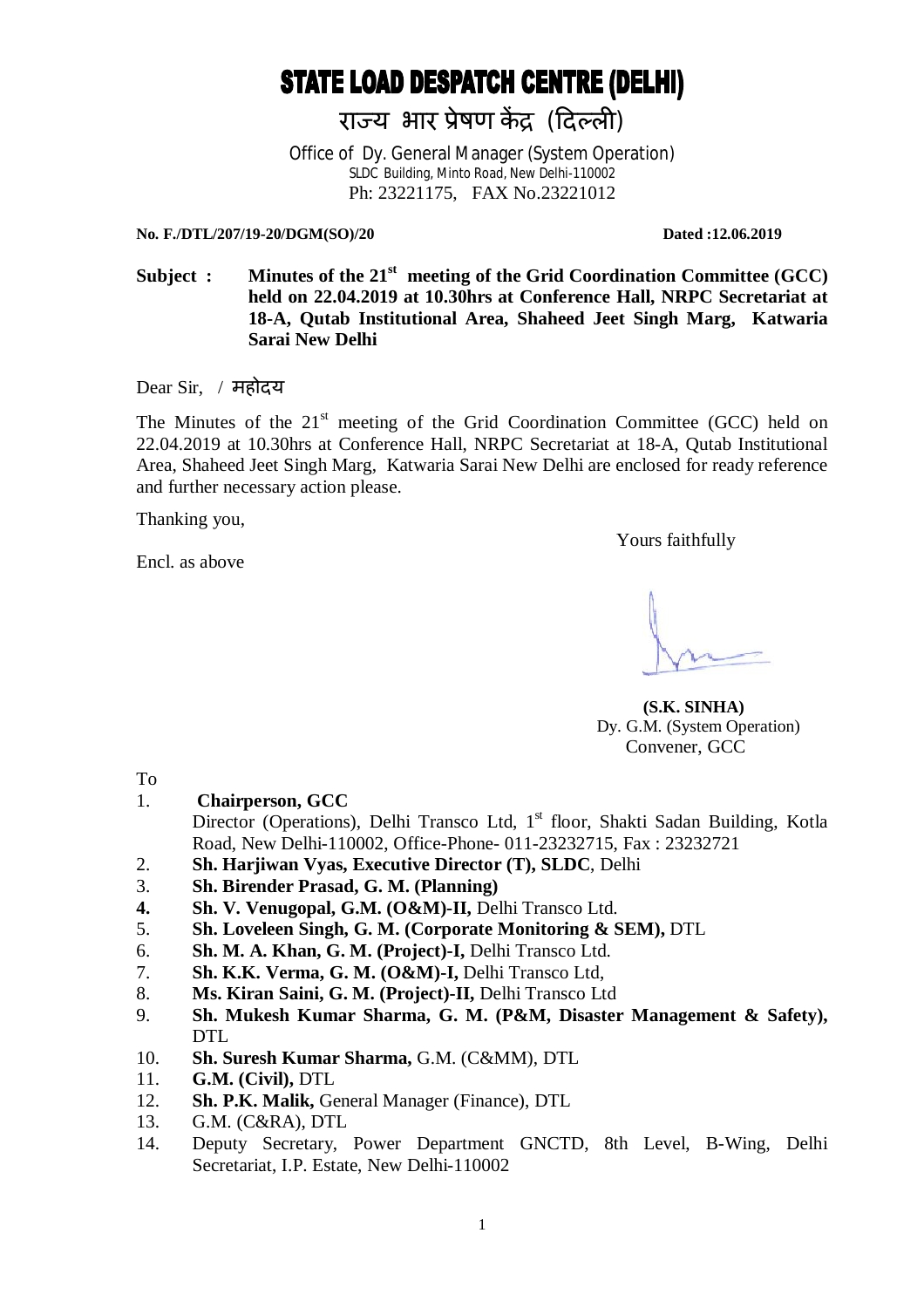- 15. **Sh. Bhupender Nath GM, DMRC, Ph. 9999533627** Inderlok Metro Station, Delhi
- 16. **Executive Director, NRLDC**18-A, SJSS Marg, New Delhi-110016, Office Ph: 011- 26537351, Fax:011-26852747
- **17. General Manager (Electrical), DMRC**
- 18. **Sh. S.M. Verma, Director(Tech), IPGCL / PPCL** Himadri Building, RPH, New Delhi-110002. Phone:011-23273544, Fax: 011- 23270590
- 19. Executive Director (Corp), PPCL
- 20. **Sh. Rajneesh Srivastava,** G.M. (Commercial), IPGCL/PPCL, 9999533500
- 21. **Sh. A.K. Sharma, Head (O&M), BYPL,** Shakti Kiran Building, Karkardooma, Delhi
- 22. **Sh. Mukesh Dadhichi, G.M. (SO),** BYPL, Shankar Road, New Delhi
- 23 **Sh. Sunil Kakkar, Head (PMG),** BYPL, Shakti Kiran Building, Karkardooma, Delhi
- 24. **Chief Engineer (Transmission System)**, BBMB SLDC Complex, Sector-28, Industrial Area Phase-I, Chandigarh
- 25. **Superintending Engineer (O&M) Circle, BBMB,** 400kV S/Stn, BBMB Complex, Panipat-132107,Mob. 09416017711, Fax .0180-2662992
- 26. **Head (PEC, PM&BD), TPDDL,** SCADA Building, Near Netaji Place Subash Place Metro Station, Pitampura, Delhi 34 Phone Office: 011- 27468027, Fax: 011-27468023
- 27. **Sh. P. Devanand, HoD, (PSC & Smart Grid), TPDDL**
- 28. **Sh. Salil Saxena, VP, (System Operation), BRPL**
- 29. **Sh. Sanjay Srivastava, AVP (PMG), BRPL**
- 30. **Sh. A.K. Joshi, Chief Engineer (Elect)-II, NDMC** Room No. 1706,  $17<sup>th</sup>$  Floor, Palika Kendra, Sansad Marg, New Delhi-110001
- 31. **Dy.G.M. (Market Operation),** NRLDC, 18-A, SJSS Marg, New Delhi-110016
- 32. **Sh. Mahender Singh, Secretary, DERC** DERC Viniyamak Bhawan, C-Block, Shivalik, New Delhi-17
- 33. **Sh. U.K. Tyagi, Executive Director (Tariff), DERC** DERC Viniyamak Bhawan, C-Block, Shivalik, New Delhi-17
- 34. **General Manager (Commercial)**, NTPC, NCR Headquarters, R&D Building, A8A, Setor-24, Noida-201301. Fax no. 0120-2410192
- 35. **Sh. S.N. Basu, GM(T), GTPS, Phone No.9818434679,** sagmeelbasu@yahoo.co.in
- 36. **Sh. Amit Ahuja, GM(T), Bawana, CCGT**
- 37. **Sh. Satish Raghav, GM, PPCL-I, Ph. 9717698281**
- 38. **Sh. N.C. Sharma, AGM(T), Operation Bawana CCGT, Ph. 9717694930**
- 39. **Sh. Neelesh Gupta** Whole Time Director, Timarpur – Okhla Waste Management Company Ltd Jindal ITF Center, 28 Shivaji Marg New Delhi-110015, Ph. 45021983, Fax 45021982
- 40. **General Manager,** Indira Gandhi Super Thermal Power Station, Jharli, Jhajjar Distt. Haryana Pin-124141, Fax no. 01251-266202, Ph. 01251-266265 CWE (U), MES, MES Palam Road, Delhi Cantt, New Delhi-110010
- 41. **GE (U), MES,** Electric Supply, Kotwali Road, Delhi Cantt, Delhi-110010
- 42. **Mr. Rohit Bajaj**, Vice President Business Development, Indian Energy Exchange Unit no. 3,4,5 & 6, Fourth Floor TDI Centre, Plot No.-7 JASOLA New Delhi-110025 Ph. 9654125144, rohit.bajaj@iexindia.com, Office No. 43004032.
- 43. Dy. G. M. (Fin-I & II), DTL Rajghat Power House New Delhi -110002.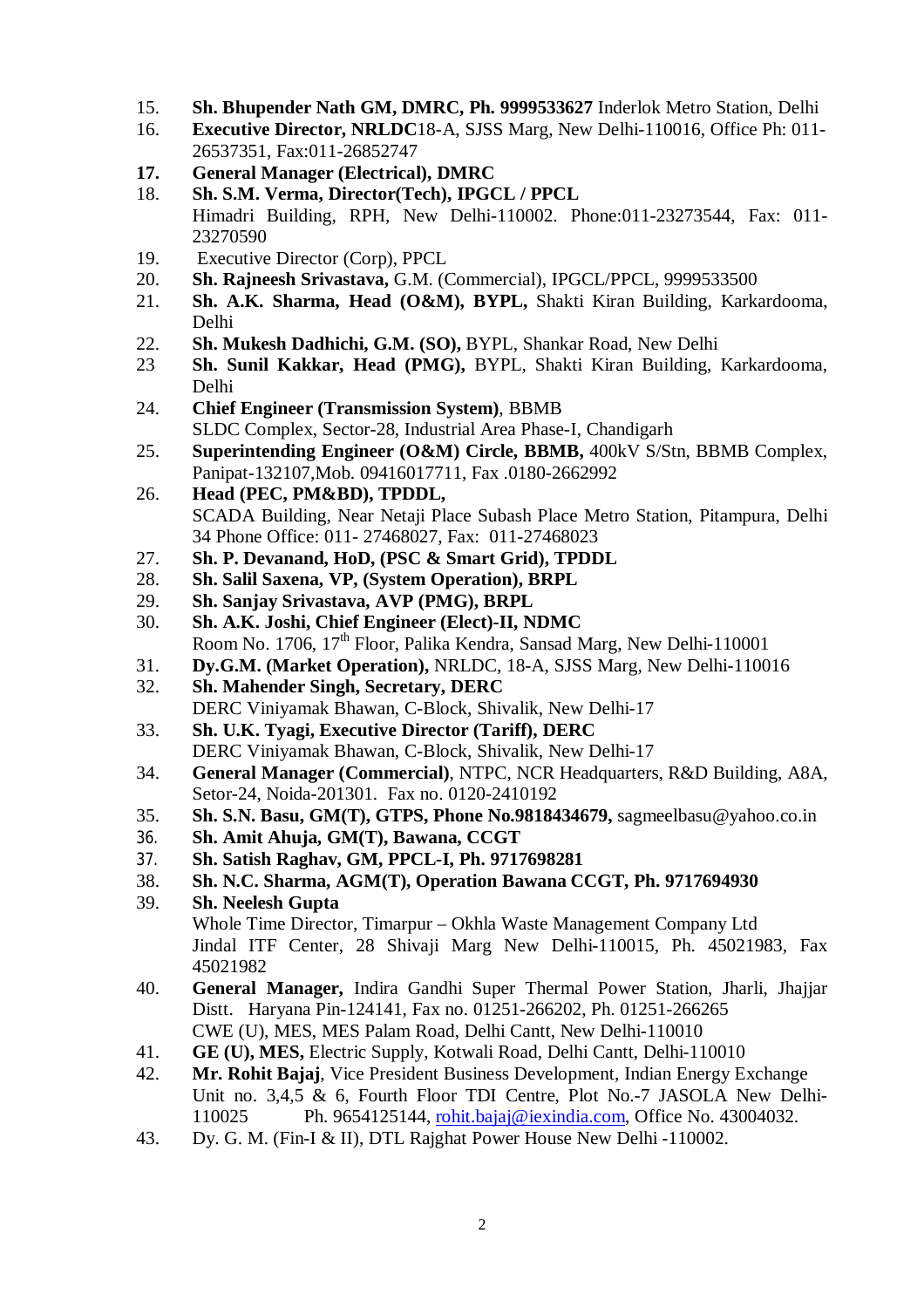- 44. **Dy. G.M. SLDC**
- 45. DGM/ (Energy Accounting)
- 46**.** Manager (HW), SCADA, SLDC
- 47. Ms. Anjalee Das, (Manager Software), SCADA, SLDC
- 48. **Sh. Naveen Goel,** Manager (T), System Operation, SLDC.
- 49. **Ms. Sonali Garg,** Manager (Energy Accounting), Delhi SLDC.
- 50. **Manager (SO)-Shift,** Delhi SLDC.
- 51. Dy. Manager (Finance), SLDC.
- 52. Sh. Appi Reddy, Associate V.P. DMSWL, Sector-5, Pocket N-1, Bawana Industrial Area, Behind Pragati Power Plant, Bawana, New Delhi-110039 appireddy.k@ramky.com
- 53. Project-in-Charge, 12MW East Delhi Waste Processing Company Ltd, Near Veterinary Hospital, Gazipur, Delhi-110096, Ph.22782152.
- 54. Sh. Sudhir Saxena, Chief Executive Officer, Railway Energy Management Co. Ltd.Ground Floor, Central wing, Plot No-1, Sector-29, Gurgaon-122001

Copy for favour of kind information to :-

- 1. Secretary (Power), Govt. of NCT of Delhi,
- 2. Secretary, DERC, Viniyamak Bhawan, C-Block, Shivalik, New Delhi-110017
- 3. Chairman & Managing Director, DTL
- 4. Chairperson, NDMC, Palika Kendra, Sansad Marg, New Delhi-110001
- 5. Member Secretary, NRPC, Katwaria Sarai, New Delhi-110016
- 6. Director (Operations), NTPC, Scope Complex, 7 Institutional Area, Lodhi Road, New Delhi-110003
- 7. Managing Director, IPGCL / PPCL, Himadri, Rajghat Power House, New Delhi-02
- 8. Director (Operations), DMRC, Metro Bhawan, Fire Brigade Lane, Barakhamba Road, New Delhi-110001.
- 9. Director (Electrical), DMRC
- 10. Director (Finance) DTL
- 11. CEO, BSES Rajdhani Power Ltd, BSES Bhawan, Nehru Place, New Delhi-110019
- 12. CEO, BSES Yamuna Power Ltd, Shakti Kiran Building, Karkardooma, New Delhi-92
- 13. CEO, TPDDL, 33kV Grid S/Stn, Hudson Lane, Kingsway Camp, Delhi-110009
- 14. Chief Engineer, Delhi Zone,(CEDZ), MES Palam Road, Delhi Cantt, New Delhi-10
- 15. Addl. Secretary (Power), Govt. of NCT of Delhi, Delhi Secretariat, New Delhi.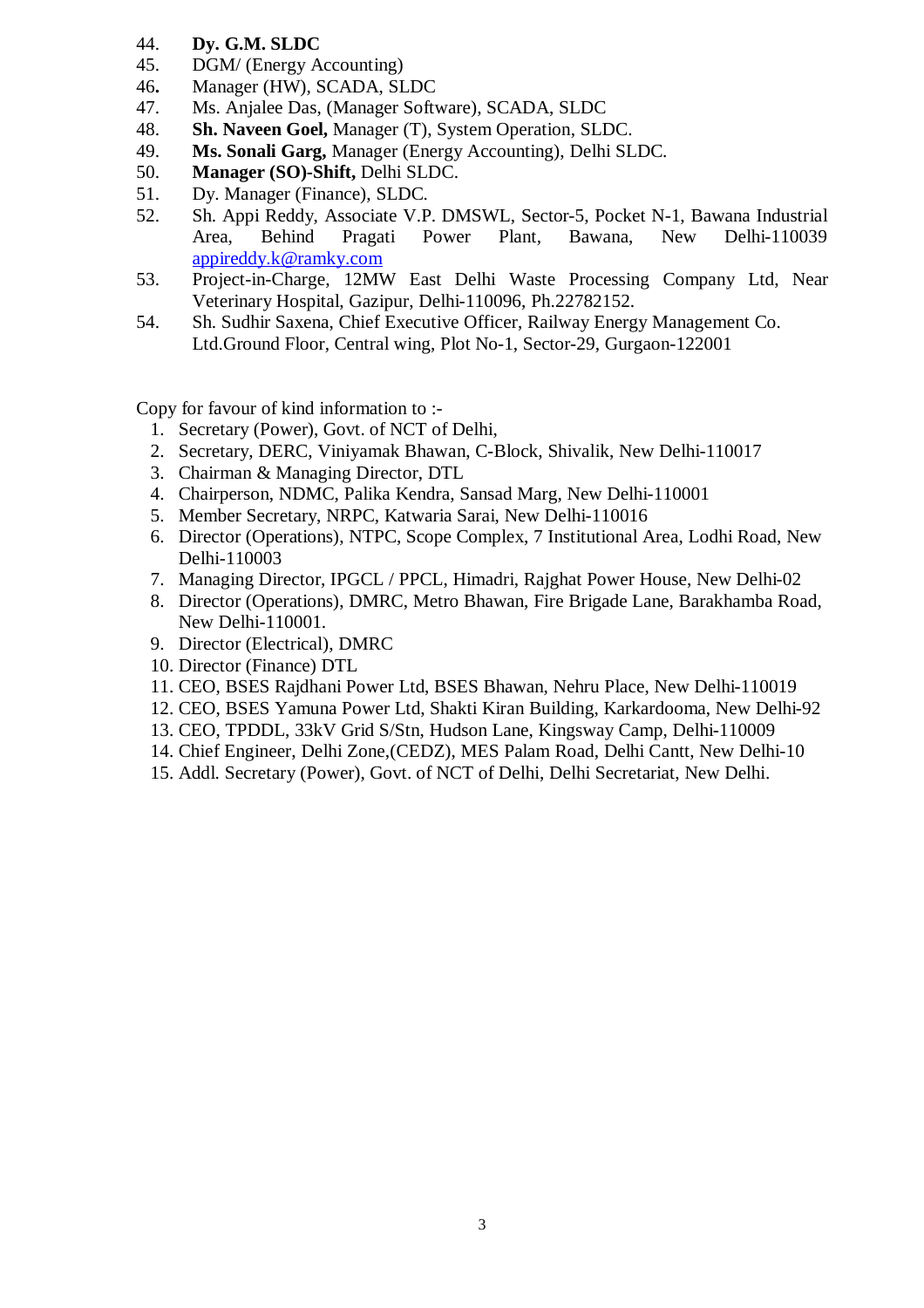## **STATE LOAD DESPATCH CENTRE (DELHI)**

राज्य भार प्रेषण केंद्र (दिल्ली)

Office of Dy. General Manager (System Operation) SLDC Building, Minto Road, New Delhi-110002 Ph: 23221175, FAX No.23221012

Summary Record of discussions held in the 21<sup>st</sup> meeting of the Grid Coordination **Committee (GCC) held on 22.04.2019 at 10.30hrs at Conference Hall, NRPC Secretariat at 18-A, Qutab Institutional Area, Shaheed Jeet Singh Marg, Katwaria Sarai New Delhi.**

The list of participants is enclosed as **Annexure-1.**

#### **WELCOME**

Sh. Prem Prakash, Director (Operations), DTL, Chairperson, GCC welcomed all delegates in the 21<sup>st</sup> Grid Coordination Committee meeting. He hoped that the issues would be sorted out amicably.

He expressed great pleasure that DTL has strengthened its transmission network by augmentation of various transmission lines. With these arrangements, DTL would be able to meet summer peak successfully without any constraints. He hoped that all utilities have made sufficient arrangements to meet consumer's demand.

He further expressed his concerns on the non payment of dues by some of the Distribution licenses due to which generating and transmission companies are facing acute shortage of funds. He advised Distribution Companies to pay dues in time.

Concluding the remarks, he requested all the Stake Holders to actively participate in the proceedings of meeting for fruitful discussions and arrive at a considered decision to ensure secure and economic operation of the power system of Delhi. He advised Dy. G.M. (SO) to take up agenda for discussion.

ED(T), SLDC informed the members about the impending retirement of both Director (Operation) DTL and Director (Technical) IPGCL in end of April 2019. He placed on record their immense contribution in successful handling of transmission and generation sector of Delhi and wished them a healthy future.

The Agenda was subsequently taken up for discussion.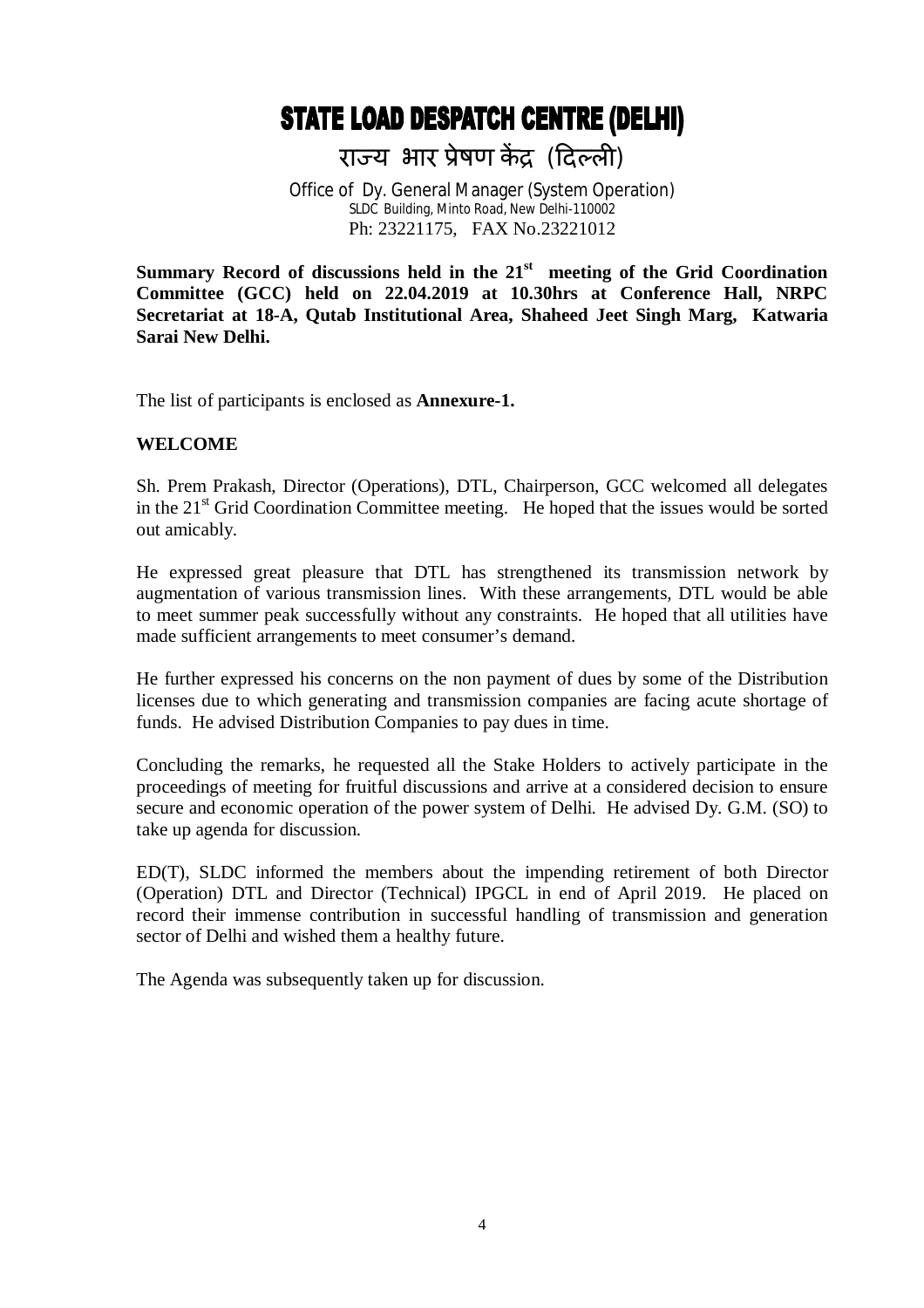#### 1 **CONFIRMATION OF THE MINUTES OF 20<sup>TH</sup> MEETING OF GCC HELD ON 28.11.2018.**

The minutes of the  $20<sup>th</sup>$  meeting of GCC held on 28.11.2018 had been circulated vide letter No. F./DTL/207/18-19/DGM(SO)/233 dt. 28.02.2019. Comments were received on the MoM from M/s IPGCL and BYPL. BYPL has requested to incorporate specific time limit (of 1 month) for SLDC finance to reconcile and subsequently refund NRLDC charges to the DISCOM's on the issue at S.No. 2.3.4 (page no 19) regarding NRLDC charges refund from Delhi SLDC. Similarly, IPGCL has desired to incorporate the word immediate release of payment to IPGCL by NDMC against S.No. 2.3.3 (iv) regarding energy bills of September' 17 to March' 18. No comments have been received from any other entities so far.

**Convenor GCC informed that the referred issued are still pending and again brought out in this 21st GCC Agenda. Accordingly, the MoM of 20th GCC was finalised without any changes.** 

#### **2 FOLLOWUP ACTION ON THE DECISIONS TAKEN IN THE PREVIOUS GCC MEETING**

#### **2.1. PROVISIONS OF HOT RESERVE OF TRANSFORMERS.**

| S.No. | <b>Transforma</b>                  | <b>Population</b> | Hot                                      | <b>Present status/ Remarks</b>                                                                                                                                                                                                          |
|-------|------------------------------------|-------------------|------------------------------------------|-----------------------------------------------------------------------------------------------------------------------------------------------------------------------------------------------------------------------------------------|
|       | tion                               | in no.            | <b>Reserve</b>                           |                                                                                                                                                                                                                                         |
|       | Capacity                           |                   | (No.)                                    |                                                                                                                                                                                                                                         |
|       |                                    |                   | <b>Decided</b>                           |                                                                                                                                                                                                                                         |
| 1.    | 400/220kV,<br>500MVA<br><b>ICT</b> | $\overline{2}$    | 1x500MVA<br>Tr.<br>at<br>Bamnauli        | DTL informed that one 400/220kV 500MVA<br>Tx is proposed to be installed as hot reserve by<br>the year 2019-20 and would be placed at<br>Bamnauli. In case of damage of 315MVA in<br>future, the same would be replaced with<br>500MVA. |
|       |                                    |                   |                                          | DTL Planning Deptt informed that Board<br>approval has been accorded and PR raised<br>for 500 MVA Tx. Chairman GCC informed<br>that in future as a principle 500 MVA Tx. be<br>only procured as hot reserve against 315                 |
| 2.    | 400/220kV,<br>315MVA<br>ICT        | 14                |                                          | MVA Tx. Further, 315 MVA at Mundka to<br>be replaced with 500 MVA.                                                                                                                                                                      |
| 3.    | 220/66kV,<br>160MVA                | 25                | 2x160MVA<br>Tr.,<br>(1 each at<br>Mundka | One 160MVA Tx would be kept as hot reserve<br>and placed at Mundka. While the 2nd<br>160MVA, 220/66kV Hot reserve transformer is<br>to be placed at 220kV Mehrauli.                                                                     |
|       |                                    |                   | and<br>Mehrauli)                         | Both the transformers are expected to be<br>provided by 2020.                                                                                                                                                                           |
|       |                                    |                   |                                          | DTL Planning Deptt informed that PR for<br>160 MVA at Mundka has been raised while<br>the other for Mehrauli is under tendering<br>stage.                                                                                               |
| 4.    | 220/66kV,<br>100MVA                | 41                | 1x100<br>MVA Tr. at<br>Pappankala<br>n-I | DTL confirmed that the scheme for 100 MVA<br>Tr. at PPK-I has been approved. The Tx. is<br>expected by 2020.<br>DTL Planning Deptt informed that PR has<br>been raised and is under approval for<br>Finance.                            |

The present status of hot reserve of Power Transformers is as under:-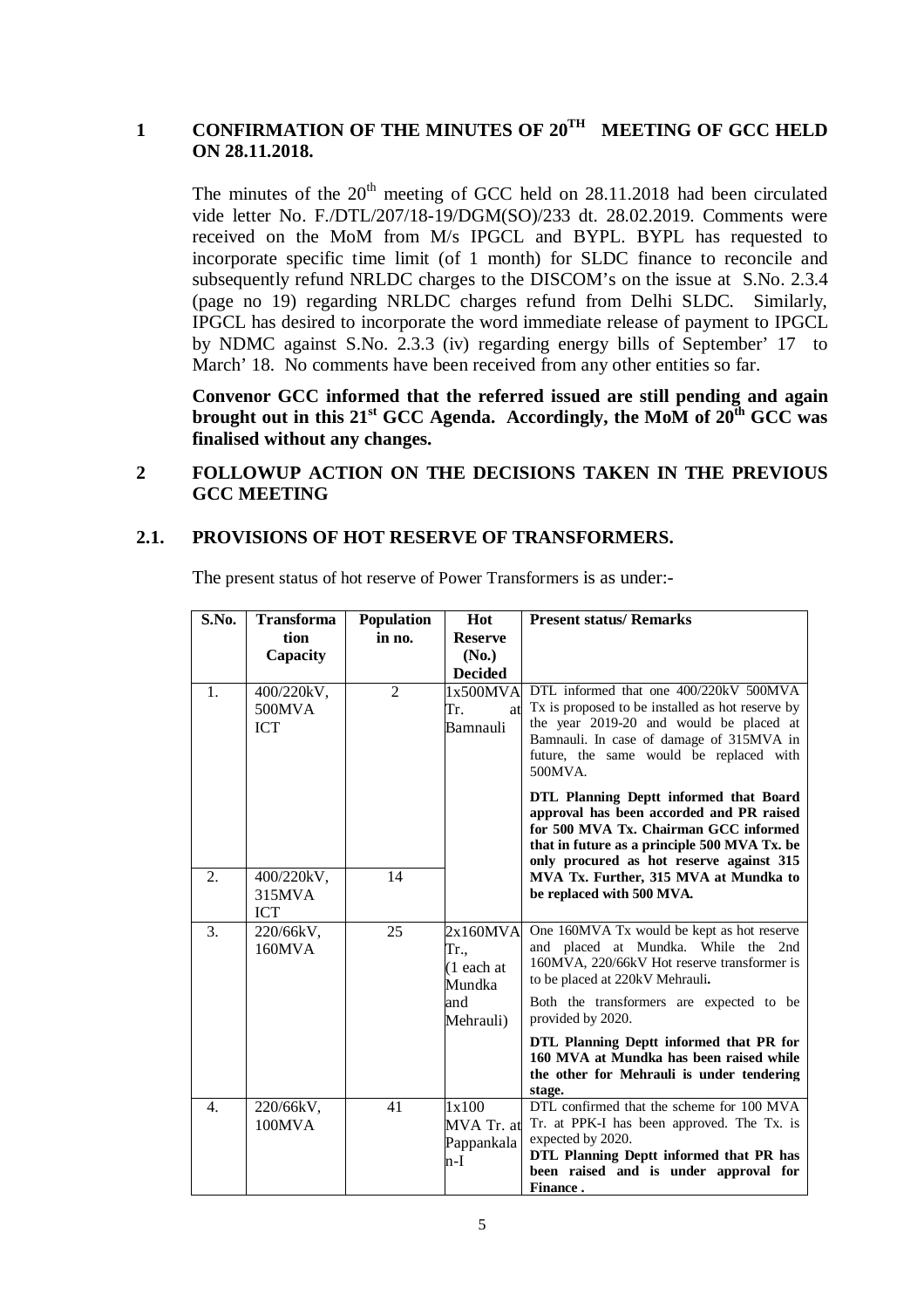| S.No.          | <b>Transforma</b> | <b>Population</b> | Hot            | <b>Present status/ Remarks</b>                |
|----------------|-------------------|-------------------|----------------|-----------------------------------------------|
|                | tion              | in no.            | <b>Reserve</b> |                                               |
|                | Capacity          |                   | (No.)          |                                               |
|                |                   |                   | <b>Decided</b> |                                               |
| 5              | $220/33kV$ ,      | 44                | 2x100MVA       | DTL informed that the Txs. are expected by    |
|                | 100MVA            |                   | Tr.,           | 2020                                          |
|                |                   |                   | (1 each at     | DTL Planning Deptt informed that PR for       |
|                |                   |                   | Okhla and      | PPG has been raised and is under approval     |
|                |                   |                   | Patparganj)    | from Finance and for Okhla, PR received in    |
|                |                   |                   |                | <b>C&amp;MM</b> Department.                   |
| 6              | 66/11kV           | 24                | NIL.           | Steering Committee in its meeting held on     |
|                | 20MVA             |                   |                | 15.03.2017 had decided that in case of        |
|                |                   |                   |                | exigency, the Discoms may provide these       |
|                |                   |                   |                | transformer on returnable basis.              |
| $\overline{7}$ | 33/11kV           | 5                 | <b>NIL</b>     | As per the decision taken in the Steering     |
|                | 20MVA             |                   |                | Committee Meeting held on 30.10.17 the        |
|                |                   |                   |                | transformer augmentation has been planned and |
| 8              | 33/11kV           | 11                | <b>NIL</b>     | detailed under sr. No.2.1(b) below            |
|                | 16MVA             |                   |                | GCC noted the above.                          |

**Augmentation plan for 66/11kV and 33/11kV 16MVA / 20 MVA Transformers-**

| S.             | Sub               | Details<br>οf         | Augmentatio             | Year    | Latest              | Remarks                                                                                                                                                                                                                                                                                                                                                                                                                                                                                                                                                                                                                |
|----------------|-------------------|-----------------------|-------------------------|---------|---------------------|------------------------------------------------------------------------------------------------------------------------------------------------------------------------------------------------------------------------------------------------------------------------------------------------------------------------------------------------------------------------------------------------------------------------------------------------------------------------------------------------------------------------------------------------------------------------------------------------------------------------|
| N              | <b>Station</b>    | existing Tx.          | n Plan                  |         | status of           |                                                                                                                                                                                                                                                                                                                                                                                                                                                                                                                                                                                                                        |
| 0.             |                   | 2 no 33/11kV          | 2 no 33/11kV            |         | Scheme              |                                                                                                                                                                                                                                                                                                                                                                                                                                                                                                                                                                                                                        |
| $\mathbf{1}$   | Lodhi<br>Road     | 20MVA                 | 25MVA                   | 2018-19 | Under<br>tendering. | <b>It</b><br>is<br>informed that 11kV<br>panel is quite old and<br>under rated compared<br>25<br><b>MVA</b><br>Tr.<br>to<br>Rating.<br>It<br>was<br>suggested to replace                                                                                                                                                                                                                                                                                                                                                                                                                                               |
|                | Lodhi<br>Road     | 2 no 33/11kV<br>16MVA | 2 no 33/11kV<br>25MVA   | 2018-19 | Under<br>tendering. | panel<br>also<br>the<br>alongwith<br>the                                                                                                                                                                                                                                                                                                                                                                                                                                                                                                                                                                               |
| $\overline{2}$ | Najaf<br>Garh     | 2 no 66/11kV<br>20MVA | 2 no 66/11kV<br>31.5MVA | 2019-20 |                     | GCC<br>augmentation.<br>advised<br>Planning                                                                                                                                                                                                                                                                                                                                                                                                                                                                                                                                                                            |
| 3              | Okhla             | 2 no 66/11kV<br>20MVA | 2 no 66/11kV<br>31.5MVA | 2019-20 |                     | Department to discuss<br>the matter in steering                                                                                                                                                                                                                                                                                                                                                                                                                                                                                                                                                                        |
| $\overline{4}$ | Sarita<br>Vihar   | 2 no 66/11kV<br>20MVA | 2 no 66/11kV<br>31.5MVA | 2019-20 |                     | Committee the issue<br>replacement<br>of<br>of<br>11kV<br>panel<br>since                                                                                                                                                                                                                                                                                                                                                                                                                                                                                                                                               |
| $\overline{5}$ | Pappan<br>kalan-I | 2 no 66/11kV<br>20MVA | 2 no 66/11kV<br>31.5MVA | 2020-21 |                     | major expenditure is<br>involved and requires                                                                                                                                                                                                                                                                                                                                                                                                                                                                                                                                                                          |
| 6              | Mehrauli          | 2 no 66/11kV<br>20MVA | 2 no 66/11kV<br>31.5MVA | 2021-22 |                     | <b>DERC</b><br>approval.<br>Meanwhile the load<br>shall be limited by the<br>Discoms to the level<br>of<br>16/20MVA<br>capacity only.<br><b>DTL Planning Deptt</b><br>informed that<br>the<br>preparation<br>of<br>specification<br>for<br>switch gear panel is<br>under progress GCC<br>advised<br><b>DTL</b><br>to<br>fire<br>ensure<br>protection<br>schemes<br>Txs.<br>for<br>each<br>Further,<br>approval<br>procurement process<br>can be shortened by<br>combined<br>taking<br>approval<br>of<br>all<br>schemes<br>although<br>the<br>procurement<br>may be scheduled in<br>stages<br>as<br>per<br>requirement. |

GCC advised that a letter is to be sent to DERC for approval of such schemes before awarding the work by Planning Department.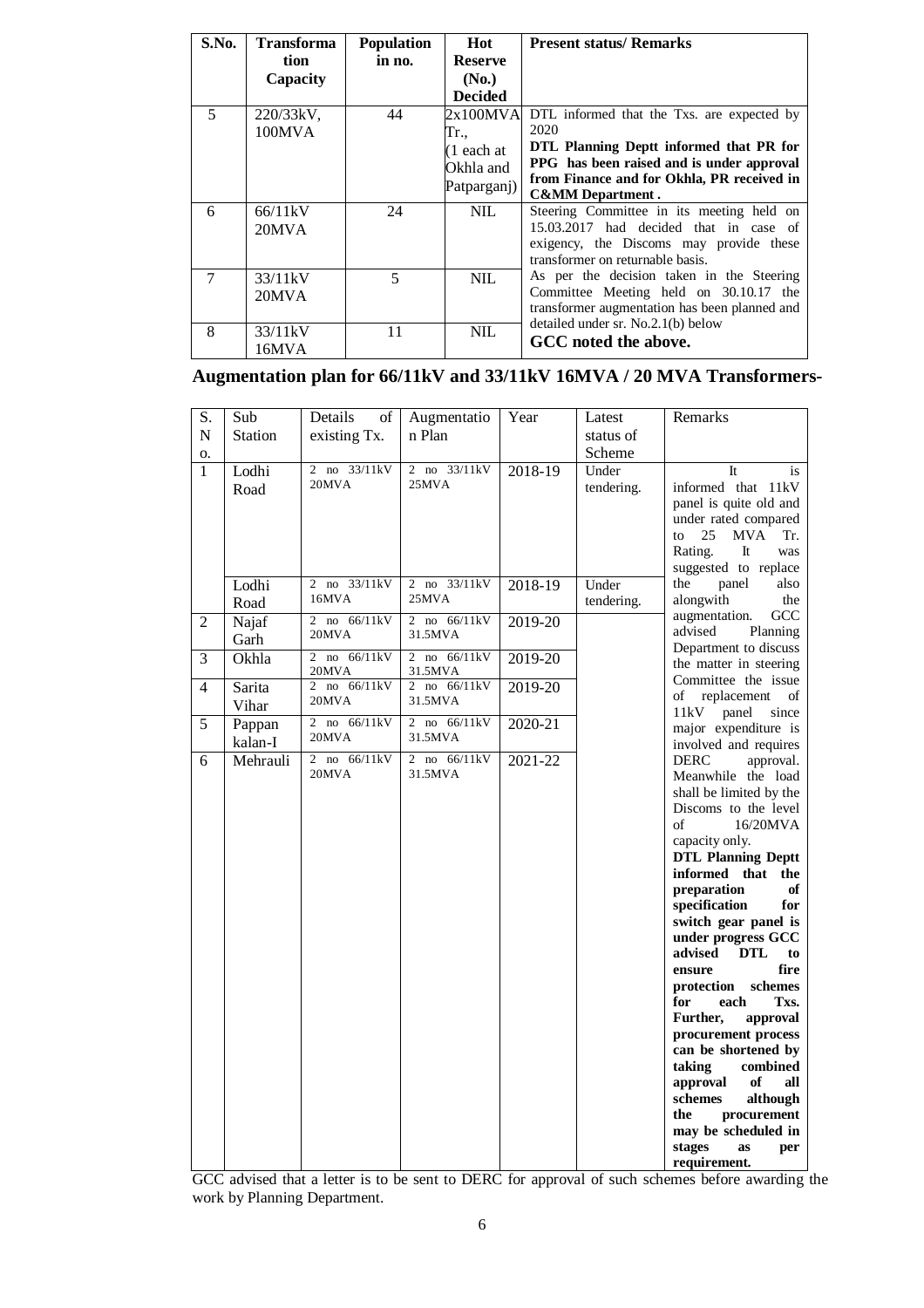|  |  |  |  |  |  | Augmentation/replacement plan for 220/66kV, 100 MVA Transformers- |
|--|--|--|--|--|--|-------------------------------------------------------------------|
|--|--|--|--|--|--|-------------------------------------------------------------------|

| Sr.<br>No.    | <b>Name of the Sub Station</b>      | Qty.<br>(No.)  | Year    | <b>Latest status of Scheme</b>                                                                                                                                                                                                                                                                                                                                  |
|---------------|-------------------------------------|----------------|---------|-----------------------------------------------------------------------------------------------------------------------------------------------------------------------------------------------------------------------------------------------------------------------------------------------------------------------------------------------------------------|
| 1             | SaritaVihar (100 MVA to 160         | 1              | 2018-19 | Txs are expected by June                                                                                                                                                                                                                                                                                                                                        |
| $\mathcal{P}$ | MVA)<br>Narela (100 MVA to 160 MVA) | $\mathbf{1}$   | 2018-19 | 2019. The Txs. Earmarked<br>Sarita<br><b>Vihar</b><br>for<br>and<br>Narela have<br>been<br>now<br>shifted for Kanjhawala<br>and Okhla substation due<br>to technical constraints.<br>The Txs. For Sarita Vihar<br>and Narela have<br>been<br>allocated from the 9 Txs<br>ordered to BHEL<br>and<br>expected<br>be<br>to<br>commissioned by end of<br>this year. |
| 3             | Najafgarh (100 MVA to 160<br>MVA)   | $\mathfrak{D}$ | 2018-19 | <b>P.O.</b> awarded to BHEL<br>and expected by June<br>2019.                                                                                                                                                                                                                                                                                                    |
| 4             | Okhla (100 MVA to 160 MVA)          | $\mathbf{1}$   | 2019-20 | PR raised and is under                                                                                                                                                                                                                                                                                                                                          |
| 5             | Mehrauli (100 MVA to 160<br>MVA)    | $\mathbf{1}$   | 2019-20 | approval after approval of<br>schemes by BoD.                                                                                                                                                                                                                                                                                                                   |
| 6             | Patparganj (100 MVA to 160<br>MVA)  | $\overline{2}$ | 2019-20 |                                                                                                                                                                                                                                                                                                                                                                 |
|               | Total                               | 8              |         |                                                                                                                                                                                                                                                                                                                                                                 |

**GCC advised that all out efforts be taken to charge the hot reserve transformers within the target date to avoid any power crisis due to breakdown of transformer. Timelines for all associated works for ETC of Tr. such as civil works including Tr. Foundation, equipment replacement, cabling, etc. be also quantified.** 

#### **2.2 IMPLEMENTATION OF AUTOMATIC DEMAND MANAGEMENT SCHEME BY DISCOMS**

The implementation of ADMS is being monitored by CERC and in suo moto petition no. 5/2014 in the matter of "non compliance of Regulation 5.4.2(d) of the Central Electricity Regulatory Commission (Indian Electricity Grid Code) Regulation 2010" the following has been directed:

...............*however, considering the request of the respondents to grant time to implement ADMS, we grant time till 30.06.2016 to the respondent to implement ADMS failing which they will be liable for action under Section 142 of the Act for non compliance of the Regulation 5.4.2(d) of the Grid Code and order of the Commission. RLDCs are directed to submit the report in this regard by 31.08.2016".*

The position updated in the utilities in the  $20<sup>th</sup>$  GCC is as under:-

TPDDL : SCADA has already been upgraded. This has the facility of ADMS. The work has been completed and commissioned on 19 March 2018.

BYPL : Already in place.

BRPL : SCADA has already been up-graded. This has the facility of ADMS.

NDMC: The software has been upgraded and under testing.

MES : Exempted due to very small utility and considering strategic important load to be catered.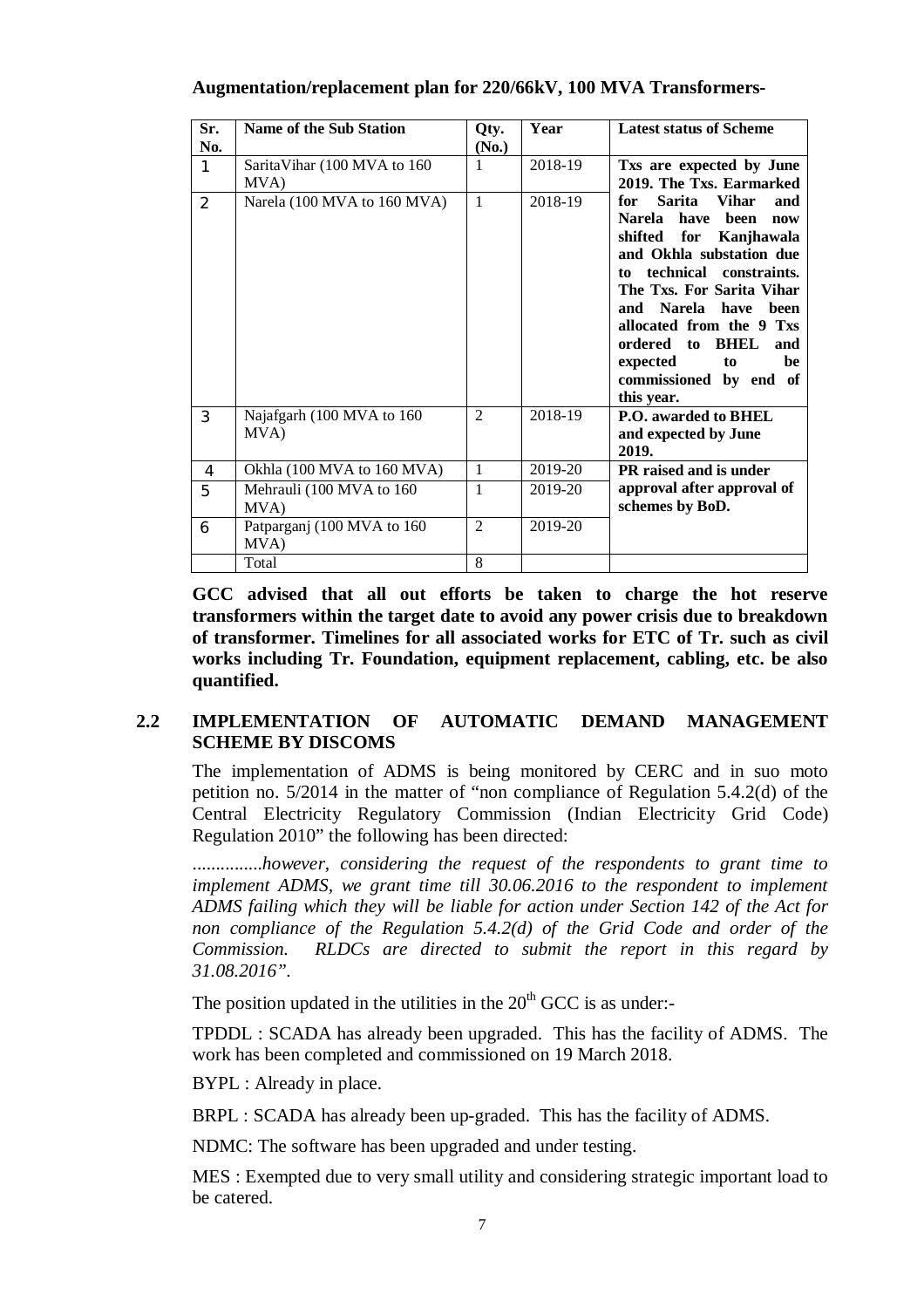In the last meeting, GCC advised SLDC to call a meeting with all discoms after implementation of ADMS. No reply received from NDMC regarding implementation of ADMS.

During meeting NDMC informed that testing of ADMS is remaining and work is linked with the IPDS project, for which efforts shall be made to complete at the earliest.

GCC advised NDMC to take up the work on priority and submit status

**NDMC informed that their contractor M/s ABB is expected to give a timeline by September 2019. The matter was discussed and NDMC was advised to ensure schedule as per load requirement and control its Overdrawal manually till ADMS is commissioned. Further, adequate PPAs be signed and allocation obtained from Ministry to ensure no shortage of power in the ensuing summer.** 

#### **2.3 OUTSTANDING DUES**

**DTL**

#### **2.3.1 NON PAYMENT OF OUTSTANDING DUES OF DTL BY BRPL, BYPL**

BSES utilities are not paying dues to DTL since October, 2010 due to which DTL is facing acute financial crisis. Due to financial crunch, DTL is not able to expand its network as per plans. Even, maintenance activities are also suffering badly. The outstanding dues owed to BSES utilities are increasing month by month. Hon'ble Supreme Court vide its orders dated 26.03.2014, 12.05.2016 has directed BSES Discoms to clear the current dues of DTL i.e. dues w.e.f. 01.01.2014 but BSES utilities are not even complying the directions of Hon'ble Supreme Court. The details of outstanding dues on BSES utilities are as under :-

#### **i) The details of current dues payable to DTL by BRPL for the period 01.01.2014 to 31.12.2018 are reproduced hereunder:**

|                           |                             |                                                                                                         |                                                                                                                   |                                                  | (Amount in Rs. Cr.)                                                                                                |
|---------------------------|-----------------------------|---------------------------------------------------------------------------------------------------------|-------------------------------------------------------------------------------------------------------------------|--------------------------------------------------|--------------------------------------------------------------------------------------------------------------------|
| <b>Billing Period</b>     | <b>Total Bill</b><br>amount | Minimum payable<br>amount<br>(as<br>per direction of<br><b>Hon'ble Supreme</b><br><b>Court Orders</b> ) | <b>Total minimum</b><br>payable amount<br>(as per direction of<br><b>Hon'ble Supreme</b><br><b>Court Orders</b> ) | <b>Payment</b><br>received<br>till<br>30.09.2018 | <b>Balance minimum</b><br>amount of current<br>dues payable as per<br>direction of Hon'ble<br><b>Supreme Court</b> |
| $01.01.14$ to<br>30.04.16 | 752.51                      | 677.26                                                                                                  |                                                                                                                   |                                                  |                                                                                                                    |
| $01.05.16$ to<br>31.12.18 | 1083.83                     | 743.50                                                                                                  | 1420.76                                                                                                           | 592.84                                           | 827.92                                                                                                             |

Therefore, it is evident from the above that minimum amount of Rs. 827.92Cr. is still required to be paid by BRPL to honour the Hon'ble Supreme Court orders.

The total outstanding dues on BRPL as on 31.01.2019 amounting of Rs. 1699.35 Cr after adjustment of subsidy diverted by GNCTD (including current due and LPSC for the billing period 01.10.2010 to 31.12.2018.)

BRPL representative in the last GCC had informed the following :-

BRPL submitted that it is already complying with Hon'ble Supreme Court Order of making payment of 70% of current dues. Further from Nov'17 onwards it has also started paying 100% of current dues to DTL. Further BRPL, has also endeavoured to make the additional payments to DTL, since June 18 onwards, which is over and above the current dues payable.

**BRPL informed that it is paying 100% of current dues to DTL besides making the additional payments to cover the previous outstanding for the period 2014 onwards.**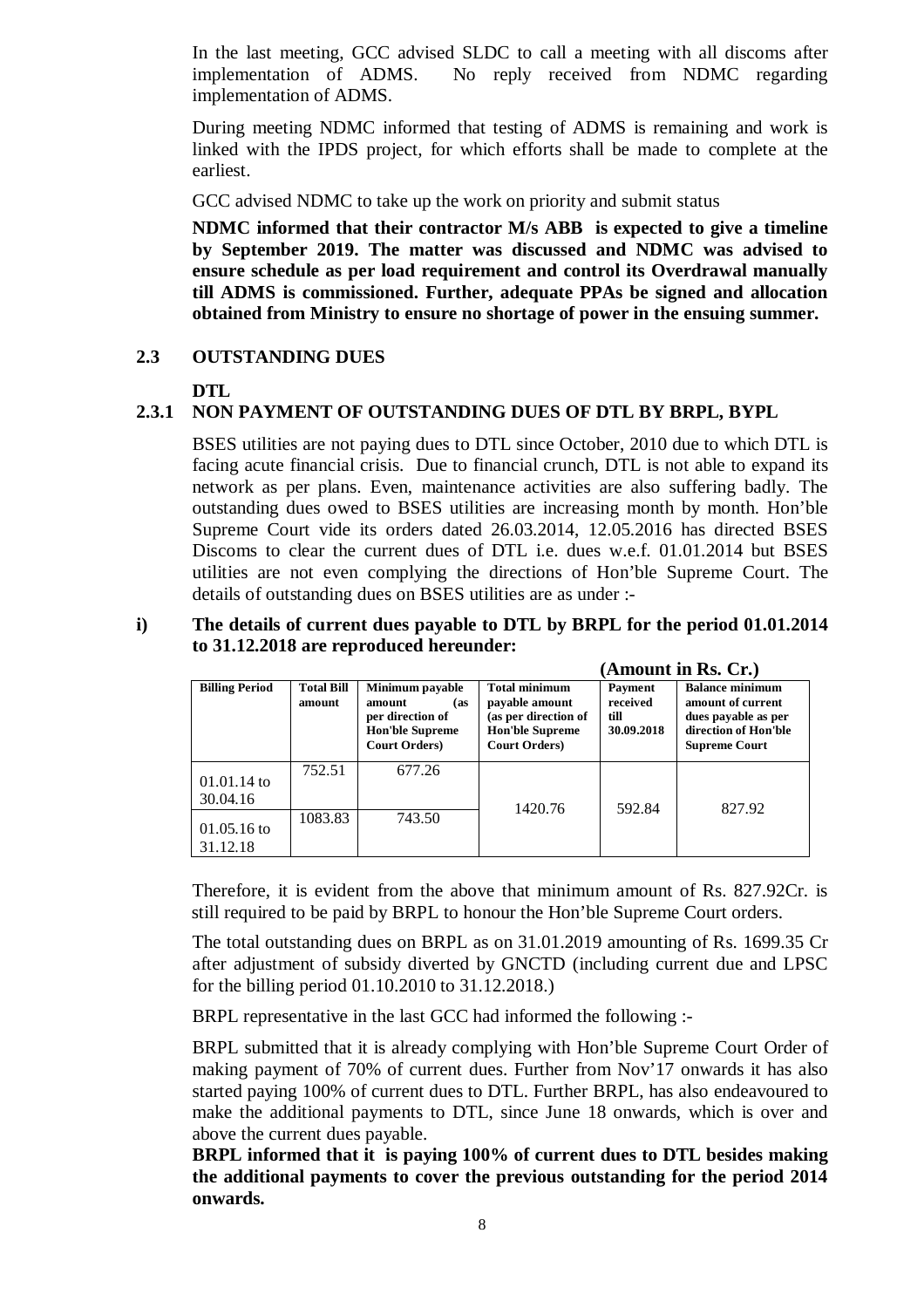#### ii) **The details of current dues payable to DTL by BYPL for the period 01.01.2014 to 31.12.2018 are reproduced hereunder:**

The details of current dues for the period 01.01.2014 to 31.12.2018 are reproduced hereunder:

|                           |                             |                                                                                                         | (Amount in Rs. Cr.)                                                                                               |                                                |                                                                                                                    |  |  |  |
|---------------------------|-----------------------------|---------------------------------------------------------------------------------------------------------|-------------------------------------------------------------------------------------------------------------------|------------------------------------------------|--------------------------------------------------------------------------------------------------------------------|--|--|--|
| <b>Billing</b><br>Period  | <b>Total Bill</b><br>amount | Minimum payable<br>amount<br>(as<br>per direction of<br><b>Hon'ble Supreme</b><br><b>Court Orders</b> ) | <b>Total minimum</b><br>payable amount<br>(as per direction of<br><b>Hon'ble Supreme</b><br><b>Court Orders</b> ) | <b>Payment</b><br>received<br>till<br>31.01.19 | <b>Balance minimum</b><br>amount of current dues<br>payable as per<br>direction of Hon'ble<br><b>Supreme Court</b> |  |  |  |
| $01.01.14$ to<br>30.04.16 | 473.67                      | 426.30                                                                                                  | 827.25                                                                                                            | 241.21                                         | 586.04                                                                                                             |  |  |  |
| $01.05.16$ to<br>31.12.18 | 584.48                      | 400.95                                                                                                  |                                                                                                                   |                                                |                                                                                                                    |  |  |  |

Therefore, it is evident from the above that minimum amount of Rs. 586.04 Cr. is still required to be paid by BYPL to honour the Hon'ble Supreme Court orders.

The total outstanding dues on BYPL as on 31.01.2019 amounting of Rs.1120.69 Cr after adjustment of subsidy diverted by GNCTD (including current due and LPSC for the billing period 01.10.2010 to 31.12.2018).

In view of the huge outstandings as brought out above, the above beneficiaries i.e. BRPL & BYPL were advised to liquidate the outstanding dues of DTL at the earliest.

**BYPL informed that it is paying 100% of current dues to DTL. GCC noted that both BRPL and BYPL have been getting costs reflective tariffs along with liquidation of regulatory assets from the regulator since the last two years, accordingly, BRPL and BYPL is directed to submit details of payment made by them to the utilities from the liquidation amount of regulatory assets immediately.** 

iii) Non furnishing of LCs by BRPL &BYPL

BRPL and BYPL have not furnished LCs to DTL. Letters were issued to both the Distribution Licensees for providing LCs for FY 2019-20 for amount of Rs. 39,55,06,870/- and **Rs.** 22,19,75,709/- respectively w.e.f. 1<sup>st</sup> April, 2019 but no LCs have been provided by both the Discoms so far.

BRPL representative had informed in the last GCC following:-

Cash flow mismatch in past had adversely affected payment obligations, debt servicing capability of the Company and accumulation of outstanding dues to power suppliers. These constraints have restricted our capability to establish desired LC's in favour of power suppliers. Presently BRPL is not in position to establish LC in favour of any of its power supplier.

GCC advised the above beneficiaries i.e. BRPL & BYPL to make all efforts for opening of LC in favour of DTL at the earliest.

**BRPL and BYPL informed that they are finding it difficult to obtain any guarantees required for opening the LC's from any banks.**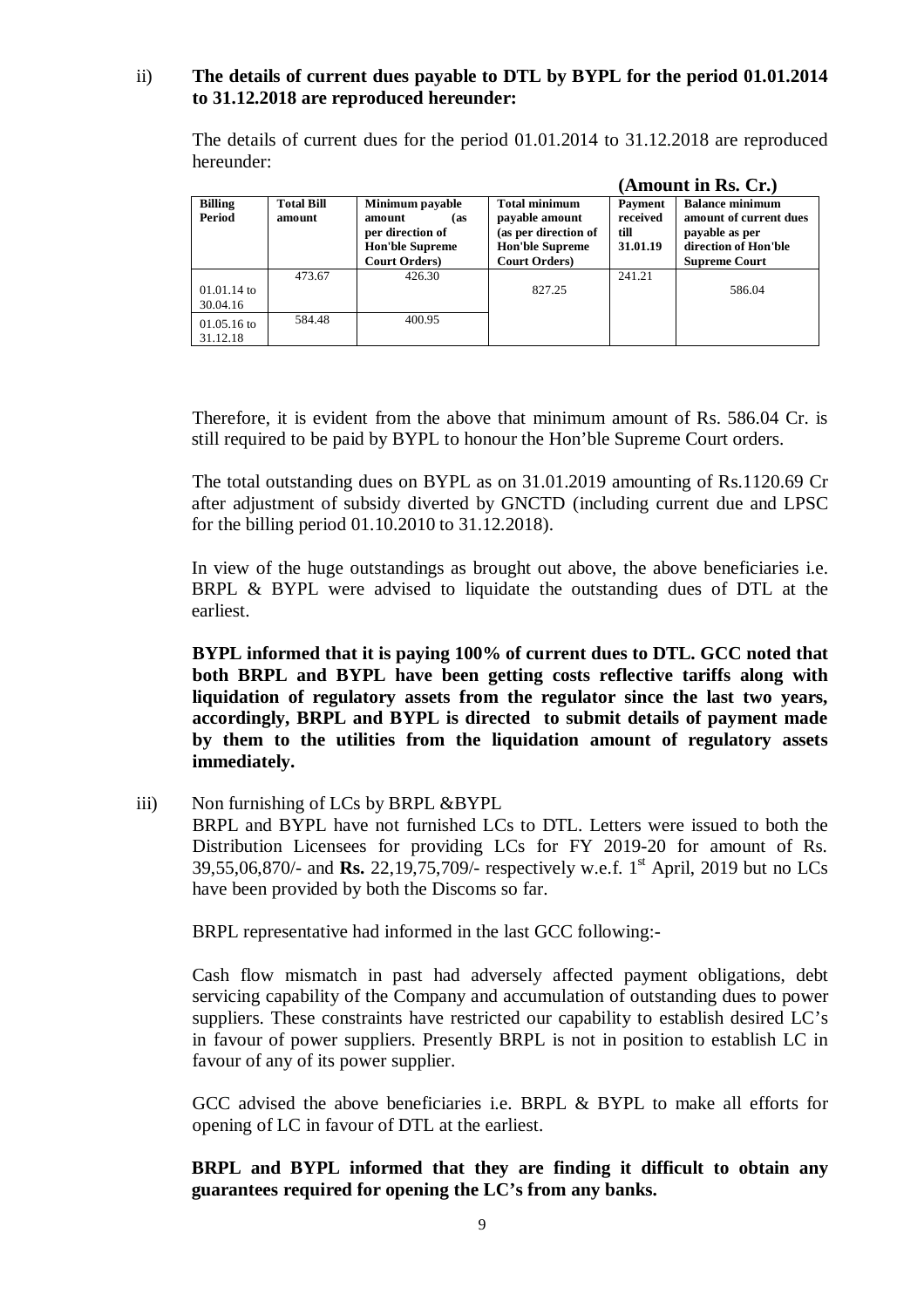### **2.3.2 INTRASTATE UI ACCOUNT**

The position of payment of Intrastate UI/ DSM accounts for last three years (as on  $31<sup>st</sup>$  March) is updated as under:-

|                | STATEMENT OF UI AS ON 31.03.2016 |                     |                                      |                                         |                                   |  |  |  |  |  |
|----------------|----------------------------------|---------------------|--------------------------------------|-----------------------------------------|-----------------------------------|--|--|--|--|--|
| S. No.         | <b>Financial</b><br>Year         | <b>Constituents</b> | <b>Payable Amount</b><br>(Principal) | <b>Receivable Amount</b><br>(Principal) | Net Payable (+)/<br>Receivable(-) |  |  |  |  |  |
|                | 31.03.2016                       | <b>IPGCL</b>        | 1,44,52,343.00                       | 1,16,29,075.00                          | 28,23,268.00                      |  |  |  |  |  |
| $\mathfrak{D}$ | 31.03.2016                       | <b>PPCL</b>         | 25,89,170.00                         |                                         | 25,89,170.00                      |  |  |  |  |  |
| 3              | 31.03.2016                       | BTPS (NTPC)         |                                      |                                         |                                   |  |  |  |  |  |
| 4              | 31.03.2016                       | <b>BYPL</b>         | 5,68,43,845.00                       | 96,08,57,017.00                         | $-90,40,13,172.00$                |  |  |  |  |  |
| 5              | 31.03.2016                       | <b>BRPL</b>         | 1,12,75,12,497.00                    | 1,79,44,04,903.00                       | $-66,68,92,406.00$                |  |  |  |  |  |
| 6              | 31.03.2016                       | TPDDL (NDPL)        | 31,082.00                            |                                         | 31,082.00                         |  |  |  |  |  |
|                | 31.03.2016                       | <b>NDMC</b>         | 2,98,00,465.00                       |                                         | 2,98,00,465.00                    |  |  |  |  |  |
| 8              | 31.03.2016                       | <b>MES</b>          | 3,38,84,058.00                       | 10,62,21,181.00                         | $-7,23,37,123.00$                 |  |  |  |  |  |
|                |                                  | <b>TOTAL</b>        | 1,26,51,13,460.00                    | 2,87,31,12,176.00                       | $-1,60,79,98,716.00$              |  |  |  |  |  |

|               | STATEMENT OF UI AS ON 31.03.2017 |                     |                                      |                                         |                                    |  |  |  |  |
|---------------|----------------------------------|---------------------|--------------------------------------|-----------------------------------------|------------------------------------|--|--|--|--|
| S. No.        | <b>Financial</b><br>Year         | <b>Constituents</b> | <b>Payable Amount</b><br>(Principal) | <b>Receivable Amount</b><br>(Principal) | Net Payable (+)/<br>Receivable (-) |  |  |  |  |
|               | 31.03.2017                       | <b>IPGCL</b>        | 1,44,52,343.00                       | 1,16,29,075.00                          | 28,23,268.00                       |  |  |  |  |
| $\mathcal{P}$ | 31.03.2017                       | <b>PPCL</b>         | 25,89,170.00                         |                                         | 25,89,170.00                       |  |  |  |  |
| 3             | 31.03.2017                       | BTPS (NTPC)         |                                      |                                         |                                    |  |  |  |  |
| 4             | 31.03.2017                       | <b>BYPL</b>         | 6,18,16,587.00                       | 1,09,42,90,851.00                       | $-1,03,24,74,264.00$               |  |  |  |  |
| 5             | 31.03.2017                       | <b>BRPL</b>         | 1,13,70,18,003.00                    | 1,79,44,04,903.00                       | $-65,73,86,900.00$                 |  |  |  |  |
| 6             | 31.03.2017                       | TPDDL (NDPL)        | 31,082.00                            |                                         | 31,082.00                          |  |  |  |  |
|               | 31.03.2017                       | <b>NDMC</b>         | 2,98,00,465.00                       |                                         | 2,98,00,465.00                     |  |  |  |  |
| 8             | 31.03.2017                       | <b>MES</b>          | 4,84,31,731.00                       | 14,63,00,388.00                         | $-9,78,68,657.00$                  |  |  |  |  |
| 9             | 31.03.2017                       | <b>MSW BAWANA</b>   |                                      |                                         |                                    |  |  |  |  |
|               |                                  | <b>TOTAL</b>        | 1,29,41,39,381.00                    | 3,04,66,25,217.00                       | $-1,75,24,85,836.00$               |  |  |  |  |

| STATEMENT OF UI AS ON 31.03.2018 |                          |                             |                                      |                                         |                               |  |  |  |
|----------------------------------|--------------------------|-----------------------------|--------------------------------------|-----------------------------------------|-------------------------------|--|--|--|
| S. No.                           | <b>Financial</b><br>Year | <b>Constituents</b>         | <b>Payable Amount</b><br>(Principal) | <b>Receivable Amount</b><br>(Principal) | Net Payable(+)/ Receivable(-) |  |  |  |
|                                  | 31.03.2018               | <b>IPGCL</b>                | 1,50,89,103.00                       | 1,16,29,075.00                          | 34,60,028.00                  |  |  |  |
| 2                                | 31.03.2018               | <b>PPCL</b>                 | 30,58,995.00                         | $\overline{\phantom{a}}$                | 30,58,995.00                  |  |  |  |
| 3                                | 31.03.2018               | BTPS (NTPC)                 | $\overline{a}$                       | ٠                                       |                               |  |  |  |
| 4                                | 31.03.2018               | <b>BYPL</b>                 | 6,53,79,542.00                       | 1,29,52,53,108.00                       | $-1,22,98,73,566.00$          |  |  |  |
| 5                                | 31.03.2018               | <b>BRPL</b>                 | 1,17,11,55,858.00                    | 1,79,44,04,903.00                       | $-62,32,49,045.00$            |  |  |  |
| 6                                | 31.03.2018               | TPDDL (NDPL)                | 7,05,562.00                          | 2,12,79,811.00                          | $-2,05,74,249.00$             |  |  |  |
| 7                                | 31.03.2018               | <b>NDMC</b>                 | 5,37,03,019.00                       | 14,63,07,123.00                         | $-9,26,04,104.00$             |  |  |  |
| 8                                | 31.03.2018               | <b>MES</b>                  | 6,32,07,939.00                       | 18,23,31,575.00                         | $-11,91,23,636.00$            |  |  |  |
| 9                                | 31.03.2018               | <b>MSW</b><br><b>BAWANA</b> |                                      |                                         |                               |  |  |  |
|                                  |                          | <b>TOTAL</b>                | 1,37,23,00,018.00                    | 3,45,12,05,595.00                       | $-2,07,89,05,577.00$          |  |  |  |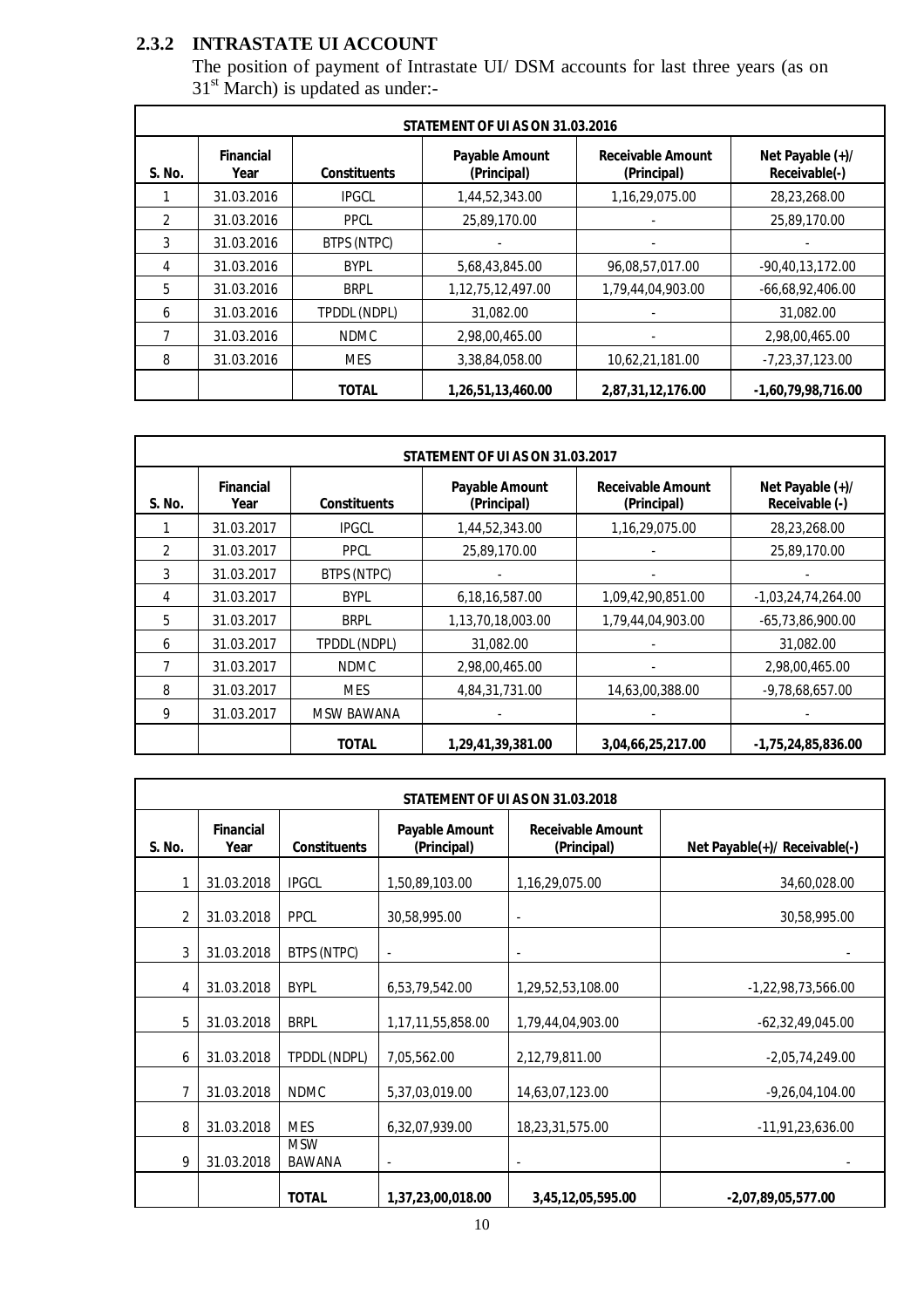Notes:-

The above figures are showing outstanding principal amount only.

Interest @ 0.04% per day is yet to be figured out on the above outstanding amount payable, after confirmation from various constituents.

The above figures are yet to be reconciled and confirmed from the constituents.

SLDC discharges the payment liabilities to the utilities including that of NRPC (which is the priority payment as per the provisions of DSM Regulations) from the Pool.

It was informed that during the year 2016-17, SLDC has paid Rs.60.76 Crores to NRLDC to avoid legal issues arising out of non payment of dues and the dues of other utilities were also settled.

However, the interest portions with regard to Intrastate Utilities are to be settled. It was explained that upto 2013-14, the accounts have already been settled.

In the previous meetings, GCC advised SLDC to immediately do the needful for recovery of dues from the defaulting utilities. As per the decision taken in the GCC, SLDC has started the proceedings for filing the petition before DERC for recovery of the dues from the defaulting utilities.

GCC had advised SLDC to reconcile the accounts at the earliest.

SLDC Finance Department informed that they have finalised the accounts at their level and are now sending letters to each utility to reconcile the accounts.

**No representative from SLDC Finance was available however, SLDC representative informed that the reconciliation of account has been carried out with IPGCL, TPDDL and NDMC. GCC advised SLDC finance and the rest of the DISCOMS to coordinate and reconcile at the earliest.** 

#### 2.3.3 **Outstanding dues of IPGCL / PPCL.**

#### i) **Non-payment of Energy Bills by BRPL and BYPL since October, 2010.**

Since the re-assignment of the PPA signed with DTL, energy is being supplied and billed by IPGCL and PPCL to all the Distribution Companies as per the Energy Account issued by the State Load Dispatch Centre, Delhi (SLDC) and the payments for the bills raised were being realized within the stipulated period in the past, as per the PPA/ Regulations issued by the DERC.

However, full payments are not being released by BRPL and BYPL from the month of October, 2010. The details of outstanding are as under:  $(\Delta$ mount Rs. in Crores)

| Company      | <b>BRPL</b> | BYPL    | Total   |
|--------------|-------------|---------|---------|
| <b>IPGCL</b> | 1952.13     | 1208.11 | 3160.24 |
| <b>PPCL</b>  | 3677.64     | 2729.23 | 6406.87 |
| Total        | 5629.77     | 3937.34 | 9567.11 |

Further, in total disregard to Hon'ble Supreme Court of India order dated 12-05- 2016; BYPL and BYPL are not paying even 70 % of Current outstanding. The balance current unpaid dues as on date are as under: (Amount Rs. in Crores)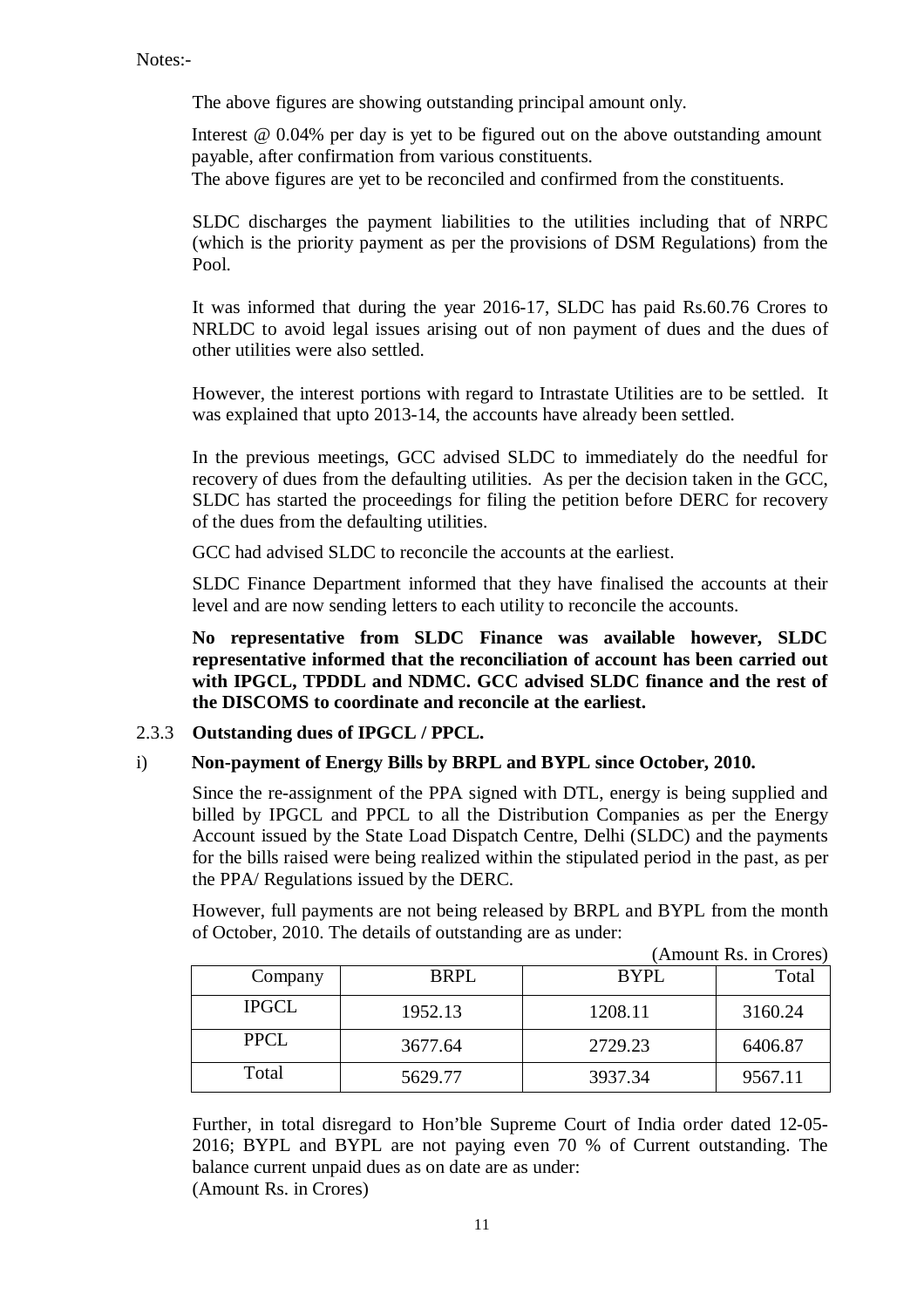|                    | 70% of Current Dues payable by BSES Discoms as per SCI order dt. 12.05.16   |                                        |                                          |                                                                   |                                               |                                          |                                              |  |  |
|--------------------|-----------------------------------------------------------------------------|----------------------------------------|------------------------------------------|-------------------------------------------------------------------|-----------------------------------------------|------------------------------------------|----------------------------------------------|--|--|
| Rs. in cr.         |                                                                             |                                        |                                          |                                                                   |                                               |                                          |                                              |  |  |
|                    |                                                                             | <b>BRPL</b>                            |                                          |                                                                   | <b>BYPL</b>                                   |                                          | <b>Total</b>                                 |  |  |
| <b>Utility</b>     | $70\%$ of<br><b>Billed &amp;</b><br>due<br><b>Amount</b><br>wef<br>01.01.14 | Payment<br>received<br>wef<br>01.01.14 | <b>Net</b><br><b>Payable</b><br>01.01.14 | 70% of<br><b>Billed &amp;</b><br>due<br>Amount<br>wef<br>01.01.14 | <b>Payment</b><br>received<br>wef<br>01.01.14 | <b>Net</b><br><b>Payable</b><br>01.01.14 | <b>Total</b><br>Payable<br>w.e.f<br>01.01.14 |  |  |
| $_{\rm IPGC}$<br>L | 858.87                                                                      | 432.95                                 | 425.91                                   | 318.22                                                            | 107.67                                        | 210.54                                   | 636.46                                       |  |  |
| <b>PPCL</b>        | 2836.6<br>5                                                                 | 1313.24                                | 1523.42                                  | 1615.77                                                           | 436.91                                        | 1178.8<br>6                              | 2702.28                                      |  |  |
| <b>Total</b>       | 3695.5<br>2                                                                 | 1746.19                                | 1949.33                                  | 1933.99                                                           | 544.58                                        | 1389.4                                   | 3338.74                                      |  |  |

Further, the State Commission, in its Tariff order dated 31.08.2017 & 28.03.2018 under chapter 6 Clause 6.1 in case of BRPL & BYPL has also directed as under; "A6: Directives

The commission directs the petitioner to make timely payment of bills to all the generating companies and transmission utilities. No late payment surcharge shall be allowed as pass through in the ARR on account of delayed payments....."

However, from April'17 to March'19 an amount of Rs. 2038.82 Cr. is due for payment for the energy bills raised as per DERC order dated 28.03.2018 & 31.08.2017.

The members of Grid Coordination Committee are requested to deliberate the issue and impress upon BYPL and BRPL to make the payment of dues without any further delay.

BRPL representative informed the following :-

BRPL submitted that it is already complying with Hon'ble Supreme Court Order of making payment of 70% of current dues. Further from Nov'17/Dec '17 onwards it has also started paying 100% of current dues to IPGCL/PPCL. Further BRPL, has also endeavoured to make the additional payments to IPGCL/PPCL, since June 18 onwards, which is over and above the current dues payable

In view of the huge outstandings as brought out above, the above beneficiaries i.e. BRPL & BYPL were advised to liquidate the outstanding dues of PPCL/IPGCL at the earliest.

**IPGCL representative informed that both BRPL and BYPL are paying only part payment of the current dues. GCC advised both the DISCOMS to comply with the Supreme Court order and also submit the liquidation plan for outstanding dues at the earliest.** 

#### **ii) Opening of LC by BRPL and BYPL for Bulk Power Supply to IPGCL and PPCL Power Stations.**

Various correspondences have been made by IPGCL and PPCL in respect of opening of LC for securing Bulk Power Supply. However, BRPL and BYPL in spite of number of reminders have not established LC in respect of IPGCL and PPCL since April, 2011.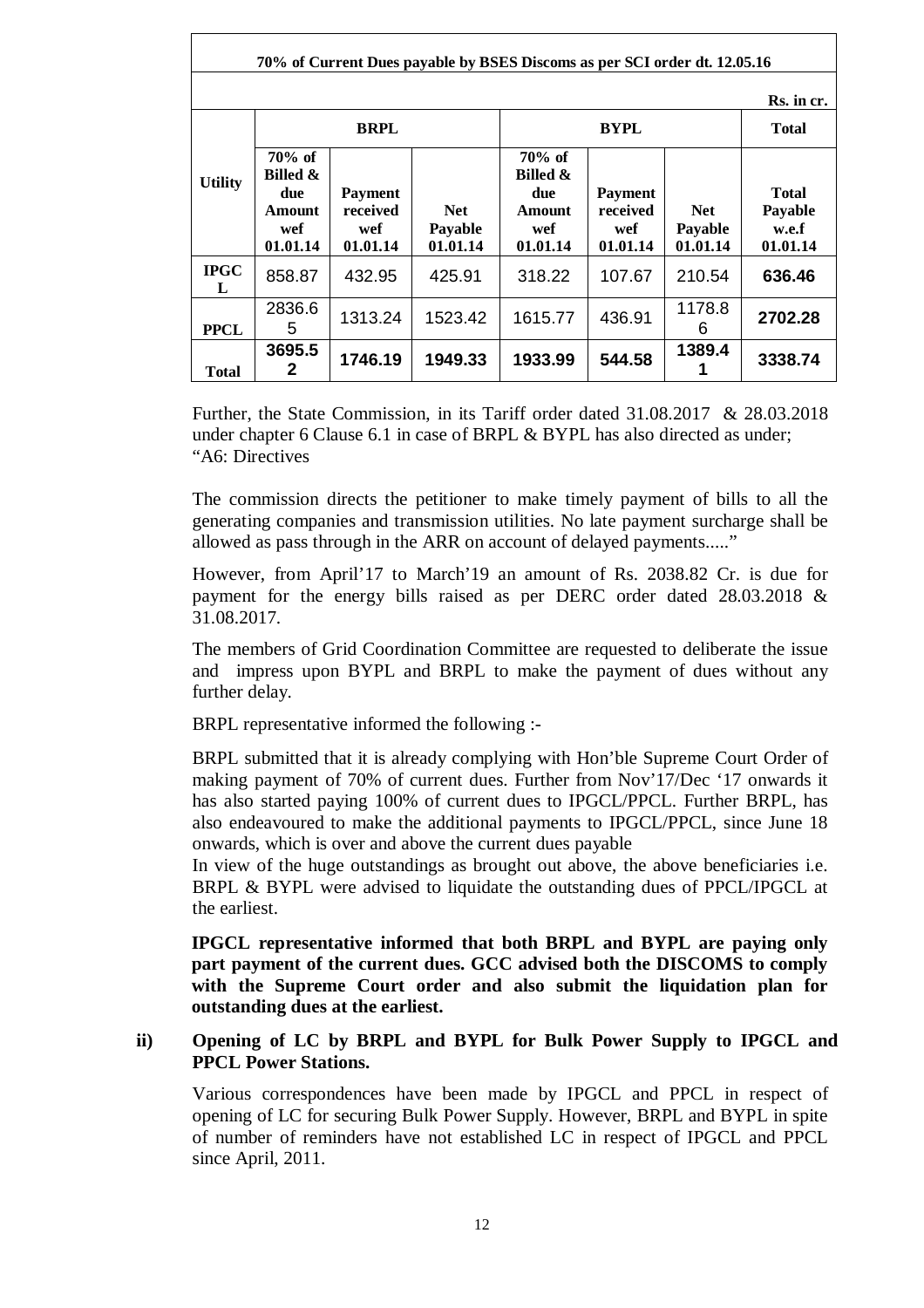BRPL representative informed the following :-

Cash flow mismatch in past had adversely affected payment obligations, debt servicing capability of the Company and accumulation of outstanding dues to power suppliers. These constraints have restricted our capability to establish desired LC's in favour of power suppliers. Presently BRPL is not in position to establish LC in favour of any of its power supplier.

GCC advised the above beneficiaries i.e. BRPL & BYPL to make all efforts for opening of LC in favour of PPCL/IPGCL at the earliest.

#### **BRPL and BYPL informed that they are finding it difficult to obtain any guarantees required for opening the LC's from any banks.**

#### **iii) Non-payment of dues and LPSC charges by TPDDL.**

TPDDL started default in payment of energy bills since October, 2015. The status of various communication, DERC order and follow up by IPGCL & PPCL since first default till date are as under:

**(Amount Rs. in Crores)**

| Company      | <b>IPGCL</b> | <b>PPCL</b> | <b>Total</b> |  |  |
|--------------|--------------|-------------|--------------|--|--|
| <b>TPDDL</b> | 44.35        | 105.07      | 149.42       |  |  |

GCC advised the TPDDL to reconcile the accounts and clear all dues of PPCL/IPGCL at the earliest.

**TPDDL informed that a petition has been filed and is pending in DERC on the above issue. GCC noted the same.**

#### **iv) Non-payment of Energy Bills of Sept'17 to March'17 of IPGCL (GTPS) by NDMC.**

IPGCL raised energy bills in respect of energy supplied from 01.09.2017 to 31.03.18 from GTPS power station as per allocation letter dt. 01.09.2017 of Delhi SLDC. The power from GTPS was scheduled by Delhi SLDC to NDMC since 01.09.2017 to 31th March 2018. However, NDMC has not made payment for energy bills for power supply from GTPS from September' 2017 to March'2018. Further with effect from 01.04.2018, the allocations for said amount of Power have been withdrawn from NDMC. An amount Rs 84.23 Cr. is due for payment for energy bills raised from 01.09.2017 to 31.03.2018.

NDMC representative informed that the allocation of GTPS was made by DERC without any requirement from NDMC. Further, NDMC never requisitioned such power for consumption, as such their law deptt has objected to any payment of power allotted from GTPS. SLDC rep contended that the power is scheduled by SLDC as per the allocations made by DERC. Further SLDC also requested NDMC to pay SLDC charges for the same period.

The matter was discussed in length and GCC advised NDMC that in view of the allocations by DERC, and to avoid LPSC, payment be released as per the regulations, however, if still there is any clarity required under the regulations, a meeting can be arranged at SLDC .

**GCC noted that the matter is still pending and advised NDMC to comply with the directions of DERC as per its letter dated 09.02.2018 it was also noted that NDMC has included the pending payment in its ARR also. It has also not contended the matter to DERC or in APTEL. NDMC was informed that in case of continued in-action on the part of NDMC regarding this issue suitable action as per regulations shall be initiated.**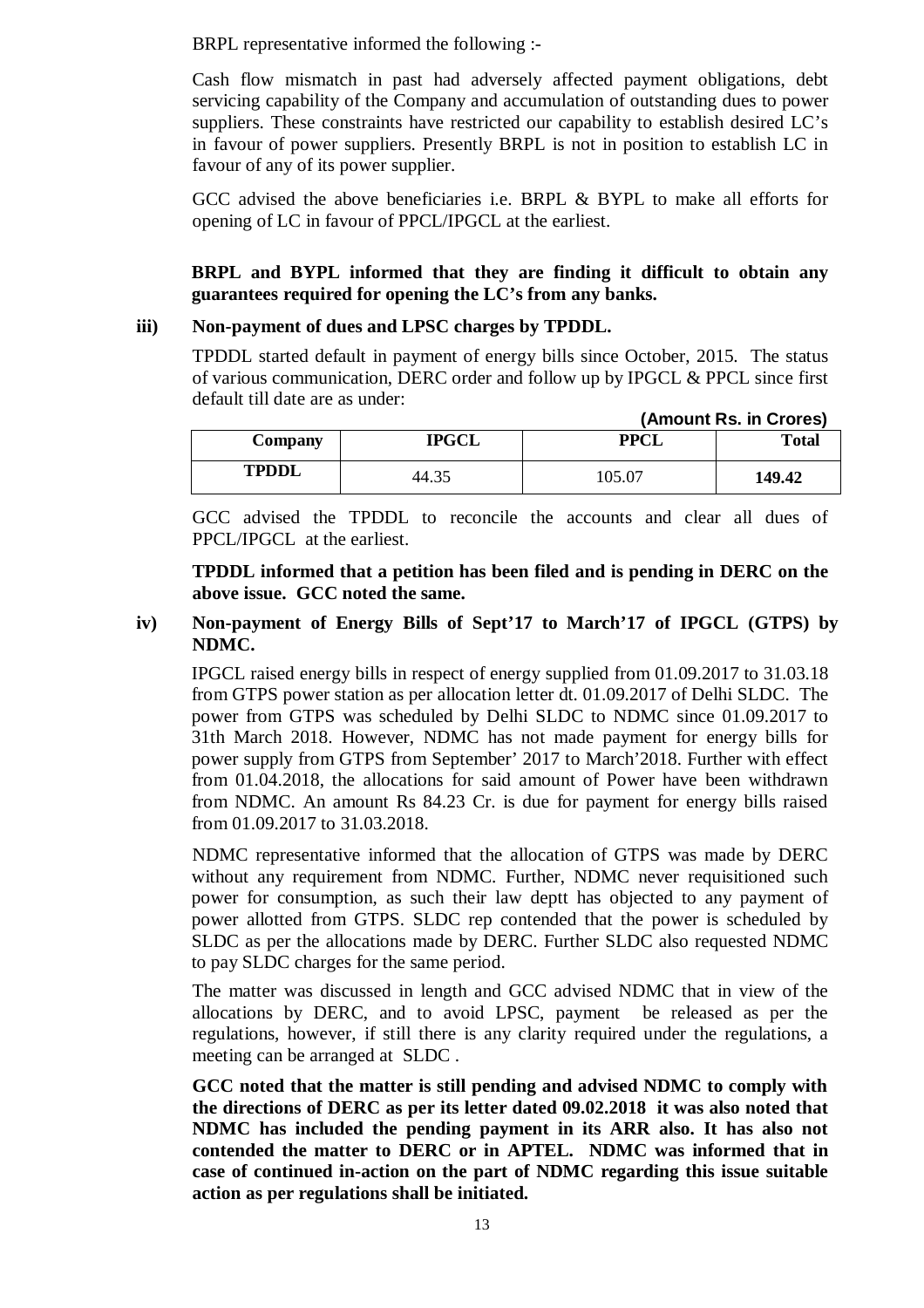- **v) Non-payment of outstanding amount of IPGCL / PPCL by DTL** Following bills raised on DTL are outstanding:
	- a) A bill of Rs.47.69 Crores on a/c of impact of true up order for the period FY 2007-08 to FY 2011-12 (carrying cost Implementation of Hon'ble ATE Judgment in Appeal No.81 of 2017 Rs.17.35 crores).
	- b) Rs. 36.16 crore for late payment of revised Bill of FY 2006-07 IPGCL. As on 28.02.2019 DTL is to release a balance of Rs.16, 97, 49,833/- on account of principal bill dated 18.01.2010 and unpaid surcharge on it Rs.19,18,79,791/- further surcharge as per DERC Regulations will be attracted on balance principal.
	- c) Rs. 2.80 crore for late payment of revised Bill of FY 2006-07 PPCL.

DTL rep during the  $20<sup>th</sup>$  GCC had expressed inability to pay since the said amount is not included in Tariff order of DTL. GCC advised IPGCL and DTL to approach DERC for resolving the issue.

#### **GCC advised DTL to include this amount in current ARR of DTL and DTL representative confirmed that it will include this amount in its revised petition to DERC.**

2.3.4 BYPL and TPDDL had submitted a table agenda regarding refund of NRLDC charges for the period FY 2009-2014 as per Hon'ble CERC directions. Wherein both had informed that earlier the fees and charges of NRLDC were billed and collected by NRLDC from Delhi Discoms through Delhi SLDC (Nodal Agency). The billed amount was being paid by DISCOMS to DTL and the same was being disbursed by DTL to NRLDC (after deducting the TDS).

In compliance to CERC order dated 31.03.2015 and ROP dated 07.07.2015 and CERC final order dated 18.03.2016 for truing up of principal and interest refund amount for the period Apr-09 to Mar-14, NRLDC has refunded the differential amount of Delhi Discoms, to DTL on May-2015 (95%) and July-2016 (balance) Delhi Discoms have not received the refund of differential amount till date.

GCC advised Delhi SLDC to reconcile the complete statement and refund the amount due to the beneficiaries/utility at the earliest.

**No representative from SLDC Finance was available however, SLDC representative informed that initially reconciliation has to be carried out with NRLDC/DTL then only this can be refunded to the beneficiaries. GCC advised SLDC finance to reconcile at the earliest.** 

2.4 **STATUS OF IMPLEMENTATION OF RECOMMENDATIONS OF EXPERT COMMITTEE ON GRID DISTURBANCES OCCURRED ON 30.07.2012 AND 31.07.2012 IN THE GRID.**

| <b>Clause</b> | Recommenda               |   |                                                          |            | Status as on date                                                                                |  |  |  |  |  |  |  |
|---------------|--------------------------|---|----------------------------------------------------------|------------|--------------------------------------------------------------------------------------------------|--|--|--|--|--|--|--|
|               | tions                    |   |                                                          |            |                                                                                                  |  |  |  |  |  |  |  |
| 9.1.1         | Periodical               |   |                                                          |            | The Protection Audit was completed before CWG-2010. The deficiencies pointed out                 |  |  |  |  |  |  |  |
|               | 3 <sup>RD</sup><br>Party |   |                                                          |            | and the latest status on the issue of removal of deficiencies is as under :-                     |  |  |  |  |  |  |  |
|               | Protection               | S | <b>Description</b>                                       | Sub-       | <b>Action taken/proposed</b>                                                                     |  |  |  |  |  |  |  |
|               | Audit                    | N | of Issue                                                 | <b>Stn</b> |                                                                                                  |  |  |  |  |  |  |  |
|               | Time                     | 1 | DR and Event                                             | Bamn       | The EL at 400kV S/Stns is in place. EL for 220kV                                                 |  |  |  |  |  |  |  |
|               | frame                    |   | Logger to be                                             | auli       | under procurement and installation expected to be                                                |  |  |  |  |  |  |  |
|               |                          |   | provided or to<br>completed by December 2016. DR already |            |                                                                                                  |  |  |  |  |  |  |  |
|               | within<br>one            |   | be kept in                                               |            | available with 400kV system. DR for 220kV                                                        |  |  |  |  |  |  |  |
|               | year                     |   | order                                                    |            | system is the inbuilt feature of Numerical Relays                                                |  |  |  |  |  |  |  |
|               |                          |   |                                                          |            | which have already been installed.                                                               |  |  |  |  |  |  |  |
|               |                          |   |                                                          |            | (Basic Protection Audit carried out on 400kV S/Stn Bamnauli before CWG)                          |  |  |  |  |  |  |  |
|               |                          |   |                                                          |            | NRPC advised DTL to go for fresh third party protection audit of entire DTL system. In           |  |  |  |  |  |  |  |
|               |                          |   |                                                          |            | 95 <sup>th</sup> OCC meeting held on 21.01.2014 at NRPC, DTL submitted the list of 25 numbers of |  |  |  |  |  |  |  |
|               |                          |   |                                                          |            | 220kV Grids S/Stns identified for third party audit. Out of these, TPA of 400kV                  |  |  |  |  |  |  |  |
|               |                          |   |                                                          |            | Mundka, 220kV Shalimar Bagh, 220kV Rohini-I and 220kV Mehrauli S/Stn were                        |  |  |  |  |  |  |  |
|               |                          |   |                                                          |            | completed by 25.05.2014. The main observation was regarding replacement of static                |  |  |  |  |  |  |  |
|               |                          |   | relays by Numerical relays.                              |            |                                                                                                  |  |  |  |  |  |  |  |
|               |                          |   |                                                          |            | DTL's protection Department representative informed that Line Numerical differential             |  |  |  |  |  |  |  |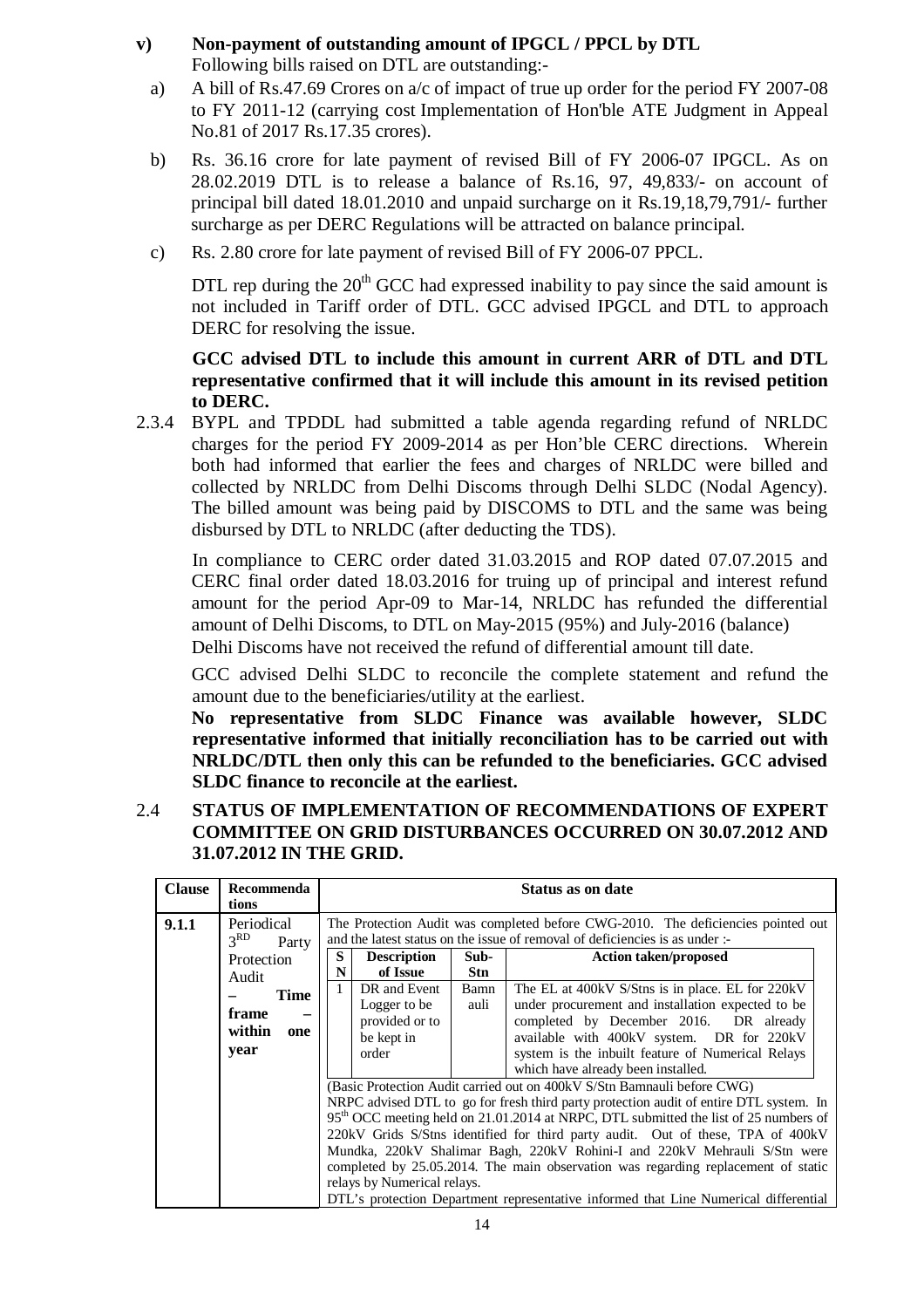| 9.1.4 | Complete<br>independent       | commenced         | carried out regularly in whole of NR.<br>GCC advised DTL to expedite the replacement work.                                                                                                                                                                                                                                                                                | relays are installed in DTL 220kV lines. PO for 26 No. bus bar protection schemes<br>awarded. All panels along with control cables received in corresponding sites. Erection<br>work under process. Tender for replacement of old Static relays with numerical relay has<br>been dropped and estimate has been revised and under approval of Competent Authority.<br>DR and EL for the DTL sub Stations is the inbuilt function of the Numerical relays and<br>will be integrated in the SAS while upgradation of conventional sub stations to<br>automation which will be done after commissioning of all BCU's and Numerical relays.<br>NRPC has constituted a committee for conducting regular audit, DTL has given its<br>nomination to NRPC for the audit group. NRPC is going to conduct a training<br>programme for the all the Nominees of various states, after which the audits shall<br>Protection deptt informed that line differential relays have been installed<br>on all 220/400 kV lines. Out of 26 nos. bus bar protection panel awarded,<br>19 nos. have been installed. Further, audit by NRPC shall shortly be<br>As far as IPGCL and PPCL systems are concerned, they informed that DR is<br>available at CCGT Bawana and Pragati. EL is not required at generating |                     |
|-------|-------------------------------|-------------------|---------------------------------------------------------------------------------------------------------------------------------------------------------------------------------------------------------------------------------------------------------------------------------------------------------------------------------------------------------------------------|-------------------------------------------------------------------------------------------------------------------------------------------------------------------------------------------------------------------------------------------------------------------------------------------------------------------------------------------------------------------------------------------------------------------------------------------------------------------------------------------------------------------------------------------------------------------------------------------------------------------------------------------------------------------------------------------------------------------------------------------------------------------------------------------------------------------------------------------------------------------------------------------------------------------------------------------------------------------------------------------------------------------------------------------------------------------------------------------------------------------------------------------------------------------------------------------------------------------------------------------------------------------------------------------|---------------------|
|       | audit of time<br>synchronizat | following:        |                                                                                                                                                                                                                                                                                                                                                                           | stations as generators have inbuilt features of EL. PPCL / IPGCL informed the                                                                                                                                                                                                                                                                                                                                                                                                                                                                                                                                                                                                                                                                                                                                                                                                                                                                                                                                                                                                                                                                                                                                                                                                             |                     |
|       | ion of DRs,                   | Name of           |                                                                                                                                                                                                                                                                                                                                                                           | Time synchronization                                                                                                                                                                                                                                                                                                                                                                                                                                                                                                                                                                                                                                                                                                                                                                                                                                                                                                                                                                                                                                                                                                                                                                                                                                                                      |                     |
|       | EL and PMs                    | Utility           | DR                                                                                                                                                                                                                                                                                                                                                                        | EL                                                                                                                                                                                                                                                                                                                                                                                                                                                                                                                                                                                                                                                                                                                                                                                                                                                                                                                                                                                                                                                                                                                                                                                                                                                                                        | PMU                 |
|       | should<br>be                  | DTL<br><b>RPH</b> | Implemented<br>Not required on 33kV                                                                                                                                                                                                                                                                                                                                       | Implemented<br>Two Nos of 33 kV bays i.e. Bay No. 1 and 2                                                                                                                                                                                                                                                                                                                                                                                                                                                                                                                                                                                                                                                                                                                                                                                                                                                                                                                                                                                                                                                                                                                                                                                                                                 | Installe<br>d<br>at |
|       | carried out                   |                   | feeders                                                                                                                                                                                                                                                                                                                                                                   | are already having Numerical relays installed.                                                                                                                                                                                                                                                                                                                                                                                                                                                                                                                                                                                                                                                                                                                                                                                                                                                                                                                                                                                                                                                                                                                                                                                                                                            | Bawan               |
|       | - Time frame<br>- within one  |                   |                                                                                                                                                                                                                                                                                                                                                                           | The switchyard maintenance is now being<br>taken care of by DTL.                                                                                                                                                                                                                                                                                                                                                                                                                                                                                                                                                                                                                                                                                                                                                                                                                                                                                                                                                                                                                                                                                                                                                                                                                          | and<br>a<br>Bamna   |
|       | month                         |                   |                                                                                                                                                                                                                                                                                                                                                                           | In the last meeting, DTL representative<br>informed that the work will be completed by                                                                                                                                                                                                                                                                                                                                                                                                                                                                                                                                                                                                                                                                                                                                                                                                                                                                                                                                                                                                                                                                                                                                                                                                    | uli                 |
|       |                               |                   |                                                                                                                                                                                                                                                                                                                                                                           | December 2018.<br>DR and EL for these Numerical relay shall be<br>utilized for any disturbances in these feeders.                                                                                                                                                                                                                                                                                                                                                                                                                                                                                                                                                                                                                                                                                                                                                                                                                                                                                                                                                                                                                                                                                                                                                                         |                     |
|       |                               |                   |                                                                                                                                                                                                                                                                                                                                                                           | DTL rep informed that the relays shall be<br>replaced after award and supply of equipments                                                                                                                                                                                                                                                                                                                                                                                                                                                                                                                                                                                                                                                                                                                                                                                                                                                                                                                                                                                                                                                                                                                                                                                                |                     |
|       |                               | <b>PPCL</b>       | DRs are installed at all<br>the three units of PPS-I.<br>The DRs<br>are<br>time<br>synchronized.                                                                                                                                                                                                                                                                          | proposed in the PSDF tender.<br>In the last meeting, it was informed that the<br>latest numerical relays are installed on GT-1 $\&$<br>2 and the process of installing Numerical<br>relays on GRPs of STG is being done in<br>phased manner. The same is expected to be<br>completed in 05-06 months.<br>Complete<br>independent audit of time synchronization shall<br>be carried out within one month of installation<br>completion.<br>330MW PPS-I,<br>EL: The same is expected to be completed<br>during next opportunity overhauling of<br>STG. Complete independent audit of time<br>synchronization shall be carried out within<br>one month of installation completion. The<br>relays case was initiated for relays retrofit in<br>recent shutdown, however the case dropped<br>due to abnormally high quoted rates by<br>OEM.                                                                                                                                                                                                                                                                                                                                                                                                                                                    |                     |
|       |                               | <b>GT</b>         | The process of installing<br>of DRs on the units of<br>GTPS is being taken up<br>on priority in phased<br>manner. Further, 06 nos<br>units out of nine are<br>having numerical relays<br>installed and the process<br>of installing of latest<br>numerical relays on the<br>rest of the units is under<br>progress<br>in<br>phased<br>manner.<br>The representative of GT | In the last meeting, it was informed that one of<br>the STGs relay retrofitting is planned during<br>next overhauling. Numerical relays have been<br>installed in almost all 66kV feeders / bays and<br>rest are being envisaged. The same is expected<br>to be completed in 5-6 months. Complete<br>independent audit of time synchronization shall<br>be carried out within one month of installation<br>completion. It was also informed that the work<br>will be completed in three months.<br>IPGCL/PPCL rep informed that the work<br>shall be carried out by March 19                                                                                                                                                                                                                                                                                                                                                                                                                                                                                                                                                                                                                                                                                                              |                     |
|       |                               |                   | informed that the work<br>will be completed in<br>three months                                                                                                                                                                                                                                                                                                            | 270MW GTPS, One of the STG relay<br>retrofitting is being carried out in the<br>present overhauling of STG in progress.<br>IPGCL representative informed that since<br>the PPAs are expiring on 2021 accordingly,<br>no major CAPEX work is being under<br>taken.                                                                                                                                                                                                                                                                                                                                                                                                                                                                                                                                                                                                                                                                                                                                                                                                                                                                                                                                                                                                                         |                     |
|       |                               |                   |                                                                                                                                                                                                                                                                                                                                                                           | GCC advised all to expedite the replacement / modification work                                                                                                                                                                                                                                                                                                                                                                                                                                                                                                                                                                                                                                                                                                                                                                                                                                                                                                                                                                                                                                                                                                                                                                                                                           |                     |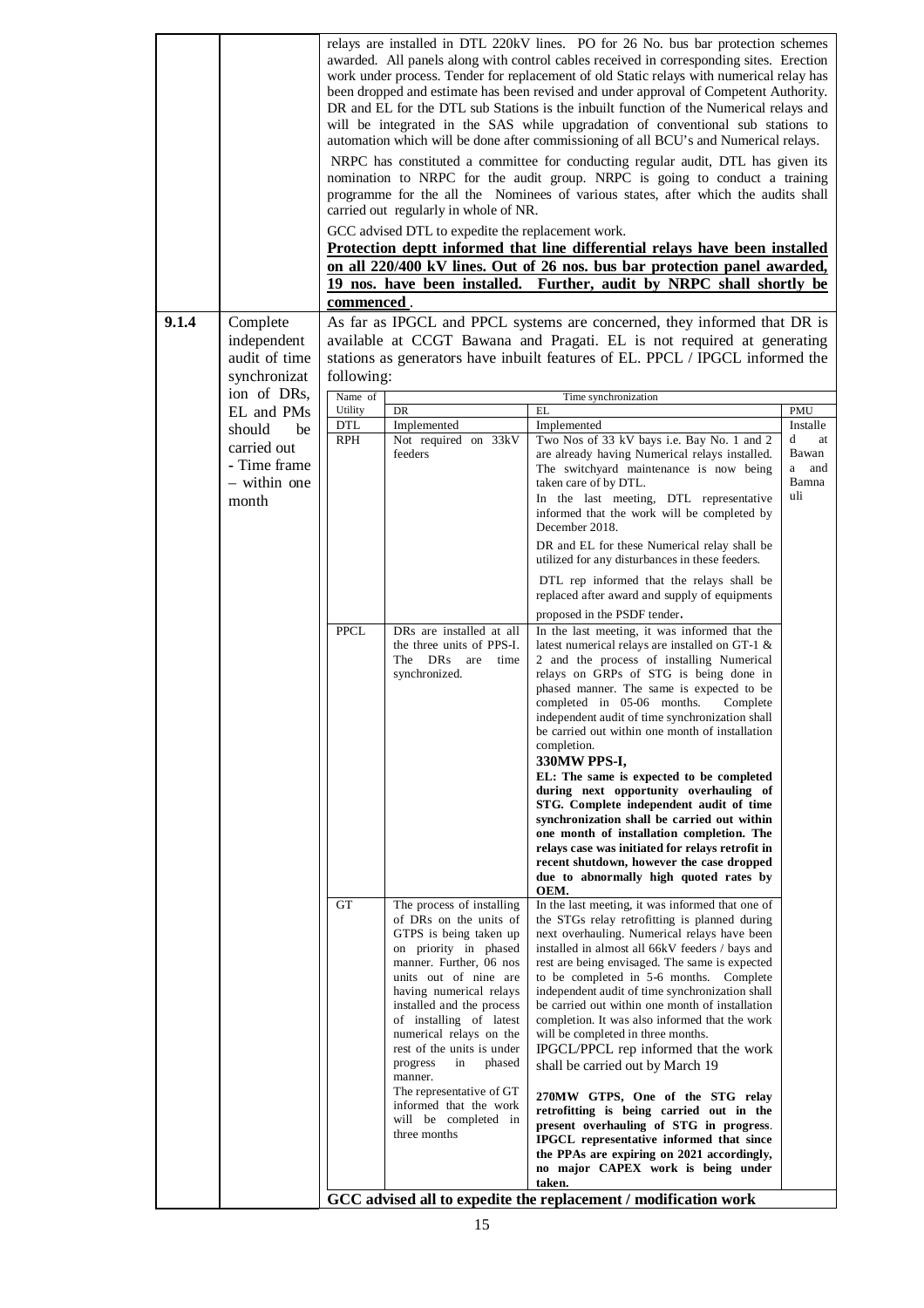| 9.2.1 | Tightening<br>of<br>Frequency<br>band and be<br>brought very<br>close<br>to<br>50Hz. | CERC has already issued the amended Grid Code to be implemented from<br>01.01.2019 in which the allowable frequency band is 49.90Hz to 50.05Hz. The<br>Deviation Settlement Mechanism has also been introduced according to the<br>tightening to the frequency band. The main thrust of the amended Grid Code is<br>the utilities should always strict to its scheduled drawal. Further, the following<br>are the main issues:-<br>No over drawal by Delhi if frequency is below 49.90Hz.<br>a)<br>No under drawal by Delhi if the frequency is more than 50.05Hz.<br>b)<br>Every (06) time blocks the polarity of drawal should change.<br>$\mathbf{c}$ )<br>In the regular OCC meetings of NRPC, the adherence of the above provisions is<br>monitored. As far as Delhi is concerned, the main violation is occurring in<br>respect of non change of polarity in 06 time blocks.<br>The details of the violations of Delhi for last two years are as under:-<br><b>Duration</b><br>Violation of drawal<br>limit 150MW if freq<br>$\geq$ 49.7Hz and above<br>Violation<br>of<br>non | Apr-17<br>OD-89<br>UD-<br>304<br>125 | May-<br>17<br>OD-75<br>UD-<br>352<br>108 | June-<br>17<br>OD-<br>193<br>UD-<br>315<br>105 | July-<br>17<br>OD-<br>171<br>UD-<br>189<br>90 | Aug-<br>17<br>OD-97<br>UD-<br>306<br>108 | <b>Sep-17</b><br>OD-86<br><b>UD-292</b><br>107 |  |  |  |
|-------|--------------------------------------------------------------------------------------|--------------------------------------------------------------------------------------------------------------------------------------------------------------------------------------------------------------------------------------------------------------------------------------------------------------------------------------------------------------------------------------------------------------------------------------------------------------------------------------------------------------------------------------------------------------------------------------------------------------------------------------------------------------------------------------------------------------------------------------------------------------------------------------------------------------------------------------------------------------------------------------------------------------------------------------------------------------------------------------------------------------------------------------------------------------------------------------|--------------------------------------|------------------------------------------|------------------------------------------------|-----------------------------------------------|------------------------------------------|------------------------------------------------|--|--|--|
|       |                                                                                      | polarity change of<br>drawal                                                                                                                                                                                                                                                                                                                                                                                                                                                                                                                                                                                                                                                                                                                                                                                                                                                                                                                                                                                                                                                         |                                      |                                          |                                                |                                               |                                          |                                                |  |  |  |
|       |                                                                                      | <b>Duration</b>                                                                                                                                                                                                                                                                                                                                                                                                                                                                                                                                                                                                                                                                                                                                                                                                                                                                                                                                                                                                                                                                      | <b>Oct.17</b>                        | <b>Nov-17</b>                            | <b>Dec-17</b>                                  | <b>Jan-18</b>                                 | <b>Feb-18</b>                            | March-<br>18                                   |  |  |  |
|       |                                                                                      | Violation of drawal<br>limit 150MW if freq<br>$\geq$ 49.7Hz and above<br>Violation<br>of<br>non<br>polarity change of<br>drawal                                                                                                                                                                                                                                                                                                                                                                                                                                                                                                                                                                                                                                                                                                                                                                                                                                                                                                                                                      | OD-36<br>UD-122<br>122               | OD-69<br><b>UD-68</b><br>98              | OD-<br>179<br>$UD-61$<br>122                   | OD-79<br>UD-84<br>110                         | OD-22<br>$UD-53$<br>92                   | OD-32<br><b>UD-81</b><br>112                   |  |  |  |
|       |                                                                                      | <b>Duration</b>                                                                                                                                                                                                                                                                                                                                                                                                                                                                                                                                                                                                                                                                                                                                                                                                                                                                                                                                                                                                                                                                      | Apr-18                               | May-18                                   | June                                           | July-                                         |                                          | $Sep-18$                                       |  |  |  |
|       |                                                                                      |                                                                                                                                                                                                                                                                                                                                                                                                                                                                                                                                                                                                                                                                                                                                                                                                                                                                                                                                                                                                                                                                                      |                                      |                                          | -18                                            | 18                                            | Aug-<br>18                               |                                                |  |  |  |
|       |                                                                                      | Violation of drawal<br>limit 150MW if freq<br>>49.7Hz and above                                                                                                                                                                                                                                                                                                                                                                                                                                                                                                                                                                                                                                                                                                                                                                                                                                                                                                                                                                                                                      | OD-63<br>UD-<br>175                  | $OD-20$<br>$UD-90$                       | OD-<br>1299<br>UD-<br>231                      | OD-<br>108<br>UD-<br>337                      | OD-86<br>UD-<br>126                      | OD-51<br>$UD-223$                              |  |  |  |
|       |                                                                                      | of<br>Violation<br>non<br>polarity change of<br>drawal                                                                                                                                                                                                                                                                                                                                                                                                                                                                                                                                                                                                                                                                                                                                                                                                                                                                                                                                                                                                                               | 122                                  | 121                                      | 134                                            | 116                                           | 99                                       | 110                                            |  |  |  |
|       |                                                                                      | Duration                                                                                                                                                                                                                                                                                                                                                                                                                                                                                                                                                                                                                                                                                                                                                                                                                                                                                                                                                                                                                                                                             | <b>Oct-18</b>                        | <b>Nov-18</b>                            | <b>Dec-18</b>                                  | Jan-19                                        | <b>Feb-19</b>                            |                                                |  |  |  |
|       |                                                                                      | Violation of drawal<br>limit 150MW if freq<br>>49.7Hz and above                                                                                                                                                                                                                                                                                                                                                                                                                                                                                                                                                                                                                                                                                                                                                                                                                                                                                                                                                                                                                      | $OD-31$<br><b>UD-82</b>              | $OD-$<br>490<br>UD-<br>232               | OD-57<br>$UD-17$                               | OD-66<br>UD-<br>109                           | $OD-3$<br>$UD-6$                         |                                                |  |  |  |
|       |                                                                                      | Violation<br>of<br>non<br>polarity change of                                                                                                                                                                                                                                                                                                                                                                                                                                                                                                                                                                                                                                                                                                                                                                                                                                                                                                                                                                                                                                         | 107                                  | 106                                      | 87                                             | 249                                           | 199                                      |                                                |  |  |  |
|       |                                                                                      | drawal<br>The violation of polarity change is regularly highlighted in various NRPC<br>meetings accordingly it is proposed that schedule from one unit of CCGT<br>Bawana( or any other suitable generator) shall be forcefully booked /reduced by<br>SLDC in case of continuous violations of OD / UD of Delhi at least for one to<br>two blocks to enable polarity change.<br>GCC advised SLDC to hold a separate meeting with all concerned, at SLDC, to formulate<br>certain guidelines on the issue.<br>In this regard a meeting was held with various stakeholders in which various<br>recommendations and proposals to control polarity change violation was finalized and<br>forwarded to DERC for consideration. The MoM is enclosed as an Annexure -A.<br>The matter was discussed and it was intimated that draft of $5th$ amendment<br>to DSM regulation of CERC has been issued. The same may be gone<br>through by all stakeholders and comments if any be sent to CERC.                                                                                                |                                      |                                          |                                                |                                               |                                          |                                                |  |  |  |
| 9.4   | All<br>out<br>efforts<br>should<br>be<br>made<br>to<br>implement                     | CERC in its order dated 31.12.2012 reiterated the need for compliance by<br>generators and directed as to why they may not be held responsible for non-<br>implementation of RGMO / FGMO mode of operation. A task force has been<br>constituted by CEA under Member (Thermal), CEA to develop a procedure for<br>testing of primary response of Generating units.                                                                                                                                                                                                                                                                                                                                                                                                                                                                                                                                                                                                                                                                                                                   |                                      |                                          |                                                |                                               |                                          |                                                |  |  |  |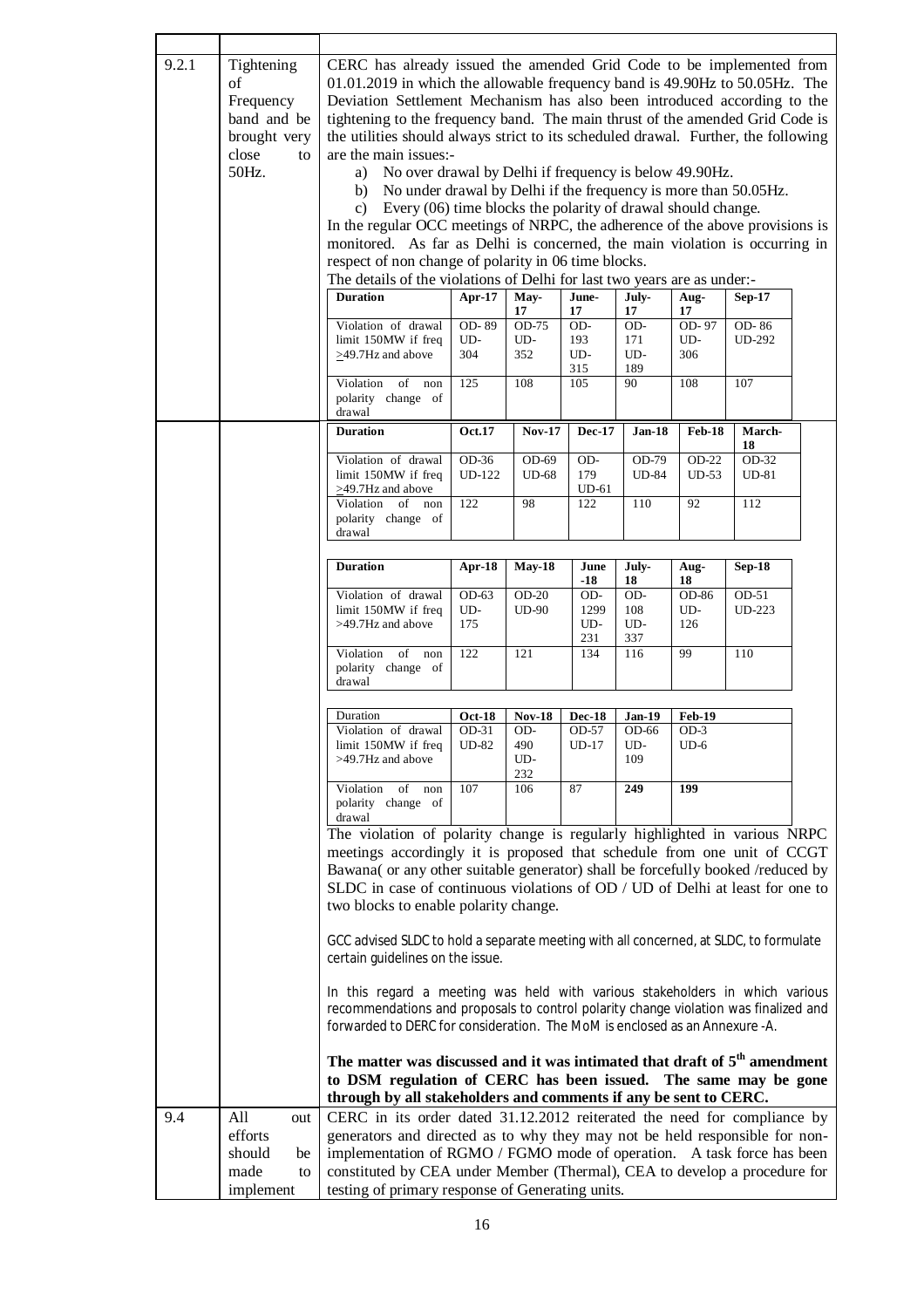|     | the<br>provisions of<br><b>IEGC</b><br>with<br>regard<br>to<br>Governor<br>Action<br>POSOCO to<br>take up the<br>matter with<br>Central<br>Commission<br><b>Time</b><br>frame $-3$<br>months                                                                                                                                                                                     | CERC has revised the Clause regarding FGMO / RGMO as under:-<br>CERC (IEGC) 5th amendment of IEGC dated 12.04.2017 provides that all Coal/lignite<br>based thermal generating units of 200 MW and above, Open Cycle Gas<br>Turbine/Combined Cycle generating stations having gas turbines of capacity more than<br>50 MW each and all hydro units of 25 MW and above should provide RGMO/FGMO<br>response. Further, it has been provided at Regulation 5.2(h) that 'RLDCs/SLDCs should<br>not schedule the generating station or unit(s) thereof beyond ex-bus generation<br>corresponding to 100% of the installed capacity of the generating station or unit(s)<br>thereof and that the generating station shall not resort to Valve Wide Open operation of<br>units" so that primary response is ensured. CERC in its letter dated 05.06.2017 has<br>directed to obtain the status of availability of RGMO/FGMO response from the<br>generators (ISGS as well as intra-state generators) in the region.<br>PPCL representative intimated that they are pursuing the matter with their OEM<br>department regarding details of RGMO / FGMO of PPCL-I & PPCL -III and expected<br>by December 2017.<br>PPCL rep informed that placement of PO is under progress and ensured to<br>submit compliance by April'19.                                                                                                                                                                                                                                                                                                                                                           |                                                                                                                                                                                                                              |                                   |                       |                               |                                   |  |  |  |  |  |  |  |
|-----|----------------------------------------------------------------------------------------------------------------------------------------------------------------------------------------------------------------------------------------------------------------------------------------------------------------------------------------------------------------------------------|----------------------------------------------------------------------------------------------------------------------------------------------------------------------------------------------------------------------------------------------------------------------------------------------------------------------------------------------------------------------------------------------------------------------------------------------------------------------------------------------------------------------------------------------------------------------------------------------------------------------------------------------------------------------------------------------------------------------------------------------------------------------------------------------------------------------------------------------------------------------------------------------------------------------------------------------------------------------------------------------------------------------------------------------------------------------------------------------------------------------------------------------------------------------------------------------------------------------------------------------------------------------------------------------------------------------------------------------------------------------------------------------------------------------------------------------------------------------------------------------------------------------------------------------------------------------------------------------------------------------------------------------------------------------------|------------------------------------------------------------------------------------------------------------------------------------------------------------------------------------------------------------------------------|-----------------------------------|-----------------------|-------------------------------|-----------------------------------|--|--|--|--|--|--|--|
|     |                                                                                                                                                                                                                                                                                                                                                                                  |                                                                                                                                                                                                                                                                                                                                                                                                                                                                                                                                                                                                                                                                                                                                                                                                                                                                                                                                                                                                                                                                                                                                                                                                                                                                                                                                                                                                                                                                                                                                                                                                                                                                            | IPGCL / PPCL representative informed that the order has been placed to<br>M/s BHEL and work is expected to be completed by July 19.<br>As far as Capacitor requirement of Delhi is concerned, CPRI has already conducted the |                                   |                       |                               |                                   |  |  |  |  |  |  |  |
| 9.7 | In order to<br>avoid frequent<br>outages<br>$\sqrt{2}$<br>opening<br>of<br>lines<br>under<br>over voltages<br>and<br>also<br>providing<br>voltage<br>support under<br>steady<br>state<br>and dynamic<br>conditions,<br>installation of<br>adequate<br>reactive<br>power<br>compensators<br>should<br>be<br>planned.<br>Action<br>CTU/STUs<br>and CEA<br>- Time frame<br>6 months | revised study, it is revealed from study that no additional capacitor is required to be<br>installed in Delhi for 2017-18.<br>NRPC has approved the capacitor requirement study for the year 2019-20 at 11/33kV<br>level from CPRI to obtain the true requirement of capacitor. In this regard all NR utilities<br>were requested to give peak summer data (Load/Voltage) and details as per format<br>approved in NRPC.<br>CPRI had also requested to initially fill the attached data format for any one 220 kV or<br>132 kV substation and send it back CPRI (manoharsingh@cpri.in) to check its suitability<br>for utilization in carrying out the study. Once CPRI gives a go ahead for the submitted<br>data, the data for the complete state network shall be collected and made available to<br>CPRI.<br>The revised formats had already been circulated to the respective utilities with necessary<br>guidelines for filling the data in desired formats.<br>SLDC Delhi has received the date from all utilities except NDMC which inspite of<br>repeated reminders and discussion in Delhi OCC meetings has not yet submitted,<br>accordingly, Delhi OCC has advised SLDC to send at least the balance data to<br>NRPC/CPRI, since NRPC has intimated that the utilities not submitting the data shall<br>have to carry out study at their own cost.<br>Accordingly, the same has been sent to NRPC by SLDC.<br>As for as reactor installation is concerned, the 39 <sup>th</sup> meeting of Standing Committee of<br>CEA held on 29&30 May 2017, it was suggested that reactors at following locations in<br>Delhi be installed to control high voltage issues. |                                                                                                                                                                                                                              |                                   |                       |                               |                                   |  |  |  |  |  |  |  |
|     |                                                                                                                                                                                                                                                                                                                                                                                  | Sr.<br>No.                                                                                                                                                                                                                                                                                                                                                                                                                                                                                                                                                                                                                                                                                                                                                                                                                                                                                                                                                                                                                                                                                                                                                                                                                                                                                                                                                                                                                                                                                                                                                                                                                                                                 | <b>Name</b><br>of<br>the Grid                                                                                                                                                                                                | <b>Reactor</b><br>${\bf S}$       | Sr.<br>N <sub>0</sub> | of<br><b>Name</b><br>the Grid | <b>Reacto</b><br>rs               |  |  |  |  |  |  |  |
|     |                                                                                                                                                                                                                                                                                                                                                                                  |                                                                                                                                                                                                                                                                                                                                                                                                                                                                                                                                                                                                                                                                                                                                                                                                                                                                                                                                                                                                                                                                                                                                                                                                                                                                                                                                                                                                                                                                                                                                                                                                                                                                            |                                                                                                                                                                                                                              | propose<br>d<br>in<br><b>MVAR</b> |                       |                               | propos<br>ed<br>in<br><b>MVAR</b> |  |  |  |  |  |  |  |
|     |                                                                                                                                                                                                                                                                                                                                                                                  | 220kV<br>12<br>Electric<br>A<br>2X25<br>Lane                                                                                                                                                                                                                                                                                                                                                                                                                                                                                                                                                                                                                                                                                                                                                                                                                                                                                                                                                                                                                                                                                                                                                                                                                                                                                                                                                                                                                                                                                                                                                                                                                               |                                                                                                                                                                                                                              |                                   |                       |                               |                                   |  |  |  |  |  |  |  |
|     |                                                                                                                                                                                                                                                                                                                                                                                  | Narela<br>25<br>25<br>13<br>Mandola<br>1                                                                                                                                                                                                                                                                                                                                                                                                                                                                                                                                                                                                                                                                                                                                                                                                                                                                                                                                                                                                                                                                                                                                                                                                                                                                                                                                                                                                                                                                                                                                                                                                                                   |                                                                                                                                                                                                                              |                                   |                       |                               |                                   |  |  |  |  |  |  |  |
|     |                                                                                                                                                                                                                                                                                                                                                                                  | $\overline{2}$                                                                                                                                                                                                                                                                                                                                                                                                                                                                                                                                                                                                                                                                                                                                                                                                                                                                                                                                                                                                                                                                                                                                                                                                                                                                                                                                                                                                                                                                                                                                                                                                                                                             | R.K. Puram-<br>Ι                                                                                                                                                                                                             | 25                                | 14                    | <b>AIIMS</b>                  | 2X25                              |  |  |  |  |  |  |  |
|     |                                                                                                                                                                                                                                                                                                                                                                                  | 3<br>4                                                                                                                                                                                                                                                                                                                                                                                                                                                                                                                                                                                                                                                                                                                                                                                                                                                                                                                                                                                                                                                                                                                                                                                                                                                                                                                                                                                                                                                                                                                                                                                                                                                                     | Patparganj-<br>П<br>Maharani                                                                                                                                                                                                 | 2X25<br>2X25                      | 15<br>16              | Sarita Vihar<br>Bawana        | 25<br>25                          |  |  |  |  |  |  |  |
|     |                                                                                                                                                                                                                                                                                                                                                                                  |                                                                                                                                                                                                                                                                                                                                                                                                                                                                                                                                                                                                                                                                                                                                                                                                                                                                                                                                                                                                                                                                                                                                                                                                                                                                                                                                                                                                                                                                                                                                                                                                                                                                            | Bagh (PG)                                                                                                                                                                                                                    |                                   |                       |                               |                                   |  |  |  |  |  |  |  |
|     |                                                                                                                                                                                                                                                                                                                                                                                  | 5                                                                                                                                                                                                                                                                                                                                                                                                                                                                                                                                                                                                                                                                                                                                                                                                                                                                                                                                                                                                                                                                                                                                                                                                                                                                                                                                                                                                                                                                                                                                                                                                                                                                          | Bamnauli                                                                                                                                                                                                                     | 25                                | 17                    | Preet Vihar                   | 25                                |  |  |  |  |  |  |  |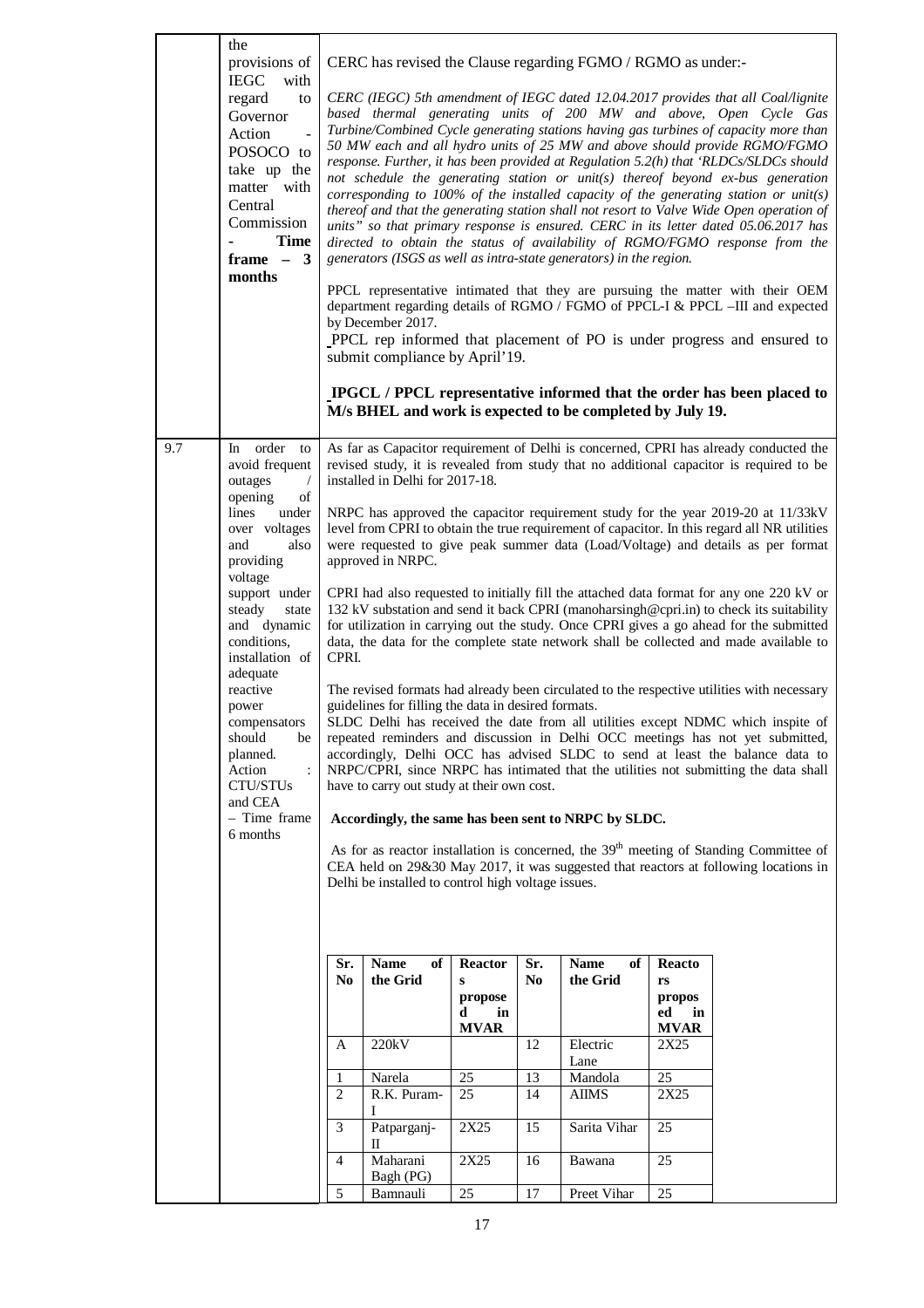|      |                                                                                                                                                                                                                           | 6                                                                                                                                                                                                                                                                                                                                                                                                                                                                                                                                                                                                                                                                                                                                                                                                                                                                                                                                                                                                                                                                                                                                                                                                                                                                                                                                                                                             | Subzi                                                                          | 2X25         | 18             | Mundka                         | 25        |                                                                                                                                                                                                                                                                                                                                                                                                                                                                                                                                                                                                                                             |  |  |  |
|------|---------------------------------------------------------------------------------------------------------------------------------------------------------------------------------------------------------------------------|-----------------------------------------------------------------------------------------------------------------------------------------------------------------------------------------------------------------------------------------------------------------------------------------------------------------------------------------------------------------------------------------------------------------------------------------------------------------------------------------------------------------------------------------------------------------------------------------------------------------------------------------------------------------------------------------------------------------------------------------------------------------------------------------------------------------------------------------------------------------------------------------------------------------------------------------------------------------------------------------------------------------------------------------------------------------------------------------------------------------------------------------------------------------------------------------------------------------------------------------------------------------------------------------------------------------------------------------------------------------------------------------------|--------------------------------------------------------------------------------|--------------|----------------|--------------------------------|-----------|---------------------------------------------------------------------------------------------------------------------------------------------------------------------------------------------------------------------------------------------------------------------------------------------------------------------------------------------------------------------------------------------------------------------------------------------------------------------------------------------------------------------------------------------------------------------------------------------------------------------------------------------|--|--|--|
|      |                                                                                                                                                                                                                           |                                                                                                                                                                                                                                                                                                                                                                                                                                                                                                                                                                                                                                                                                                                                                                                                                                                                                                                                                                                                                                                                                                                                                                                                                                                                                                                                                                                               | Mandi                                                                          |              |                |                                |           |                                                                                                                                                                                                                                                                                                                                                                                                                                                                                                                                                                                                                                             |  |  |  |
|      |                                                                                                                                                                                                                           | 7                                                                                                                                                                                                                                                                                                                                                                                                                                                                                                                                                                                                                                                                                                                                                                                                                                                                                                                                                                                                                                                                                                                                                                                                                                                                                                                                                                                             | Gopalpur                                                                       | 2X25         | 19             | Masjid                         | 25        |                                                                                                                                                                                                                                                                                                                                                                                                                                                                                                                                                                                                                                             |  |  |  |
|      |                                                                                                                                                                                                                           | 8                                                                                                                                                                                                                                                                                                                                                                                                                                                                                                                                                                                                                                                                                                                                                                                                                                                                                                                                                                                                                                                                                                                                                                                                                                                                                                                                                                                             | Indraprastha                                                                   | 2X25         | $\, {\bf B}$   | Moth<br>400kV                  |           |                                                                                                                                                                                                                                                                                                                                                                                                                                                                                                                                                                                                                                             |  |  |  |
|      |                                                                                                                                                                                                                           | 9                                                                                                                                                                                                                                                                                                                                                                                                                                                                                                                                                                                                                                                                                                                                                                                                                                                                                                                                                                                                                                                                                                                                                                                                                                                                                                                                                                                             | Geeta                                                                          | 2X25         | $\mathbf{1}$   | Maharani                       | 125       |                                                                                                                                                                                                                                                                                                                                                                                                                                                                                                                                                                                                                                             |  |  |  |
|      |                                                                                                                                                                                                                           |                                                                                                                                                                                                                                                                                                                                                                                                                                                                                                                                                                                                                                                                                                                                                                                                                                                                                                                                                                                                                                                                                                                                                                                                                                                                                                                                                                                               | Colony                                                                         |              |                | Bagh (PG)                      |           |                                                                                                                                                                                                                                                                                                                                                                                                                                                                                                                                                                                                                                             |  |  |  |
|      |                                                                                                                                                                                                                           | 10                                                                                                                                                                                                                                                                                                                                                                                                                                                                                                                                                                                                                                                                                                                                                                                                                                                                                                                                                                                                                                                                                                                                                                                                                                                                                                                                                                                            | Harsh Vihar                                                                    | 2X25         | 2              | Mundka                         | 125       |                                                                                                                                                                                                                                                                                                                                                                                                                                                                                                                                                                                                                                             |  |  |  |
|      |                                                                                                                                                                                                                           | 11                                                                                                                                                                                                                                                                                                                                                                                                                                                                                                                                                                                                                                                                                                                                                                                                                                                                                                                                                                                                                                                                                                                                                                                                                                                                                                                                                                                            | Wazirabad                                                                      | 2X25         | 3              | Mandola                        | 125       |                                                                                                                                                                                                                                                                                                                                                                                                                                                                                                                                                                                                                                             |  |  |  |
|      |                                                                                                                                                                                                                           |                                                                                                                                                                                                                                                                                                                                                                                                                                                                                                                                                                                                                                                                                                                                                                                                                                                                                                                                                                                                                                                                                                                                                                                                                                                                                                                                                                                               |                                                                                |              |                | (PG)                           |           |                                                                                                                                                                                                                                                                                                                                                                                                                                                                                                                                                                                                                                             |  |  |  |
|      |                                                                                                                                                                                                                           |                                                                                                                                                                                                                                                                                                                                                                                                                                                                                                                                                                                                                                                                                                                                                                                                                                                                                                                                                                                                                                                                                                                                                                                                                                                                                                                                                                                               |                                                                                |              |                |                                |           | Based on the feasibility study conducted by DTL, the 40 <sup>th</sup> Standing Committee Meeting                                                                                                                                                                                                                                                                                                                                                                                                                                                                                                                                            |  |  |  |
|      |                                                                                                                                                                                                                           |                                                                                                                                                                                                                                                                                                                                                                                                                                                                                                                                                                                                                                                                                                                                                                                                                                                                                                                                                                                                                                                                                                                                                                                                                                                                                                                                                                                               |                                                                                |              |                |                                |           | held on 13.07.2018. DTL/PGCIL were advised to install reactors at the following                                                                                                                                                                                                                                                                                                                                                                                                                                                                                                                                                             |  |  |  |
|      |                                                                                                                                                                                                                           | locations.<br>S.                                                                                                                                                                                                                                                                                                                                                                                                                                                                                                                                                                                                                                                                                                                                                                                                                                                                                                                                                                                                                                                                                                                                                                                                                                                                                                                                                                              | of<br><b>Name</b>                                                              | <b>Volta</b> | <b>Reactor</b> | <b>Remarks</b>                 |           |                                                                                                                                                                                                                                                                                                                                                                                                                                                                                                                                                                                                                                             |  |  |  |
|      |                                                                                                                                                                                                                           | N <sub>0</sub>                                                                                                                                                                                                                                                                                                                                                                                                                                                                                                                                                                                                                                                                                                                                                                                                                                                                                                                                                                                                                                                                                                                                                                                                                                                                                                                                                                                | the Grid                                                                       | ge           | $\bf{s}$       |                                |           |                                                                                                                                                                                                                                                                                                                                                                                                                                                                                                                                                                                                                                             |  |  |  |
|      |                                                                                                                                                                                                                           |                                                                                                                                                                                                                                                                                                                                                                                                                                                                                                                                                                                                                                                                                                                                                                                                                                                                                                                                                                                                                                                                                                                                                                                                                                                                                                                                                                                               |                                                                                | level        | propose        |                                |           |                                                                                                                                                                                                                                                                                                                                                                                                                                                                                                                                                                                                                                             |  |  |  |
|      |                                                                                                                                                                                                                           |                                                                                                                                                                                                                                                                                                                                                                                                                                                                                                                                                                                                                                                                                                                                                                                                                                                                                                                                                                                                                                                                                                                                                                                                                                                                                                                                                                                               |                                                                                |              | d<br>in        |                                |           |                                                                                                                                                                                                                                                                                                                                                                                                                                                                                                                                                                                                                                             |  |  |  |
|      |                                                                                                                                                                                                                           |                                                                                                                                                                                                                                                                                                                                                                                                                                                                                                                                                                                                                                                                                                                                                                                                                                                                                                                                                                                                                                                                                                                                                                                                                                                                                                                                                                                               |                                                                                |              | <b>MVAR</b>    |                                |           |                                                                                                                                                                                                                                                                                                                                                                                                                                                                                                                                                                                                                                             |  |  |  |
|      |                                                                                                                                                                                                                           | 1                                                                                                                                                                                                                                                                                                                                                                                                                                                                                                                                                                                                                                                                                                                                                                                                                                                                                                                                                                                                                                                                                                                                                                                                                                                                                                                                                                                             | Mundka                                                                         | 400          | 125            | <b>Reactors</b>                | were      |                                                                                                                                                                                                                                                                                                                                                                                                                                                                                                                                                                                                                                             |  |  |  |
|      |                                                                                                                                                                                                                           | $\overline{2}$                                                                                                                                                                                                                                                                                                                                                                                                                                                                                                                                                                                                                                                                                                                                                                                                                                                                                                                                                                                                                                                                                                                                                                                                                                                                                                                                                                                | Mundka                                                                         | 220          | 25             | approved<br>Board which would  | in<br>the |                                                                                                                                                                                                                                                                                                                                                                                                                                                                                                                                                                                                                                             |  |  |  |
|      |                                                                                                                                                                                                                           | 3                                                                                                                                                                                                                                                                                                                                                                                                                                                                                                                                                                                                                                                                                                                                                                                                                                                                                                                                                                                                                                                                                                                                                                                                                                                                                                                                                                                             | Harsh                                                                          | 220          | 2x50           | be further processed           |           |                                                                                                                                                                                                                                                                                                                                                                                                                                                                                                                                                                                                                                             |  |  |  |
|      |                                                                                                                                                                                                                           |                                                                                                                                                                                                                                                                                                                                                                                                                                                                                                                                                                                                                                                                                                                                                                                                                                                                                                                                                                                                                                                                                                                                                                                                                                                                                                                                                                                               | Vihar                                                                          |              |                | for PSDF funding.              |           |                                                                                                                                                                                                                                                                                                                                                                                                                                                                                                                                                                                                                                             |  |  |  |
|      |                                                                                                                                                                                                                           | 4                                                                                                                                                                                                                                                                                                                                                                                                                                                                                                                                                                                                                                                                                                                                                                                                                                                                                                                                                                                                                                                                                                                                                                                                                                                                                                                                                                                             | Peeragarhi                                                                     | 220          | 1x50           |                                |           |                                                                                                                                                                                                                                                                                                                                                                                                                                                                                                                                                                                                                                             |  |  |  |
|      |                                                                                                                                                                                                                           | 5<br>6                                                                                                                                                                                                                                                                                                                                                                                                                                                                                                                                                                                                                                                                                                                                                                                                                                                                                                                                                                                                                                                                                                                                                                                                                                                                                                                                                                                        | Bamnauli                                                                       | 220          | 2x25           | Proposal have been<br>prepared | and<br>it |                                                                                                                                                                                                                                                                                                                                                                                                                                                                                                                                                                                                                                             |  |  |  |
|      |                                                                                                                                                                                                                           |                                                                                                                                                                                                                                                                                                                                                                                                                                                                                                                                                                                                                                                                                                                                                                                                                                                                                                                                                                                                                                                                                                                                                                                                                                                                                                                                                                                               | Indrapasth                                                                     | 220          | 2x25           | would be approved              |           |                                                                                                                                                                                                                                                                                                                                                                                                                                                                                                                                                                                                                                             |  |  |  |
|      |                                                                                                                                                                                                                           | 7                                                                                                                                                                                                                                                                                                                                                                                                                                                                                                                                                                                                                                                                                                                                                                                                                                                                                                                                                                                                                                                                                                                                                                                                                                                                                                                                                                                             | a<br>Electric                                                                  | 220          | 1x50           | in the board at the            |           |                                                                                                                                                                                                                                                                                                                                                                                                                                                                                                                                                                                                                                             |  |  |  |
|      |                                                                                                                                                                                                                           |                                                                                                                                                                                                                                                                                                                                                                                                                                                                                                                                                                                                                                                                                                                                                                                                                                                                                                                                                                                                                                                                                                                                                                                                                                                                                                                                                                                               | Lane                                                                           |              |                | earliest                       |           |                                                                                                                                                                                                                                                                                                                                                                                                                                                                                                                                                                                                                                             |  |  |  |
|      |                                                                                                                                                                                                                           | 8                                                                                                                                                                                                                                                                                                                                                                                                                                                                                                                                                                                                                                                                                                                                                                                                                                                                                                                                                                                                                                                                                                                                                                                                                                                                                                                                                                                             | Maharani                                                                       | 400          | 125            | To be installed by             |           |                                                                                                                                                                                                                                                                                                                                                                                                                                                                                                                                                                                                                                             |  |  |  |
|      |                                                                                                                                                                                                                           |                                                                                                                                                                                                                                                                                                                                                                                                                                                                                                                                                                                                                                                                                                                                                                                                                                                                                                                                                                                                                                                                                                                                                                                                                                                                                                                                                                                               | Bagh (PG)                                                                      |              |                | Power Grid.                    |           |                                                                                                                                                                                                                                                                                                                                                                                                                                                                                                                                                                                                                                             |  |  |  |
|      |                                                                                                                                                                                                                           | 9                                                                                                                                                                                                                                                                                                                                                                                                                                                                                                                                                                                                                                                                                                                                                                                                                                                                                                                                                                                                                                                                                                                                                                                                                                                                                                                                                                                             | Mandola                                                                        | 400          | 125            |                                |           |                                                                                                                                                                                                                                                                                                                                                                                                                                                                                                                                                                                                                                             |  |  |  |
|      |                                                                                                                                                                                                                           |                                                                                                                                                                                                                                                                                                                                                                                                                                                                                                                                                                                                                                                                                                                                                                                                                                                                                                                                                                                                                                                                                                                                                                                                                                                                                                                                                                                               | (PG)                                                                           |              |                |                                |           |                                                                                                                                                                                                                                                                                                                                                                                                                                                                                                                                                                                                                                             |  |  |  |
|      |                                                                                                                                                                                                                           |                                                                                                                                                                                                                                                                                                                                                                                                                                                                                                                                                                                                                                                                                                                                                                                                                                                                                                                                                                                                                                                                                                                                                                                                                                                                                                                                                                                               | Total                                                                          |              | 700            |                                |           |                                                                                                                                                                                                                                                                                                                                                                                                                                                                                                                                                                                                                                             |  |  |  |
|      |                                                                                                                                                                                                                           | It is expected that the reactors at the above locations would be installed by the year 2020-<br>21.<br>In the last meeting, GCC advised DTL and PGCIL to expedite the reactors installation as<br>suggested by Standing Committee of CEA.<br>In the NRPC meetings, it has been informed that the orders shall be placed by Dec 18.<br>DTL planning rep informed that approvals for all schemes from Sl. 1 to 7 ( to be carried<br>out by DTL) is in approval stage, however for sl. 5, they informed the constraint of land<br>at Electric lane, where there is only space for one additional transformer (for n-1<br>criteria) or one Reactor. In this regard, NDMC representative informed that there is huge<br>voltage problem at Electric lane s/stn and confirmed that present two 100MVA<br>transformers for meeting maximum 100MVA load with n-1 criteria shall be sufficient<br>at Electric lane for the next few years.<br>In view of NDMC's confirmation GCC advised DTL to expedite the scheme of<br>installation of reactors at all the seven locations (including Electric lane) as above.<br>DTL planning department intimated the present status of schemes for reactor<br>installation. Further, it was informed that the schemes are to be financed through<br>PSDF. So schemes shall be sent to monitoring committee of PSDF before initiation<br>of any tendering process |                                                                                |              |                |                                |           |                                                                                                                                                                                                                                                                                                                                                                                                                                                                                                                                                                                                                                             |  |  |  |
| 9.12 | Efforts should<br>be made to<br>design<br>islanding<br>scheme based<br>on frequency<br>sensing relays<br>so that in case<br>of imminent<br>Grid failure,<br>electrical<br>island can be<br>formed.<br>These<br>electrical |                                                                                                                                                                                                                                                                                                                                                                                                                                                                                                                                                                                                                                                                                                                                                                                                                                                                                                                                                                                                                                                                                                                                                                                                                                                                                                                                                                                               | would be more.<br>vetting stage.<br>installations at the time of Grid failure. |              |                |                                |           | As per CPRI Study, it was concluded that due to variation of generation in the Delhi<br>Island envisaged earlier, the chances of survival of single island including the generation<br>of Dadri generating complex, Jhajjar, Bawana, BTPS and Pragati generating stations<br>DTL representative informed that Revised Islanding scheme as per the NRPC /TCC<br>recommendations is under implementation. The estimate has been prepared and is under<br>In the last meeting, GCC advised DTL to implement the revised islanding scheme at the<br>earliest as it is meant for meeting the exigencies and to maintain power supply of critical |  |  |  |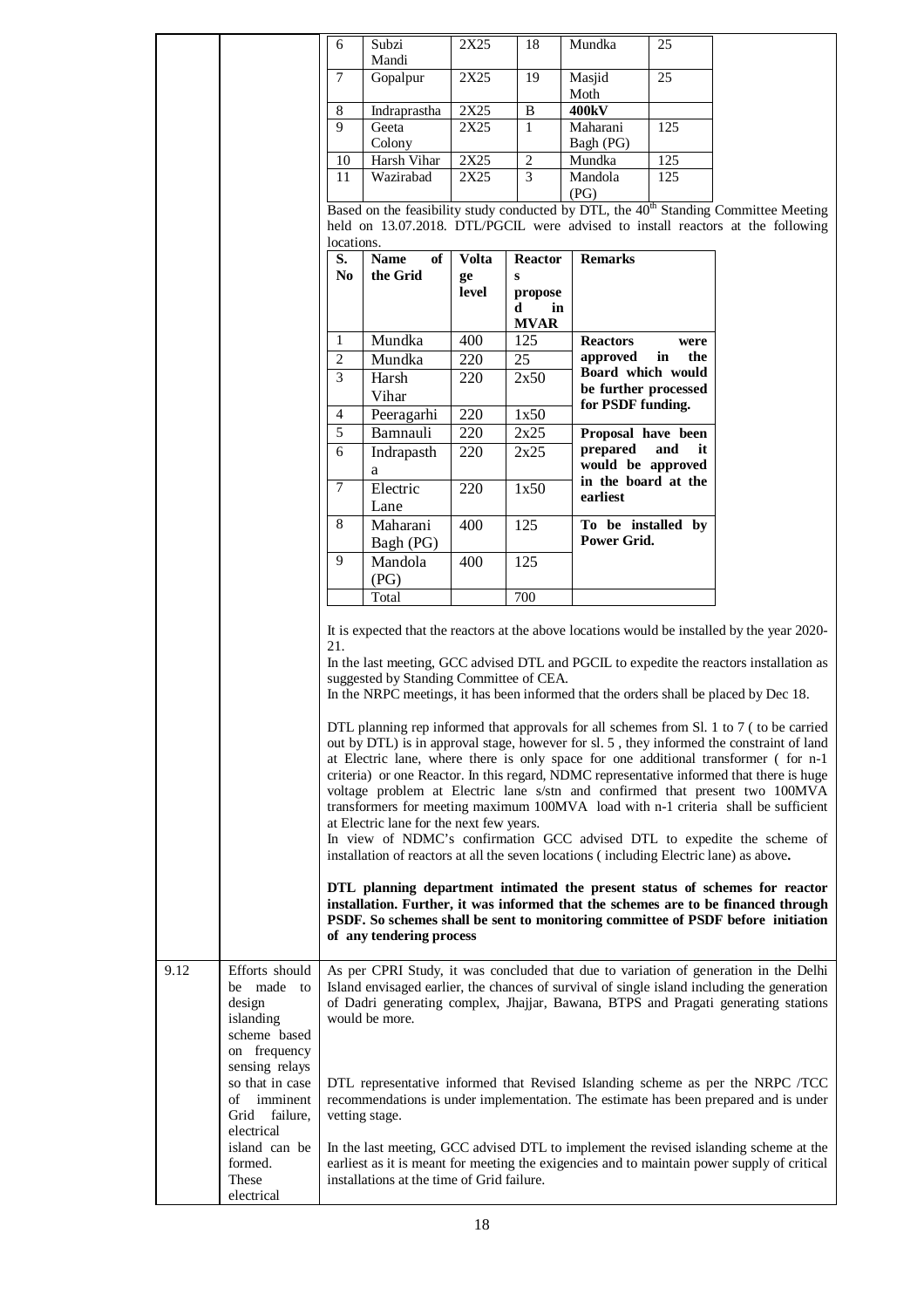|        | islands<br>not<br>only help in<br>maintaining<br>essential<br>services<br>but<br>would<br>also<br>help in faster<br>restoration of<br>Grid.<br>Action<br>$\ddot{\cdot}$<br>CEA, RPCs,                                                                                                                    | As per the revised scheme all the small islands shall be merged to a single island. DTL<br>have to make the necessary changes in the relay settings for the creation of single island<br>however the operational changes in the SAS are to be done through OEM. The work of<br>implementation of revised islanding scheme for commissioning of operational changes in<br>the SAS and Commissioning of new Islanding and Load shedding Panels through OEM<br>is under process and is expected to be completed within 6 months.<br>Meanwhile Minor Modification was required in the Islanding scheme due to introduction<br>of 400kV Tuglakabad Sub Station. In the Islanding scheme there was isolation of 400kV<br>Ballabgarh from 400kV Bamnauli. However after introduction of 400kV Tuglakabad<br>isolation of grid connectivity from Bamnauli had to be disabled and isolation of 400kV |
|--------|----------------------------------------------------------------------------------------------------------------------------------------------------------------------------------------------------------------------------------------------------------------------------------------------------------|---------------------------------------------------------------------------------------------------------------------------------------------------------------------------------------------------------------------------------------------------------------------------------------------------------------------------------------------------------------------------------------------------------------------------------------------------------------------------------------------------------------------------------------------------------------------------------------------------------------------------------------------------------------------------------------------------------------------------------------------------------------------------------------------------------------------------------------------------------------------------------------------|
|        | CTU, STUs,<br><b>SLDCs</b><br>and<br>generators<br><b>Time Frame:</b><br>six months                                                                                                                                                                                                                      | Ballabgarh had to be shifted to 400kV Tuglakabad.<br>The issue was deliberated in the 153 OCC meeting and thereafter as agreed in the<br>meeting Main-1 and Main-2 Relays of 400kV Ballabgarh Feeders at 400kV Tuglakabad<br>Sub Station are being utilised for isolation at Flat frequency of 47.9 Hz with some<br>operational time delay of 50ms as done in existing scheme.<br>Settings have been implemented on the Main-1 and Main-2 relays at 400kV Tuglakabad<br>Sub Station and the scheme is functional. However the provisional arrangement will be<br>removed after the commissioning of islanding panels by DTL as per the revised<br>configuration.                                                                                                                                                                                                                            |
|        |                                                                                                                                                                                                                                                                                                          | BYPL rep raised the issue of survival and subsequent synchronizing of local islanding at<br>GT/ Pragati.<br>GCC advised DTL to carry out a joint visit with Discoms and IPGCL/PPCL to analyse<br>the requirements for sustaining local island at GT station and to complete the pending<br>work of Islanding at the earliest.                                                                                                                                                                                                                                                                                                                                                                                                                                                                                                                                                               |
|        |                                                                                                                                                                                                                                                                                                          | DTLs protection department intimated that the order for Islanding is expected to<br>be placed by may 19 and work completed within 4 months thereafter. Regarding<br>local islanding at Pragati station, Chairman GCC advised DTL to arrange a<br>meeting at PPCL in the first week of May 19 to resolve the issue and finalize the<br>BOQ/any other technical requirement.                                                                                                                                                                                                                                                                                                                                                                                                                                                                                                                  |
| 9.13.1 | System<br>Operation<br>needs to<br>be<br>entrusted<br>to<br>independent<br>system<br>operator.<br>In<br>addition,<br>SLDCs should<br>be reinforced<br>for ring fences<br>for ensuring<br>function<br>autonomy.<br><b>Action</b><br>$\ddot{\cdot}$<br>Govt.<br>of<br>India,<br>time<br>frame: one<br>year | Delhi SLDC is operated under the control of DTL. There is the provision for SLDC to<br>file separate ARR in DERC. The report of the committee constituted for ring fencing of<br>SLDC Delhi was forwarded to GNCTD and followed up subsequently in 2018.<br>Response of GNCTD is awaited. GCC advised SLDC to take up the matter with<br>GNCTD.                                                                                                                                                                                                                                                                                                                                                                                                                                                                                                                                             |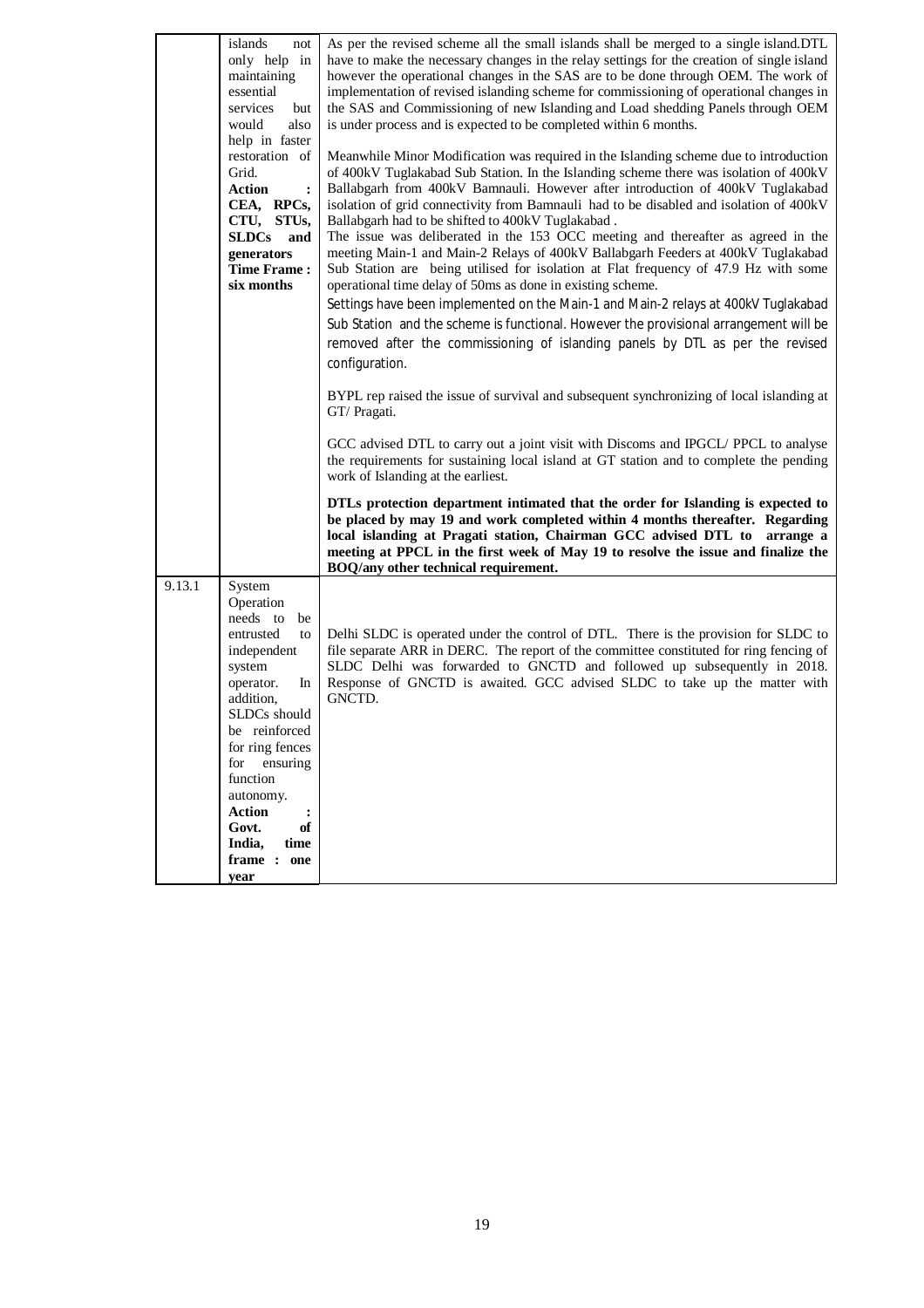#### **3 OPERATIONAL ISSUES**

#### **3.1 POWER SUPPLY POSITION**

The anticipated power supply position of Summer 2019-20 is as under:-

|                                                | <u>DEEIN AO A WHOER</u>   |       | $1st$ Fortnight |             | $2nd$ fortnight |                           |       |         |           |       |
|------------------------------------------------|---------------------------|-------|-----------------|-------------|-----------------|---------------------------|-------|---------|-----------|-------|
| <b>MONTH</b>                                   |                           |       |                 |             |                 |                           |       |         |           |       |
| <b>APRIL 2019</b>                              |                           |       |                 |             |                 |                           |       |         |           |       |
|                                                | $00 - 03$                 | 03-09 | $09-12$         | $12 - 18$   | 18-24           | $00 - 03$                 | 03-09 | $09-12$ | $12 - 18$ | 18-24 |
| <b>DEMAND</b>                                  | 3920                      | 3550  | 4300            | 4450        | 4200            | 5100                      | 4300  | 4850    | 5400      | 5350  |
|                                                | 5427                      | 5437  | 5472            | 5615        | 5751            | 5346                      | 5356  | 5391    | 5534      | 5670  |
| <b>AVAILABILITY</b>                            |                           |       |                 |             |                 |                           |       |         |           |       |
| $SUBPLUS (+) /$<br><b>SHORTAGE</b> (-)         | 1507                      | 1887  | 1172            | 1165        | 1551            | 246                       | 1056  | 541     | 134       | 320   |
| <b>MAY 2019</b>                                |                           |       |                 |             |                 |                           |       |         |           |       |
| <b>DEMAND</b>                                  | 5600                      | 4800  | 5160            | 5800        | 5850            | 6430                      | 5600  | 5950    | 6750      | 6600  |
|                                                | 6242                      | 6203  | 6262            | 6441        | 6456            | 6451                      | 6387  | 6446    | 6650      | 6665  |
| <b>AVAILABILITY</b><br>$\textbf{SURPLUS}(+)$ / |                           |       |                 |             |                 |                           |       |         |           |       |
| <b>SHORTAGE (-)</b>                            | 642                       | 1403  | 1102            | 641         | 606             | 21                        | 787   | 496     | $-100$    | 65    |
| <b>JUNE 2019</b>                               |                           |       |                 |             |                 |                           |       |         |           |       |
| <b>DEMAND</b>                                  | 6650                      | 5850  | 6350            | 7200        | 7000            | 6750                      | 5900  | 6250    | 7100      | 6900  |
|                                                | 6792                      | 6423  | 6607            | 7224        | 7042            | 7007                      | 6583  | 6767    | 7439      | 7257  |
| <b>AVAILABILITY</b><br>$\textbf{SURPLUS}(+)$ / |                           |       |                 |             |                 |                           |       |         |           |       |
| <b>SHORTAGE (-)</b>                            | 142                       | 573   | 257             | 24          | 42              | 257                       | 683   | 517     | 339       | 357   |
| <b>JULY 2019</b>                               |                           |       |                 |             |                 |                           |       |         |           |       |
| <b>DEMAND</b>                                  | 6650                      | 5800  | 6200            | 7400        | 7100            | 6300                      | 5350  | 5850    | 6650      | 6500  |
| <b>AVAILABILITY</b>                            | 7039                      | 6594  | 6732            | 7400        | 7264            | 6964                      | 6519  | 6657    | 7325      | 7189  |
| $\textbf{SURPLUS}(+)$ /                        |                           |       |                 |             |                 |                           |       |         |           |       |
| <b>SHORTAGE (-)</b><br><b>AUG 2019</b>         | 389                       | 794   | 532             | $\bf{0}$    | 164             | 664                       | 1169  | 807     | 675       | 689   |
|                                                |                           |       |                 |             |                 |                           |       |         |           |       |
| <b>DEMAND</b>                                  | 5900                      | 5000  | 5600            | 6100        | 6200            | 6080                      | 5100  | 5600    | 6170      | 6300  |
|                                                | 6740                      | 6288  | 6388            | 7063        | 6965            | 6771                      | 6332  | 6444    | 7119      | 7009  |
| AVAILABILITY<br>$\textbf{SUBPLUS}$ (+)/        |                           |       |                 |             |                 |                           |       |         |           |       |
| <b>SHORTAGE (-)</b>                            | 840                       | 1288  | 788             | 963         | 765             | 691                       | 1232  | 844     | 949       | 709   |
| <b>SEP 2019</b>                                |                           |       |                 |             |                 |                           |       |         |           |       |
| <b>DEMAND</b>                                  | 5500                      | 4600  | 5200            | 5500        | 5600            | 5300                      | 4400  | 5150    | 5500      | 5375  |
| AVAILABILITY                                   | 6606                      | 6213  | 6347            | 6880        | 6820            | 6551                      | 6158  | 6292    | 6825      | 6765  |
| $\textbf{SURPLUS}(+)$ /                        |                           |       |                 |             |                 |                           |       |         |           |       |
| <b>SHORTAGE (-)</b>                            | 1106                      | 1613  | 1147            | 1380        | 1220            | 1251                      | 1758  | 1142    | 1325      | 1390  |
|                                                |                           |       |                 | <b>BRPL</b> |                 |                           |       |         |           |       |
| <b>MONTH</b>                                   | 1 <sup>st</sup> Fortnight |       |                 |             |                 | 2 <sup>nd</sup> fortnight |       |         |           |       |
|                                                | $00 - 03$                 | 03-09 | $09-12$         | $12 - 18$   | 18-24           | $00 - 03$                 | 03-09 | $09-12$ | $12 - 18$ | 18-24 |
| APRIL 2019                                     |                           |       |                 |             |                 |                           |       |         |           |       |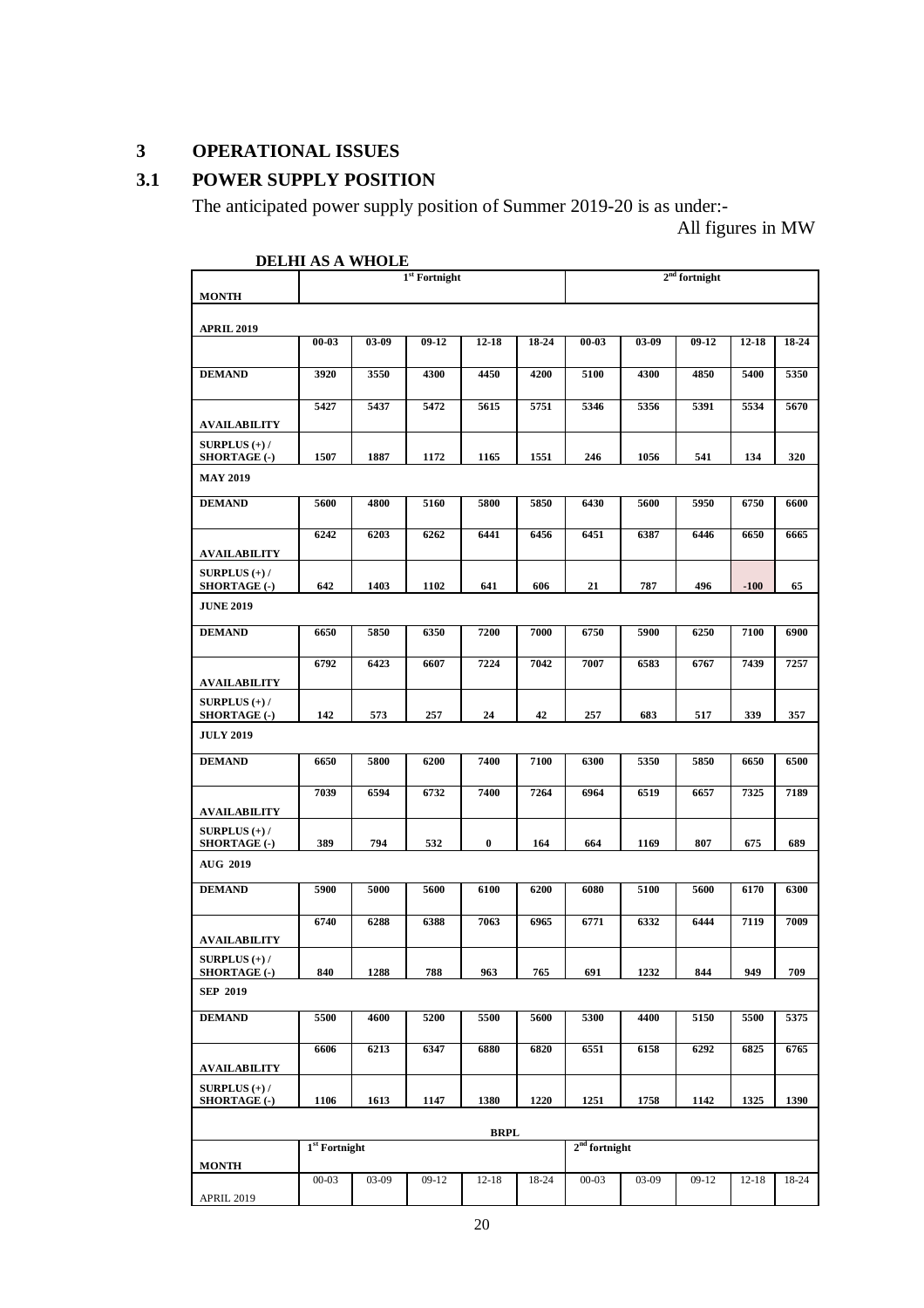| <b>DEMAND</b>                   | 1668  | 1487 | 1797 | 1865   | 1766  | 2163  | 1777 | 1987 | 2224  | 2247  |
|---------------------------------|-------|------|------|--------|-------|-------|------|------|-------|-------|
| AVAILABILITY                    | 2224  | 2228 | 2239 | 2312   | 2388  | 2187  | 2191 | 2202 | 2275  | 2351  |
| SURPLUS $(+)$ /<br>SHORTAGE (-) | 556   | 741  | 442  | 447    | 622   | 25    | 414  | 215  | 51    | 104   |
| <b>MAY 2019</b>                 |       |      |      |        |       |       |      |      |       |       |
| <b>DEMAND</b>                   | 2376  | 2018 | 2113 | 2388   | 2468  | 2731  | 2337 | 2438 | 2793  | 2793  |
| <b>AVAILABILITY</b>             | 2618  | 2572 | 2533 | 2624   | 2689  | 2777  | 2731 | 2692 | 2783  | 2848  |
| SURPLUS $(+)$ /<br>SHORTAGE (-) | 242   | 553  | 421  | 236    | 221   | 46    | 394  | 255  | $-11$ | 54    |
| <b>JUNE 2019</b>                |       |      |      |        |       |       |      |      |       |       |
| <b>DEMAND</b>                   | 2832  | 2444 | 2608 | 2971   | 2943  | 2863  | 2462 | 2559 | 2932  | 2903  |
| <b>AVAILABILITY</b>             | 2809  | 2763 | 2724 | 2869   | 2898  | 2794  | 2748 | 2709 | 2854  | 2883  |
| SURPLUS $(+)$ /<br>SHORTAGE (-) | $-23$ | 318  | 116  | $-102$ | $-45$ | $-69$ | 286  | 150  | $-77$ | $-20$ |
| <b>JULY 2019</b>                |       |      |      |        |       |       |      |      |       |       |
| <b>DEMAND</b>                   | 2822  | 2410 | 2535 | 3057   | 2982  | 2664  | 2214 | 2383 | 2736  | 2719  |
| AVAILABILITY                    | 2860  | 2789 | 2725 | 2870   | 2924  | 2860  | 2789 | 2725 | 2870  | 2924  |
| SURPLUS $(+)$ /<br>SHORTAGE (-) | 38    | 378  | 190  | $-187$ | $-58$ | 196   | 575  | 342  | 134   | 205   |
| AUG 2019                        |       |      |      |        |       |       |      |      |       |       |
| <b>DEMAND</b>                   | 2493  | 2060 | 2286 | 2501   | 2578  | 2572  | 2104 | 2277 | 2519  | 2631  |
| AVAILABILITY                    | 2659  | 2588 | 2524 | 2669   | 2723  | 2690  | 2632 | 2580 | 2725  | 2767  |
| SURPLUS $(+)$ /<br>SHORTAGE (-) | 166   | 528  | 238  | 168    | 145   | 119   | 528  | 303  | 206   | 136   |
| SEP2019                         |       |      |      |        |       |       |      |      |       |       |
| <b>DEMAND</b>                   |       |      |      |        |       |       |      |      |       |       |
|                                 | 2337  | 1895 | 2126 | 2258   | 2356  | 2244  | 1806 | 2104 | 2257  | 2235  |
| <b>AVAILABILITY</b>             | 2584  | 2537 | 2499 | 2590   | 2655  | 2534  | 2487 | 2449 | 2540  | 2605  |
| SURPLUS $(+)$ /<br>SHORTAGE (-) | 247   | 642  | 373  | 331    | 298   | 290   | 682  | 345  | 282   | 370   |

| <b>BYPL</b>                     |           |       |                 |           |           |                 |       |         |           |         |
|---------------------------------|-----------|-------|-----------------|-----------|-----------|-----------------|-------|---------|-----------|---------|
|                                 |           |       | $1st$ Fortnight |           |           | $2nd$ fortnight |       |         |           |         |
| <b>MONTH</b>                    |           |       |                 |           |           |                 |       |         |           |         |
|                                 | $00 - 03$ | 03-09 | $09-12$         | $12 - 18$ | $18 - 24$ | $00 - 03$       | 03-09 | $09-12$ | $12 - 18$ | $18-24$ |
| <b>APRIL 2019</b>               |           |       |                 |           |           |                 |       |         |           |         |
| <b>DEMAND</b>                   | 965       | 860   | 1039            | 1079      | 1022      | 1251            | 1027  | 1149    | 1286      | 1299    |
|                                 |           |       |                 |           |           |                 |       |         |           |         |
| <b>AVAILABILITY</b>             | 1227      | 1230  | 1242            | 1273      | 1298      | 1213            | 1217  | 1228    | 1260      | 1285    |
| SURPLUS $(+)$ /<br>SHORTAGE (-) | 262       | 371   | 203             | 195       | 277       | $-37$           | 189   | 79      | $-26$     | $-15$   |
| MAY 2019                        |           |       |                 |           |           |                 |       |         |           |         |
| <b>DEMAND</b>                   | 1374      | 1167  | 1222            | 1381      | 1427      | 1579            | 1351  | 1410    | 1615      | 1615    |
| <b>AVAILABILITY</b>             | 1447      | 1450  | 1462            | 1501      | 1510      | 1522            | 1500  | 1512    | 1576      | 1585    |
| SURPLUS $(+)$ /<br>SHORTAGE (-) | 73        | 283   | 240             | 120       | 83        | $-58$           | 149   | 102     | $-39$     | $-30$   |
| <b>JUNE 2019</b>                |           |       |                 |           |           |                 |       |         |           |         |
| <b>DEMAND</b>                   | 1638      | 1414  | 1508            | 1718      | 1702      | 1656            | 1424  | 1480    | 1695      | 1679    |
|                                 |           |       |                 |           |           |                 |       |         |           |         |
| <b>AVAILABILITY</b>             | 1591      | 1529  | 1541            | 1669      | 1662      | 1591            | 1529  | 1541    | 1669      | 1662    |
| SURPLUS $(+)$ /<br>SHORTAGE (-) | $-47$     | 116   | 32              | $-50$     | $-40$     | $-65$           | 105   | 61      | $-27$     | $-17$   |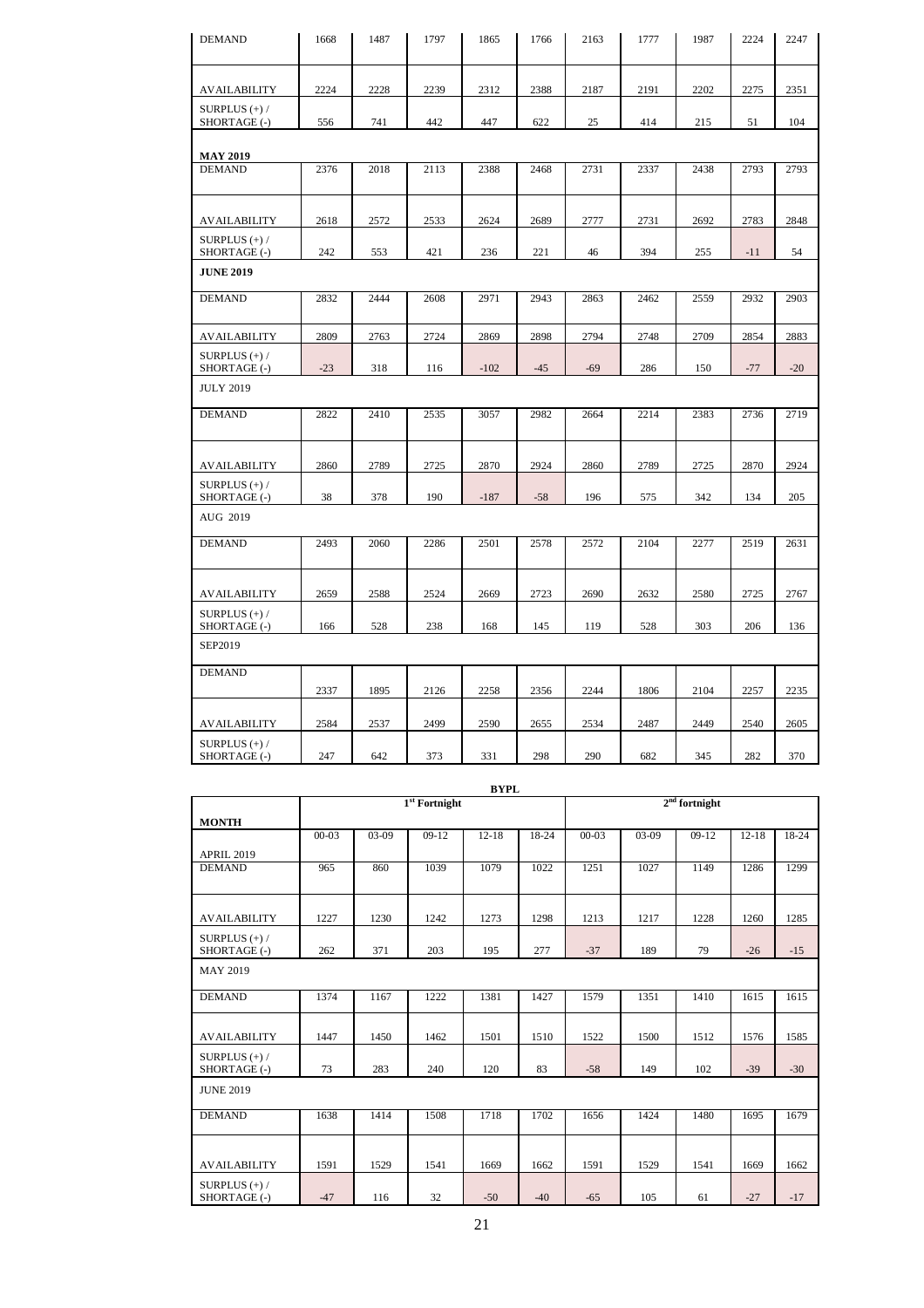| <b>JULY 2019</b><br><b>DEMAND</b> | 1632      | 1394    | 1466                      | 1768         | 1724  | 1541      | 1280  | 1378                      | 1582      | 1572  |  |
|-----------------------------------|-----------|---------|---------------------------|--------------|-------|-----------|-------|---------------------------|-----------|-------|--|
|                                   |           |         |                           |              |       |           |       |                           |           |       |  |
| <b>AVAILABILITY</b>               | 1587      | 1529    | 1541                      | 1665         | 1658  | 1562      | 1504  | 1516                      | 1640      | 1633  |  |
| SURPLUS $(+)$ /<br>SHORTAGE (-)   | $-45$     | 135     | 75                        | $-103$       | $-66$ | 21        | 224   | 138                       | 57        | 61    |  |
| AUG 2019                          |           |         |                           |              |       |           |       |                           |           |       |  |
| <b>DEMAND</b>                     | 1442      | 1191    | 1322                      | 1447         | 1491  | 1487      | 1217  | 1317                      | 1457      | 1521  |  |
|                                   |           |         |                           |              |       |           |       |                           |           |       |  |
| AVAILABILITY                      | 1514      | 1449    | 1461                      | 1592         | 1585  | 1489      | 1424  | 1436                      | 1567      | 1560  |  |
| SURPLUS $(+)$ /                   |           |         |                           |              |       |           |       |                           |           |       |  |
| SHORTAGE (-)<br>SEP 2019          | 72        | 258     | 139                       | 145          | 94    | 2         | 207   | 119                       | 110       | 39    |  |
|                                   |           |         |                           |              |       |           |       |                           |           |       |  |
| <b>DEMAND</b>                     | 1352      | 1096    | 1229                      | 1306         | 1363  | 1298      | 1044  | 1217                      | 1306      | 1292  |  |
|                                   |           |         |                           |              |       |           |       |                           |           |       |  |
| <b>AVAILABILITY</b>               | 1455      | 1424    | 1436                      | 1509         | 1518  | 1455      | 1424  | 1436                      | 1509      | 1518  |  |
| SURPLUS $(+)$ /<br>SHORTAGE (-)   | 103       | 328     | 206                       | 203          | 155   | 157       | 380   | 219                       | 203       | 226   |  |
|                                   |           |         |                           | <b>TPDDL</b> |       |           |       |                           |           |       |  |
|                                   |           |         | 1 <sup>st</sup> Fortnight |              |       |           |       | 2 <sup>nd</sup> fortnight |           |       |  |
| <b>MONTH</b>                      | $00 - 03$ | $03-09$ | $09-12$                   | $12 - 18$    | 18-24 | $00 - 03$ | 03-09 | $09-12$                   | $12 - 18$ | 18-24 |  |
| APRIL 2019                        |           |         |                           |              |       |           |       |                           |           |       |  |
| <b>DEMAND</b>                     | 1165      | 1039    | 1255                      | 1303         | 1234  | 1511      | 1241  | 1388                      | 1554      | 1570  |  |
|                                   |           |         |                           |              |       |           |       |                           |           |       |  |
| AVAILABILITY                      | 1705      | 1709    | 1720                      | 1759         | 1794  | 1703      | 1706  | 1718                      | 1757      | 1792  |  |
| SURPLUS $(+)$ /<br>SHORTAGE (-)   | 540       | 670     | 465                       | 456          | 560   | 192       | 465   | 330                       | 203       | 222   |  |
| <b>MAY 2019</b>                   |           |         |                           |              |       |           |       |                           |           |       |  |
| <b>DEMAND</b>                     | 1660      | 1410    | 1476                      | 1668         | 1724  | 1908      | 1632  | 1703                      | 1951      | 1951  |  |
|                                   |           |         |                           |              |       |           |       |                           |           |       |  |
| AVAILABILITY                      | 1907      | 1911    | 1922                      | 1971         | 1986  | 1882      | 1886  | 1897                      | 1946      | 1961  |  |
| SURPLUS $(+)$ /                   |           |         |                           |              |       |           |       |                           |           |       |  |
| SHORTAGE (-)                      | 247       | 501     | 446                       | 303          | 262   | $-26$     | 253   | 194                       | $-5$      | 10    |  |
| <b>JUNE 2019</b>                  |           |         |                           |              |       |           |       |                           |           |       |  |
| <b>DEMAND</b>                     | 1978      | 1707    | 1822                      | 2076         | 2056  | 2000      | 1720  | 1788                      | 2048      | 2028  |  |
|                                   |           |         |                           |              |       |           |       |                           |           |       |  |
| AVAILABILITY                      | 2122      | 1861    | 1872                      | 2216         | 2211  | 2352      | 2036  | 2047                      | 2446      | 2441  |  |
| SURPLUS $(+)$ /<br>SHORTAGE (-)   | 144       | 153     | 50                        | 140          | 156   | 352       | 316   | 259                       | 398       | 413   |  |
| <b>JULY 2019</b>                  |           |         |                           |              |       |           |       |                           |           |       |  |
| <b>DEMAND</b>                     | 1971      | 1684    | 1771                      | 2135         | 2083  | 1861      | 1546  | 1664                      | 1911      | 1899  |  |
|                                   |           |         |                           |              |       |           |       |                           |           |       |  |
| AVAILABILITY                      | 2322      | 2006    | 2017                      | 2416         | 2411  | 2272      | 1956  | 1967                      | 2366      | 2361  |  |
| SURPLUS $(+)$ /                   |           |         |                           |              |       |           |       |                           |           |       |  |
| SHORTAGE (-)                      | 351       | 322     | 246                       | 280          | 328   | 411       | 409   | 303                       | 454       | 462   |  |
| AUG 2019                          |           |         |                           |              |       |           |       |                           |           |       |  |
| <b>DEMAND</b>                     | 1741      | 1439    | 1597                      | 1747         | 1801  | 1796      | 1470  | 1591                      | 1759      | 1838  |  |
|                                   |           |         |                           |              |       |           |       |                           |           |       |  |
| AVAILABILITY                      | 2297      | 1981    | 1992                      | 2391         | 2386  | 2322      | 2006  | 2017                      | 2416      | 2411  |  |
| SURPLUS $(+)$ /<br>SHORTAGE (-)   | 556       | 542     | 395                       | 643          | 585   | 526       | 536   | 426                       | 656       | 573   |  |
| SEP 2019                          |           |         |                           |              |       |           |       |                           |           |       |  |
| <b>DEMAND</b>                     |           |         |                           |              |       |           |       |                           |           |       |  |
|                                   | 1633      | 1324    | 1485                      | 1578         | 1646  | 1568      | 1261  | 1470                      | 1577      | 1561  |  |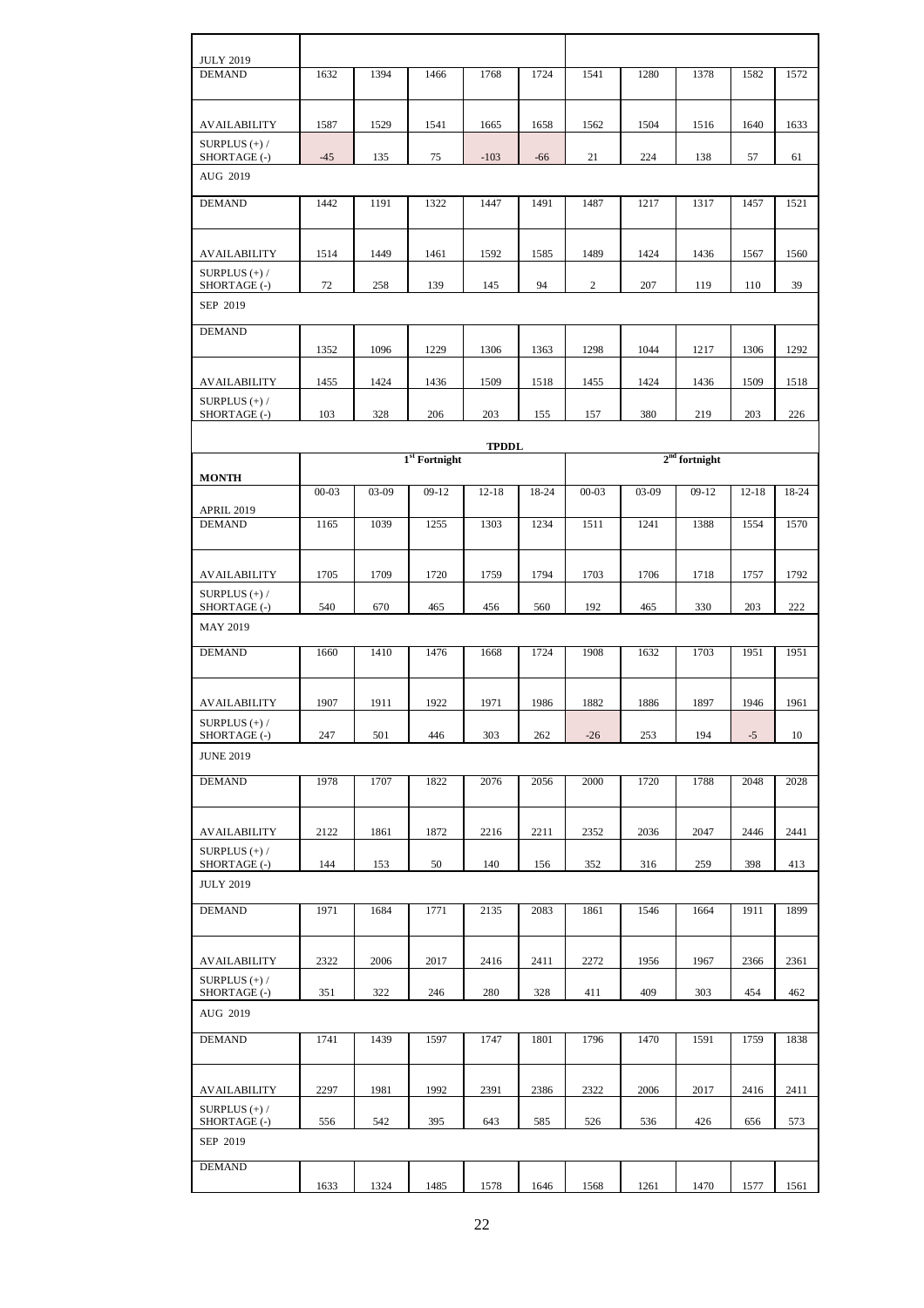| <b>AVAILABILITY</b>                    | 2297      | 1981        | 1992                      | 2361        | 2376             | 2292            | 1976  | 1987            | 2356      | 2371  |
|----------------------------------------|-----------|-------------|---------------------------|-------------|------------------|-----------------|-------|-----------------|-----------|-------|
| SURPLUS $(+)$ /<br>SHORTAGE (-)        | 664       | 657         | 507                       | 784         | 730              | 724             | 714   | 518             | 779       | 810   |
|                                        |           |             |                           |             |                  |                 |       |                 |           |       |
|                                        |           |             | 1 <sup>st</sup> Fortnight | <b>NDMC</b> |                  | $2nd$ fortnight |       |                 |           |       |
| <b>MONTH</b>                           | $00 - 03$ | 03-09       | $09-12$                   | $12 - 18$   | 18-24            | $00 - 03$       | 03-09 | $09-12$         | $12 - 18$ | 18-24 |
| APRIL 2019                             |           |             |                           |             |                  |                 |       |                 |           |       |
| <b>DEMAND</b>                          | 100       | 140         | 180                       | 180         | 150              | 150             | 220   | 290             | 300       | 200   |
| <b>AVAILABILITY</b>                    | 242       | 242         | 242                       | 242         | 242              | 214             | 214   | 214             | 214       | 214   |
| SURPLUS $(+)$ /<br>SHORTAGE (-)        | 142       | 102         | 62                        | 62          | 92               | 64              | $-6$  | $-76$           | $-86$     | 14    |
| MAY 2019                               |           |             |                           |             |                  |                 |       |                 |           |       |
| <b>DEMAND</b>                          | 160       | 170         | 310                       | 325         | 200              | 180             | 250   | 360             | 350       | 210   |
| <b>AVAILABILITY</b>                    | 242       | 242         | 317                       | 317         | 242              | 242             | 242   | 317             | 317       | 242   |
| SURPLUS $(+)$ /<br>SHORTAGE (-)        | 82        | 72          | $\boldsymbol{7}$          | $-8$        | 42               | 62              | $-8$  | $-43$           | $-33$     | 32    |
| <b>JUNE 2019</b>                       |           |             |                           |             |                  |                 |       |                 |           |       |
| <b>DEMAND</b>                          | 170       | 250         | 370                       | 390         | 260              | 200             | 260   | 380             | 380       | 250   |
| AVAILABILITY                           | 242       | 242         | 442                       | 442         | 242              | 242             | 242   | 442             | 442       | 242   |
| SURPLUS $(+)$ /<br>SHORTAGE (-)        | 72        | $-8$        | 72                        | 52          | $-18$            | 42              | $-18$ | 62              | 62        | $-8$  |
| <b>JULY 2019</b>                       |           |             |                           |             |                  |                 |       |                 |           |       |
| <b>DEMAND</b>                          | 190       | 270         | 380                       | 390         | 270              | 200             | 270   | 380             | 380       | 270   |
| AVAILABILITY                           | 242       | 242         | 421                       | 421         | 242              | 242             | 242   | 421             | 421       | 242   |
| SURPLUS $(+)$ /<br>SHORTAGE (-)        | 52        | $-28$       | 41                        | 31          | $-28$            | 42              | $-28$ | 41              | 41        | $-28$ |
| AUG 2019                               |           |             |                           |             |                  |                 |       |                 |           |       |
| <b>DEMAND</b>                          | 190       | 270         | 350                       | 360         | 290              | 190             | 270   | 370             | 390       | 270   |
| AVAILABILITY                           | 242       | 242         | 383                       | 383         | 242              | 242             | 242   | 383             | 383       | 242   |
| SURPLUS $(+)$ /<br>SHORTAGE (-)        | 52        | $-28$       | 33                        | 23          | $-48$            | 52              | $-28$ | 13              | $-7$      | $-28$ |
| SEP 2019                               |           |             |                           |             |                  |                 |       |                 |           |       |
| <b>DEMAND</b>                          |           |             |                           |             |                  |                 |       |                 |           |       |
|                                        | 150       | 250         | 320                       | 320         | 200              | 160             | 250   | 320             | 320       | 250   |
| <b>AVAILABILITY</b><br>SURPLUS $(+)$ / | 242       | 242         | 392                       | 392         | 242              | 242             | 242   | 392             | 392       | 242   |
| SHORTAGE (-)                           | 92        | $\mbox{-}8$ | 72                        | 72          | 42               | 82              | $-8$  | 72              | 72        | $-8$  |
|                                        |           |             | 1 <sup>st</sup> Fortnight | <b>MES</b>  |                  |                 |       | $2nd$ fortnight |           |       |
| <b>MONTH</b>                           |           |             |                           |             |                  |                 |       |                 |           |       |
| <b>APRIL 2019</b>                      | $00 - 03$ | 03-09       | $09-12$                   | $12 - 18$   | 18-24            | $00 - 03$       | 03-09 | $09-12$         | $12 - 18$ | 18-24 |
| <b>DEMAND</b>                          | 22        | 25          | 28                        | 23          | 28               | 26              | 35    | 36              | 36        | 34    |
| AVAILABILITY                           | 28        | 28          | 28                        | 28          | 28               | 28              | 28    | 28              | 28        | 28    |
| SURPLUS $(+)$ /<br>SHORTAGE (-)        | 6         | 3           | $\boldsymbol{0}$          | $\sqrt{5}$  | $\boldsymbol{0}$ | $\overline{2}$  | $-7$  | $-8$            | $-8$      | $-6$  |
| <b>MAY 2019</b>                        |           |             |                           |             |                  |                 |       |                 |           |       |
| <b>DEMAND</b>                          | 30        | 35          | 40                        | 38          | 30               | 32              | 30    | 40              | 40        | 30    |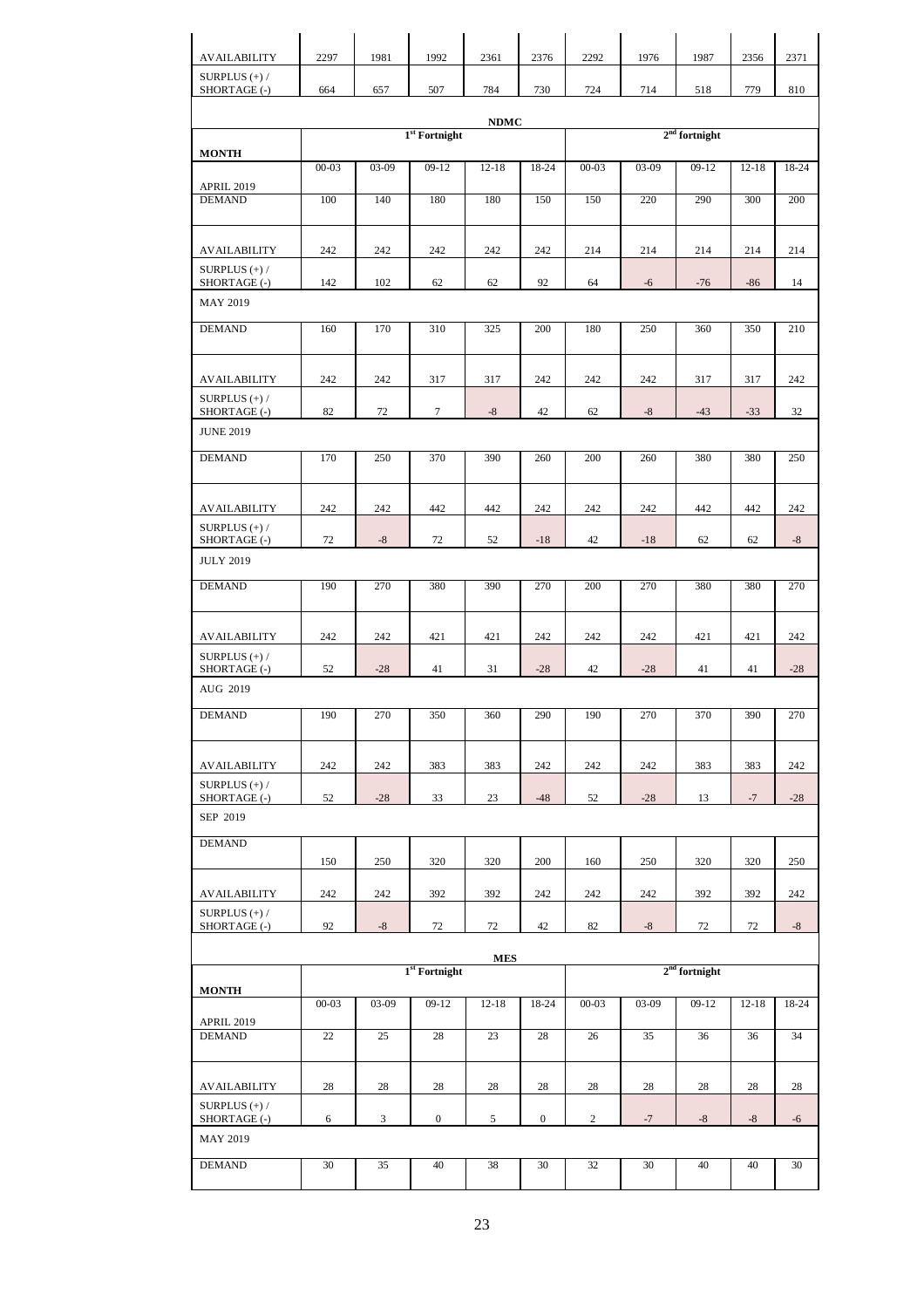| <b>AVAILABILITY</b>             | 28           | 28    | 28    | 28    | 28    | 28   | 28    | 28    | 28    | 28    |
|---------------------------------|--------------|-------|-------|-------|-------|------|-------|-------|-------|-------|
| SURPLUS $(+)$ /<br>SHORTAGE (-) | $-2$         | $-7$  | $-12$ | $-10$ | $-2$  | $-4$ | $-2$  | $-12$ | $-12$ | $-2$  |
| <b>JUNE 2019</b>                |              |       |       |       |       |      |       |       |       |       |
| <b>DEMAND</b>                   | 32           | 35    | 42    | 45    | 40    | 32   | 35    | 43    | 45    | 40    |
| <b>AVAILABILITY</b>             | 28           | 28    | 28    | 28    | 28    | 28   | 28    | 28    | 28    | 28    |
| SURPLUS $(+)$ /<br>SHORTAGE (-) | $-4$         | $-7$  | $-14$ | $-17$ | $-12$ | $-4$ | $-7$  | $-15$ | $-17$ | $-12$ |
| <b>JULY 2019</b>                |              |       |       |       |       |      |       |       |       |       |
| <b>DEMAND</b>                   | 35           | 42    | 48    | 50    | 41    | 35   | 40    | 45    | 40    | 40    |
| <b>AVAILABILITY</b>             | 28           | 28    | 28    | 28    | 28    | 28   | 28    | 28    | 28    | 28    |
| SURPLUS $(+)$ /<br>SHORTAGE (-) | $-7$         | $-14$ | $-20$ | $-22$ | $-13$ | $-7$ | $-12$ | $-17$ | $-12$ | $-12$ |
| AUG 2019                        |              |       |       |       |       |      |       |       |       |       |
| <b>DEMAND</b>                   | 34           | 40    | 45    | 45    | 40    | 35   | 40    | 45    | 45    | 40    |
| <b>AVAILABILITY</b>             | 28           | 28    | 28    | 28    | 28    | 28   | 28    | 28    | 28    | 28    |
| SURPLUS $(+)$ /<br>SHORTAGE (-) | $-6$         | $-12$ | $-17$ | $-17$ | $-12$ | $-7$ | $-12$ | $-17$ | $-17$ | $-12$ |
| SEP 2019                        |              |       |       |       |       |      |       |       |       |       |
| <b>DEMAND</b>                   | 28           | 35    | 40    | 38    | 35    | 30   | 39    | 40    | 40    | 37    |
| <b>AVAILABILITY</b>             | 28           | 28    | 28    | 28    | 28    | 28   | 28    | 28    | 28    | 28    |
| SURPLUS $(+)$ /<br>SHORTAGE (-) | $\mathbf{0}$ | $-7$  | $-12$ | $-10$ | $-7$  | $-2$ | $-11$ | $-12$ | $-12$ | $-9$  |

Note:-

- 1 Availability from Un-allocated quota of Central Sector has been considered as NIL.
- 2 Availability from DVC has been considered as 375 MW only considering its past record.
- 3 Availability from Hydro stations has been considered as 50% during the day time, 75% during evening peak and 30% during the rest of the period in the month of April 2019. During May and September 2019-75%,90% and 50% during day time, evening peak and rest of the time respectively. During the month of June-Aug 2019 during the day time 90%, evening peak 95% and rest of the time 50% from Hydro sources.
- 4 Allocation to Distribution Licensees from various sources has been revised in line with DERC order dated 27.03.2018.

**SLDC representative informed that the summer power supply position is satisfactory. Shortages if any, shall be arranged by DISCOMs through shortterm market or the available full module of Bawana on spot gas shall be utilized.** 

#### **3.2 High Voltage Operation of the Grid during Winter nights.**

- i) This issue is regular agenda of Delhi OCC and being continuously discussed in OCC meeting from Oct-17 onwards. OCC has taken various steps to sort out the problem of high voltage conditions and injection of reactive drawal during winter nights. In the OCC meeting, the following steps were deliberated:
	- A . Switching off the capacitors at all the Substations of Delhi, but during winter season proper monitoring of the same is yet to be put in place.
	- B. Transformer taps optimization by DTL and DISCOM. DTL has changed Taps positions of most of the transformers at 220kV S/Stns
	- C. Monitoring of all 400/220kV ICTs and taking actions wherein VAR flows are observed from 220kV to 400kV side. In this respect reactive energy accounts could also be monitored.
	- D. Opening of lightly loaded transmission cables/ transmission lines keeping reliability in focus.
	- E. Absorption of reactive power by generating units.

#### **Opening of feeders at 220kV /66kV/33kV Level by SLDC .**

The following 220kV feeders had been identified and are being opened during the period 20.00hrs. to 08.00 hrs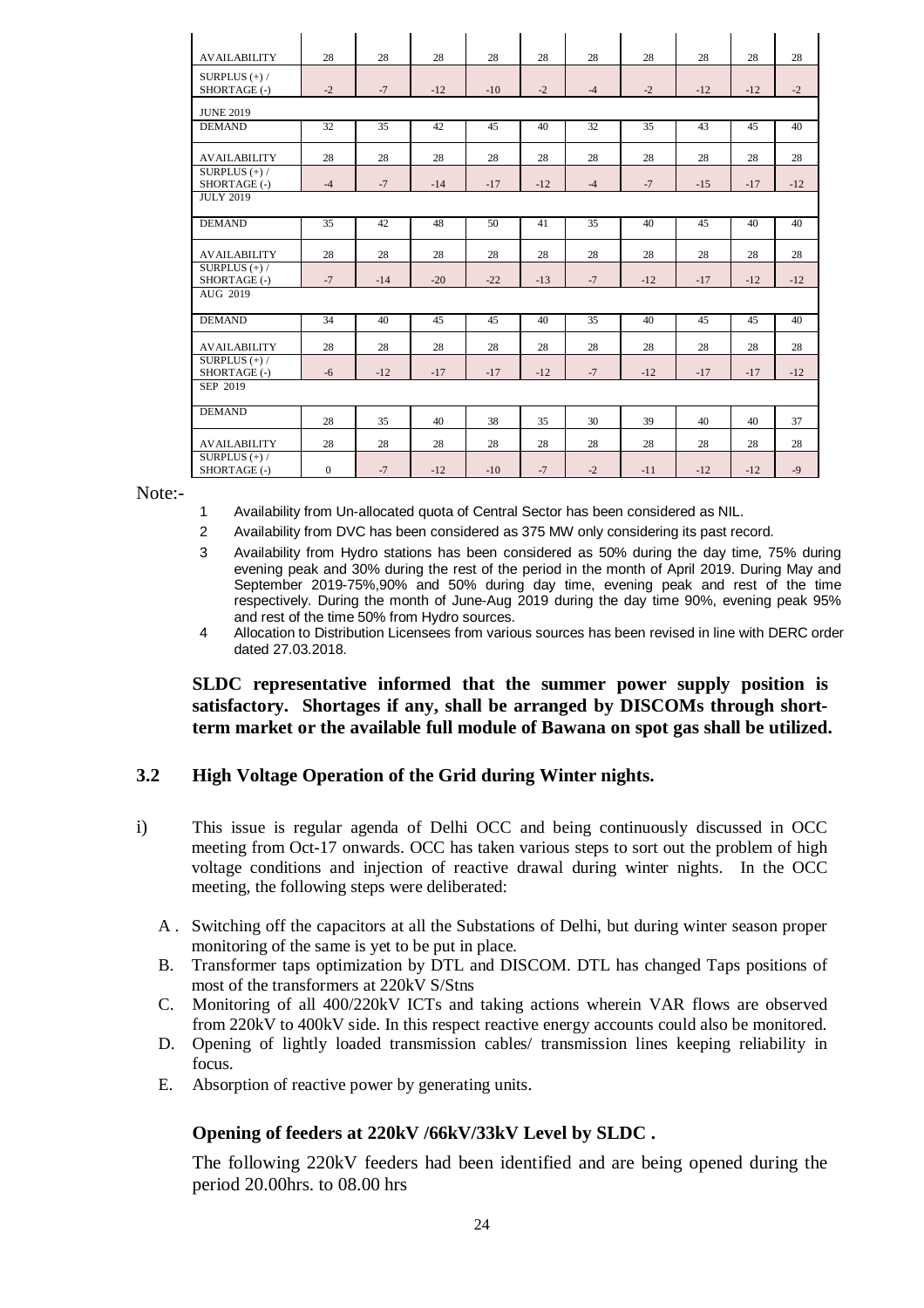| Sr. No.        | Name of Stn.  | Name of Ckt.        | <b>Elements to be opened</b> |
|----------------|---------------|---------------------|------------------------------|
|                | Maharani Bagh | Trauma Centre       | Single Ckt. at both ends     |
| 2              | Trauma Centre | <b>Ridge Valley</b> | Single ckt. at both ends     |
| 3              | Mundka        | Peeragarhi          | Both Ckts. at both ends      |
| $\overline{4}$ | Peeragarhi    | Wazirpur            | Single ckt. at both ends     |
| .5             | Shalimarbagh  | Wazirpur            | single ckt. at both ends     |
| 6              | Pragati       | Park street         | Single ckt. at both ends     |
|                | Maharani Bagh | Masjid moth         | Single Ckt. at both ends     |
| 8              |               | Electric Lane       | Both Ckt. at both ends       |
| 9              | Harsh Vihar   | Preet Vihar         | Both Ckt. at both ends       |
| 10             | Preet Vihar   | Patparganj          | Both Ckt. at both ends       |
| 11             | Patparganj    | Gazipur             | Single Ckt. at both ends     |

Following 66kV /33kV BYPL feeders were also opened during night hours 22.00hrs. to 06.00hrs, in this winter season.

| <b>Sr. No.</b> | Name of Ckt.              | Name of Stn.        | <b>Elements to be opened</b> |  |  |  |  |  |
|----------------|---------------------------|---------------------|------------------------------|--|--|--|--|--|
|                | <b>PARK STREET</b>        |                     |                              |  |  |  |  |  |
| 1              | 33KV Faiz Road Ckt-2      |                     | Single Ckt. at both ends     |  |  |  |  |  |
| $\overline{2}$ | 33KVShankar Road Ckt-2    |                     | Single Ckt. at both ends     |  |  |  |  |  |
|                |                           | <b>PATPARGANJ</b>   |                              |  |  |  |  |  |
| 3              | 66KVPPG. G.H - 1 Ckt -2   |                     | Single Ckt. at both ends     |  |  |  |  |  |
| $\overline{4}$ | 66 KV Mayur Vihar-1 Ckt-2 |                     | Single Ckt. at both ends     |  |  |  |  |  |
| 5              | 66KV Khichripur Ckt-1     |                     | Single Ckt. at both ends     |  |  |  |  |  |
| 6              | 33KV Guru Angad Nagar-1   |                     | Single Ckt. at both ends     |  |  |  |  |  |
| 7              | 33KV Karkardom Ckt-1      |                     | Single Ckt. at both ends     |  |  |  |  |  |
|                |                           | <b>WAZIRABAD</b>    |                              |  |  |  |  |  |
| 8              | 66KV Shastri Park Ckt-1   |                     | Single Ckt. at both ends     |  |  |  |  |  |
| 9              | 66KV Shastri Park Ckt-3   |                     | Single Ckt. at both ends     |  |  |  |  |  |
| 10             | 66KV Shastri Park Ckt-4   |                     | Single Ckt. at both ends     |  |  |  |  |  |
| 11             | 66KV Sonia Vihar Ckt-2    |                     | Single Ckt. at both ends     |  |  |  |  |  |
|                |                           | <b>GAZIPUR</b>      |                              |  |  |  |  |  |
| 12             | 66KV Kondli Ckt-2         |                     | Single Ckt. at both ends     |  |  |  |  |  |
| 13             | 66kV Vivek Vihar Ckt-2    |                     | Single Ckt. at both ends     |  |  |  |  |  |
|                |                           | <b>GEETA COLONY</b> |                              |  |  |  |  |  |
| 14             | 33KV Geeta Colony Ckt-2   |                     | Single Ckt. at both ends     |  |  |  |  |  |
| 15             | 33KV Kanti Nagar Ckt-2    |                     | Single Ckt. at both ends     |  |  |  |  |  |
| 16             | 33KV Shakarpur            |                     | Single Ckt. at both ends     |  |  |  |  |  |
| 17             | 33KVKailash Nagar Ckt-1   |                     | Single Ckt. at both ends     |  |  |  |  |  |
|                |                           | PREET VIHAR         |                              |  |  |  |  |  |
| 18             | Guru Angad Nagar          |                     | Single Ckt. at both ends     |  |  |  |  |  |
| 19             | CBD Shahadra              |                     | Single Ckt. at both ends     |  |  |  |  |  |

Following 66kV /33kV BRPL feeders were opened during night hours 22.00hrs. to 06.00hrs, in this winter season

| $S$ No         | Feeder Name                  | Grid Name           | Ckt no.-       |
|----------------|------------------------------|---------------------|----------------|
|                | 220 OKHLA                    | Balaji              | 2              |
| 2              | 220 OKHLA                    | <b>NHP</b>          | $\overline{2}$ |
| 3              | 220 IP BAY 37                | <b>KILOKARI</b>     |                |
| $\overline{4}$ | <b>220 IP BAY</b>            | NHRU STM BAY 24     |                |
| 5              | PEERA<br>220<br><b>GARHI</b> | <b>PASCHIM PURI</b> |                |
| 6              | 220 PPK-2                    | <b>G-15 PPK</b>     |                |
| 7              | 220 PPK-2                    | G-4 DWK             | 1              |
| 8              | 220 PPK-2                    | G-5 Matiala         |                |
| 9              | 220 PPK-3                    | G-4 DWK             |                |
| 10             | 220 PPK-3                    | G-7 DWK             |                |
| 11             | 220 PPK-1                    | $G-6$               |                |

BRPL, BYPL,TPDDL, DMRC and NDMC to take appropriate measures to reduce MVAR injection and submit the details to SLDC.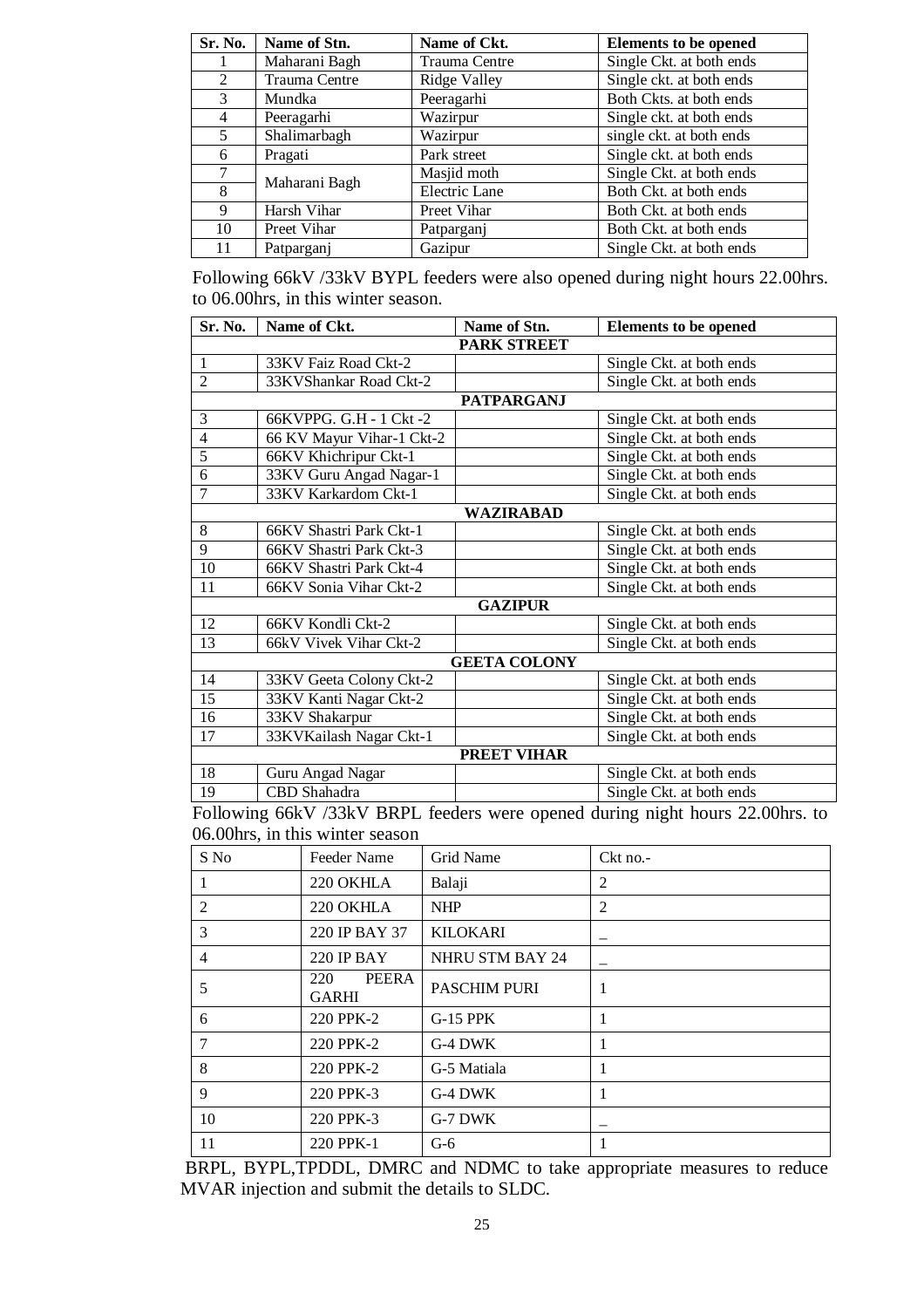ii) It is stated that Delhi has to pay heavy amount to NRPC reactive pool account. Penalty amount has increased with the progress of winter despite taking all possible steps to reduce reactive power injection during high voltage period. The details of NRPC reactive account bill from 26 March 2018 to  $3<sup>rd</sup>$  March-2019 are as under:

| Weeks           | Weeks                              |           | Payable by Delhi (in Receivable by Delhi (in |
|-----------------|------------------------------------|-----------|----------------------------------------------|
| No.             |                                    | Lakhs)    | Lakhs                                        |
| $\mathbf{1}$    | 26th March to 01st April, 2018     | 23.38106  |                                              |
| $\overline{2}$  | 02nd to 08th April, 2018           | 4.00526   |                                              |
| $\overline{3}$  | 09th to 15th April, 2018           |           | 0.42442                                      |
| $\overline{4}$  | 16th to 22nd April, 2018           | 4.9357    |                                              |
| $\overline{5}$  | 23rd to 29th April, 2018           | 4.27266   |                                              |
| 6               | 30th April to 06th May, 2018       | 0.5019    |                                              |
| $\overline{7}$  | 07th to 13th May, 2018             | 8.1305    |                                              |
| $\overline{8}$  | 14th to 20th May, 2018             | 2.35494   |                                              |
| $\overline{9}$  | 21 st to 27th May, 2018            | 0.94808   |                                              |
| 10              | 28th May to 03rd June, 2018        |           | 0.7664                                       |
| 11              | 04th to 10th June, 2018            |           | 0.54549                                      |
| $\overline{12}$ | 11th to 17th June, 2018            |           | 0.62646                                      |
| $\overline{13}$ | 18th to 24th June, 2018            |           | 0.1326                                       |
| $\overline{14}$ | 25th June to 01 st July, 2018      |           | 0.95092                                      |
| $\overline{15}$ | 02nd to 08th July, 2018            |           | 1.36213                                      |
| 16              | 091h to 15th July, 2018            |           | 1.22088                                      |
| 17              | 16th to 22nd July, 2018            |           | 0.91089                                      |
| 18              | 23,rd to 29th July, 2018.          |           | 1.19315                                      |
| 19              | 30th July to 05th August, 2018.    |           | 2.10464                                      |
| $20\,$          | 06th August to 12th August, 2018,  |           | 0.69601                                      |
| 21              | 13th to 19th August, 2018.         |           | 0.07342                                      |
| 22              | 20th to 26th August, 2018.         |           | 0.51055                                      |
|                 | 27th<br>August<br>02nd<br>to       |           |                                              |
| 23              | September, 2018                    | 0.47138   |                                              |
| 24              | 03rd to 09th September, 2018.      | 1.65998   |                                              |
| 25              | 10th to 16th September, 2018.      | 1.38278   |                                              |
| $\overline{26}$ | 17th to 23th September, 2018.      |           | 1.2998                                       |
| $\overline{27}$ | 24'h to 30th September, 2018       |           | 0.02028                                      |
| $\overline{28}$ | 01 st to 7th October, 2018         |           | 0.11568                                      |
| $\overline{29}$ | 08th to 14th October, 2018.        |           | 0.33282                                      |
| $\overline{30}$ | 15th to 21 st October, 2018.       | 5.1093    |                                              |
| 31              | 22nd to 28th October, 2018.        | 10.22182  |                                              |
| $\overline{32}$ | 29th October to 04th November      | 7.60634   |                                              |
| $\overline{33}$ | 05th November to 11 November       | 44.88414  |                                              |
| $\overline{34}$ | 12th to 18th November, 2018        | 28.6405   |                                              |
| 35              | 19th to 25th November, 2018.       | 27.69186  |                                              |
|                 | November<br>02nd<br>26th<br>to     |           |                                              |
| 36              | December, 2018                     | 12.3564   |                                              |
| $\overline{37}$ | 03rd to 09th December, 2018        | 19.96652  |                                              |
| $\overline{38}$ | 10th to 16th December, 2018.       | 22.89784  |                                              |
| 39              | 17th to 23rd December, 2018        | 11.95656  |                                              |
| 40              | 24th to 30th December, 2018.       | 28.6545   |                                              |
|                 | December<br>31<br>st<br>2018<br>to |           |                                              |
| 41              | 06thJanuary, 2019.                 | 27.32492  |                                              |
| 42              | 07th to 13th January, 2019.        | 21.40208  |                                              |
| 43              | 14th to 20th January, 2019.        | 27.52274  |                                              |
| 44              | 21 st to 2th January, 2019         | 34.74212  |                                              |
|                 | 28th January to 03rd February,     |           |                                              |
| 45              | 2019.                              | 30.0699   |                                              |
| 46              | 04th to 10th February, 2019        | 31.0709   |                                              |
| 47              | 11th to 17th February, 2019.       | 34.82836  |                                              |
| 48              | 18th to 24th February, 2019        | 36.92654  |                                              |
| 49              | 25th February to 03rd March, 2019  | 43.63436  |                                              |
|                 | Total                              | 559.55194 | 13.28654                                     |
|                 |                                    |           |                                              |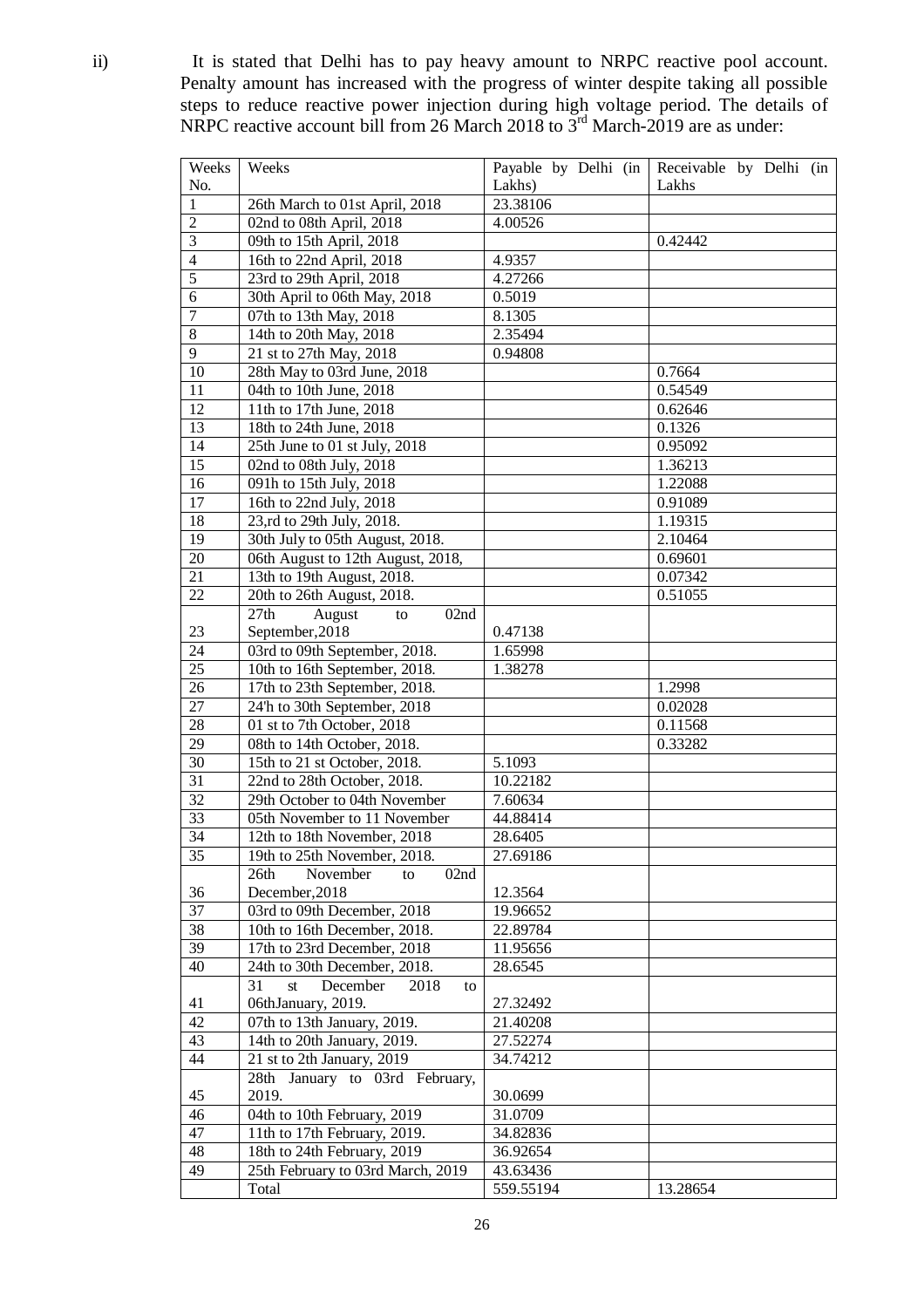In the previous meetings, all Stakeholders assured GCC that all efforts would be taken by them to minimize the injection of reactive power to the Grid especially during high voltage conditions. To control the high voltage issue, GCC had advised the following:-

- i) Generators to absorb reactive power during high voltage regime as per their capability curve.
- ii) DTL to form a Committee to look into high voltage issue including payment of Weekly Reactive Energy Charges bill to NRPC as Discom wise Weekly Reactive Accounts are managed by C&RA Department of DTL and Reactive Energy Charges at Regional level is paid by SLDC
- iii) DTL for early commissioning of Reactors at various locations

In spite of all out efforts by SLDC, injection of reactive power could not be averted and Rs.5.07 Crores have been levied on Delhi due to injection of reactive power to the Grid during high voltage conditions during the period 15.10.18 to 03.03.19. It was explained that as a long term measure to control high Voltage, Standing Committee of CEA in its  $39<sup>th</sup>$  Meeting held 29-30<sup>th</sup> May 2017 has suggested Bus Reactors in Delhi at various locations in Delhi as under:

| S. No.         | <b>Bus Name</b>           | <b>Reactor proposed (in MVAR)</b> |
|----------------|---------------------------|-----------------------------------|
|                | 400kV Mundka              | 125                               |
| $\overline{2}$ | 220kV Narela              | 25                                |
| $\mathfrak{Z}$ | 220kV R.K.Puram           | 25                                |
| $\overline{4}$ | 220kV Patparganj          | 2 x 25                            |
| 5              | 220kV Maharani Bagh       | 2 x 25                            |
| 6              | 220kV Bamnauli            | 25                                |
| 7              | 220kV Subzi Mandi         | 2x25                              |
| 8              | 220kV Gopalpur            | 2 x 25                            |
| 9              | 220kV I.P.Stn.            | 2 x 25                            |
| 10             | 220kV Geeta Colony        | 2 x 25                            |
| 11             | 220kV Harsh Vihar         | 2 x 25                            |
| 12             | 220kV Wazirabad           | 2 x 25                            |
| 13             | 220kV Electric Lane       | 2 x 25                            |
| 14             | 220kV Mandola             | 25                                |
| 15             | 220kV AIIMS Trauma Centre | 2 x 25                            |
| 16             | 220kV Sarita Vihar        | 25                                |
| 17             | 220Kv Bawana              | 25                                |
| 18             | 220kV Preet Vihar         | 25                                |
| 19             | 220kV Mundka              | 25                                |
| 20             | 220kV Masjid Moth         | 25                                |
| 21             | Maharani Bagh (PGCIL)     | 125                               |
| 22             | Mandola (PGCIL)           | 125                               |

Based on the feasibility study conducted by DTL, the  $40<sup>th</sup>$  Standing Committee Meeting held on 13.07.2018, DTL/PGCIL were advised to install reactors at the following locations.

| S.N            | Name of the Grid   | <b>Voltage</b> | Reactors proposed in | <b>Remarks</b>     |
|----------------|--------------------|----------------|----------------------|--------------------|
| $\bf{0}$       |                    | level          | <b>MVAR</b>          |                    |
|                | Mundka             | 400kV          | 125                  | To be installed by |
| $\mathfrak{D}$ | Bamnauli           | 220kV          | 2X25                 | DTL.               |
| 3              | Indraprastha       | 220kV          | 2X25                 |                    |
| 4              | Harsh Vihar        | 220kV          | 2X50                 |                    |
| 5              | Electric Lane      | 220kV          | 1X50                 |                    |
| 6              | Mundka             | 220kV          | 25                   |                    |
|                | Peera Garhi        | 220kV          | 1X50                 |                    |
| 8              | Maharani Bagh (PG) | 400kV          | 125                  | To be installed by |
| 9              | Mandola(PG)        | 400kV          | 125                  | Power Grid.        |
|                | <b>Total</b>       | 700            |                      |                    |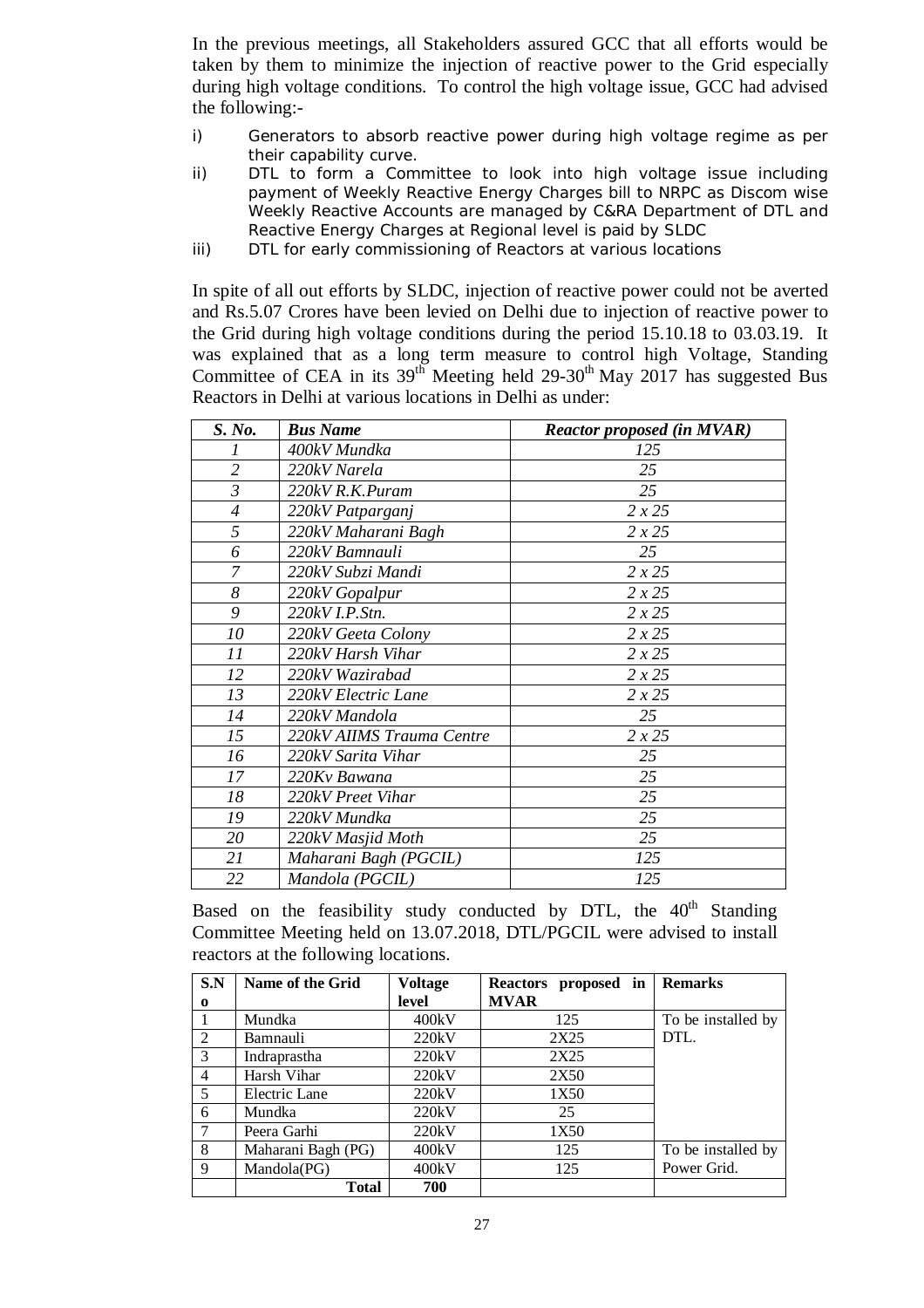Planning Department of DTL informed that the scheme for reactors is being devised and the status is as under :-

| <b>S.N.</b> | <b>Bus Name</b>    | Level<br><b>Voltage</b> | <b>Reactor (MVAR)</b> | <b>Current status</b>                    |  |  |
|-------------|--------------------|-------------------------|-----------------------|------------------------------------------|--|--|
|             |                    | (kV)                    |                       |                                          |  |  |
|             | Mundka             | 400                     | 125                   | Reactors were approved in                |  |  |
| 2.          | Mundka             | 220                     | 25                    | the Board which would be                 |  |  |
| 3.          | Harsh Vihar        | 220                     | 2x50                  | further<br>processed<br>for              |  |  |
| 4.          | Peeragarhi         | 220                     | 1x50                  | <b>PSDF</b> funding.                     |  |  |
| 5.          | Bamnauli           | 220                     | 2x25                  | <b>Proposal</b><br>have<br>been          |  |  |
| 6.          | Indrapastha        | 220                     | 2x25                  | prepared and it would be                 |  |  |
| 7.          | Electric Lane      | 220                     | 1x50                  | approved in the board at<br>the earliest |  |  |
| 8.          | Maharani Bagh (PG) | 400                     | 125                   | installed<br>To T<br>by<br>be            |  |  |
| 9.          | Mandola (PG)       | 400                     | 125                   | Powergrid                                |  |  |

Further, it was informed that DMRC which is also one of the prominent sources of injection of reactive power has also planned reactive power compensation in their system and would likely to be available by 2019-20. It is also expected that the reactors at the above locations would be installed by the year 2020-21.

In the last meeting, GCC advised DTL and PGCIL to expedite the reactors installation as suggested by Standing Committee of CEA. DMRC was also advised to implement the reactive power management scheme devised by them as early possible.

**No representative of DMRC was available however, DTL representative gave the status of reactor installation.** 

**GCC advised all utilities to control the reactive power generation at their respective buses itself for overall effect on system. Further, DTL to expedite the work of installation of reactors as above.**

#### **3.3 NON USAGE OF BAYS ALOTTED TO VARIOUS UTILITIES FROM DTL SUB-STATIONS.**

In the last meeting, the position of unutilized bays at various newly commissioned DTL sub-stations was updated by the utilities as under:

| S  | Name of   |               | Details of non utilization of bays |                   |            |                                       |  |  |  |  |
|----|-----------|---------------|------------------------------------|-------------------|------------|---------------------------------------|--|--|--|--|
| N. | 400/220k  | <b>Voltag</b> | Name of bay                        | of<br><b>Name</b> | Original   | <b>Present status</b>                 |  |  |  |  |
|    | V S/Stns. | e level       |                                    | the utility       | allocation |                                       |  |  |  |  |
|    |           |               |                                    | whom<br>to        | date       |                                       |  |  |  |  |
|    |           |               |                                    | the bay is        |            |                                       |  |  |  |  |
|    |           |               |                                    | allocated         |            |                                       |  |  |  |  |
| 1  | 220kV     | 33kV          | Kidwai                             | <b>NDMC</b>       | 19.11.09   | NDMC informed that these Ckts         |  |  |  |  |
|    | Trauma    |               | Nagar East                         |                   |            | are ready for charging. However,      |  |  |  |  |
|    | Centre    |               |                                    |                   |            | work is held up for clearness from    |  |  |  |  |
|    |           |               | Safdarjung                         |                   | 19.11.09   | O&M Department. GCC advised           |  |  |  |  |
|    |           |               | Hospital                           |                   |            | NDMC to make to install the cable     |  |  |  |  |
|    |           |               |                                    |                   |            | holding arrangement for all feeders   |  |  |  |  |
|    |           |               | Race Course                        |                   | 17.06.11   | while O&M was instructed to clear     |  |  |  |  |
|    |           |               |                                    |                   |            | all the Malba inside the cable cellar |  |  |  |  |
|    |           |               |                                    |                   |            | area in coordination with NDMC.       |  |  |  |  |
|    |           |               |                                    |                   |            |                                       |  |  |  |  |
|    |           |               |                                    |                   |            | 90% work has been completed.          |  |  |  |  |
|    |           |               | Jor Bagh                           |                   | 19.11.09   | And rest is expected<br>to be         |  |  |  |  |
|    |           |               |                                    |                   |            | completed by June 2019.               |  |  |  |  |
|    |           |               |                                    |                   |            |                                       |  |  |  |  |
|    |           |               |                                    |                   |            |                                       |  |  |  |  |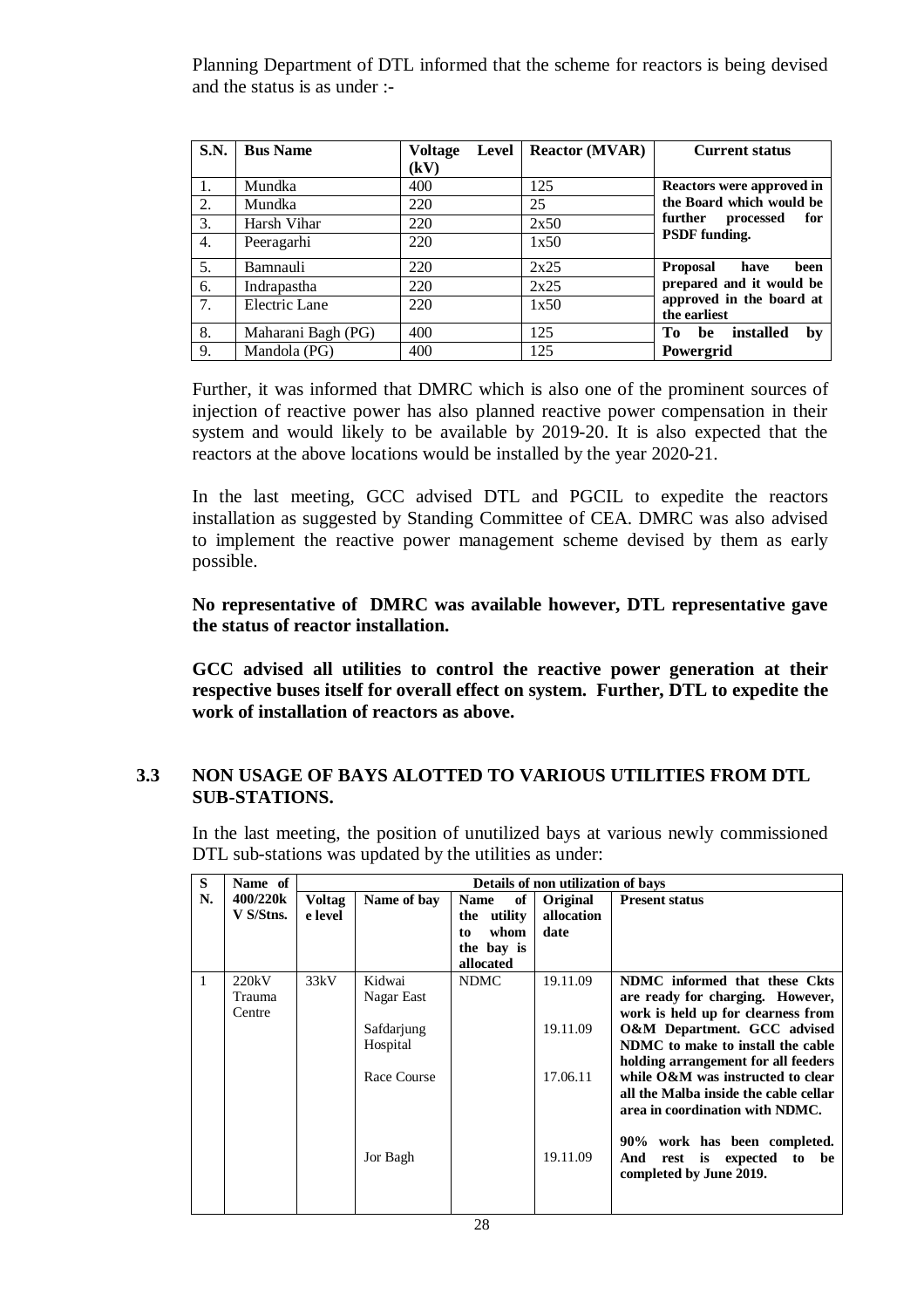| S  | Name of   | Details of non utilization of bays |                   |                   |                             |                                         |  |
|----|-----------|------------------------------------|-------------------|-------------------|-----------------------------|-----------------------------------------|--|
| N. | 400/220k  | <b>Voltag</b>                      | Name of bay       | of<br><b>Name</b> | Original                    | <b>Present status</b>                   |  |
|    | V S/Stns. | e level                            |                   | utility<br>the    | allocation                  |                                         |  |
|    |           |                                    |                   | whom<br>to        | date                        |                                         |  |
|    |           |                                    |                   | the bay is        |                             |                                         |  |
|    |           |                                    |                   | allocated         |                             |                                         |  |
| 2  | 220kV     | 33kV                               | Vidyut<br>1.      | <b>NDMC</b>       | 19.11.09                    | Out of 4 Km. 3Km cable laid.            |  |
|    | Electric  |                                    | Bhawan            |                   |                             | Expected to be completed by             |  |
|    | Lane      |                                    |                   |                   |                             | May, 2019.                              |  |
|    |           |                                    | 2. Hanuman        |                   |                             |                                         |  |
|    |           |                                    | Road              |                   |                             | Cable termination pending<br>at         |  |
|    |           |                                    |                   |                   |                             | Hanuman Road S/Stn. Expected to         |  |
|    |           |                                    |                   |                   |                             | be completed by April, 2019.            |  |
|    |           |                                    | 3.<br>Janpath     |                   |                             | Expected to be completed by Sep,        |  |
|    |           |                                    | Lane.             |                   |                             | 2019.                                   |  |
|    |           |                                    | 4.Church          |                   |                             | Expected to be completed<br>by          |  |
|    |           |                                    | Road              |                   |                             | <b>March</b> , 2020.                    |  |
|    |           |                                    | 5. Delhi High     |                   |                             | Expected to<br>be completed<br>by       |  |
|    |           |                                    | Court             |                   |                             | <b>March</b> , 2020.                    |  |
|    |           |                                    | 6 IGNCA           |                   |                             | Expected to be completed<br>by          |  |
|    |           |                                    | $Total =$<br>6    |                   |                             | <b>March</b> , 2020.                    |  |
|    |           |                                    | <b>Bays</b>       |                   |                             |                                         |  |
| 3  | 400kV     | 66kV                               | 1. Bay 604        | <b>BRPL/TPD</b>   | 31.05.201                   | Due to land issues, the Two bays        |  |
|    | Mundka    |                                    | 2. Bay 606        | DL                | $\mathcal{D}_{\mathcal{L}}$ | for TPDDL Kirari would now be           |  |
|    |           |                                    | 3. Bay 610        |                   |                             | utilized by 2020-21.                    |  |
|    |           |                                    | 4. Bay 613        |                   |                             | Four<br>bays for<br><b>BRPL</b><br>i.e. |  |
|    |           |                                    | 5. Bay 614        |                   |                             | Bakkarwala(2 Nos.) & Nilothi(2          |  |
|    |           |                                    | 6. Bay 617        |                   |                             | Nos.) would be utilized by 20-21.       |  |
|    |           |                                    | Total<br>$=$<br>6 |                   |                             | For Bakkarwala - Deposit case of        |  |
|    |           |                                    | <b>Bays</b>       |                   |                             | DDA. BRPL is taking up the case         |  |
|    |           |                                    |                   |                   |                             | with DDA for deposit.                   |  |

#### **GCC advised all utilities to utilize the bays allocated to them for optimum utilisation of the assets.**

#### **3.4 LONG OUTAGE OF ELEMENTS OF DELHI POWER SYSTEM**

The status of long outage of elements is as under:-

|                | Name of the Element         | outage     |       | Utility    | Remarks                                   |
|----------------|-----------------------------|------------|-------|------------|-------------------------------------------|
| S.             |                             | Date       | Time  |            |                                           |
| N              |                             |            |       |            |                                           |
| $\mathbf{1}$   | <b>VASANT KUNJ -</b>        | 26.04.2018 | 01:48 | DTL        | TRANSFORMER BURNT DUE TO FIRE.            |
|                | 220/66kV 160MVA             |            |       |            | TO BE REPLACED. Expected to be            |
|                | PR.TR.-III                  |            |       |            | replaced by Oct 19.                       |
| $\overline{2}$ | NARELA - 66kV               | 11.08.2018 | 18:18 | <b>DTL</b> | <b>66kV CAPACITOR BANK CELLS</b>          |
|                | <b>CAPACITOR BANK</b>       |            |       |            | BLASTED AT 220KV NARELA. TO BE            |
|                |                             |            |       |            | REPLACED. EXPECTED BY JAN 2019.           |
| $\mathcal{F}$  | <b>KASHMERI GATE - 33kV</b> |            |       | DTL        | <b>TRIPPING COIL PROBLEM, Material is</b> |
|                | <b>BUS COUPLER</b>          |            |       |            | to be procured from OEM at                |
|                |                             |            |       |            | Switzerland, However load can be taken    |
|                |                             |            |       |            | on the breaker in case of emergency.      |
| $\overline{4}$ | <b>RPH STN. - 220/33kV</b>  | 03.09.2018 | 21:56 | DTL        | TRIPPED ON BUCHLOZ RELAY.                 |
|                | 100MVA PR.TR.-I             |            |       |            | Replacement of transformer is             |
|                |                             |            |       |            | EXPECTED BY July 2019.                    |
| $\overline{5}$ | <b>OKHLA - 220/66kV</b>     | 27.09.2018 | 10:15 | DTL        | 'Y' PH. WINDING DAMAGED. TO BE            |
|                | 100MVA PR.TR.-I             |            |       |            | REPLACED. EXPECTED BY Oct 2019.           |
| 6              | 400KV TUGLAKABAD -          | 12.10.2018 | 09:35 | DTL        | CKT-I energised on ERS in April 19.       |
|                | BAMNAULI CKT-I              |            |       |            | <b>CKT.-II ENERGIED ON ERS ON</b>         |
|                |                             |            |       |            | 15.10.2018                                |
| $\tau$         | <b>PATPARGANJ</b>           |            |       |            |                                           |
|                | 220/33kV<br>100MVA          | 10.01.2019 |       | <b>DTL</b> | TR. DAMAGED. TO BE REPLACED.              |
|                | PR.TR.-I                    |            |       |            |                                           |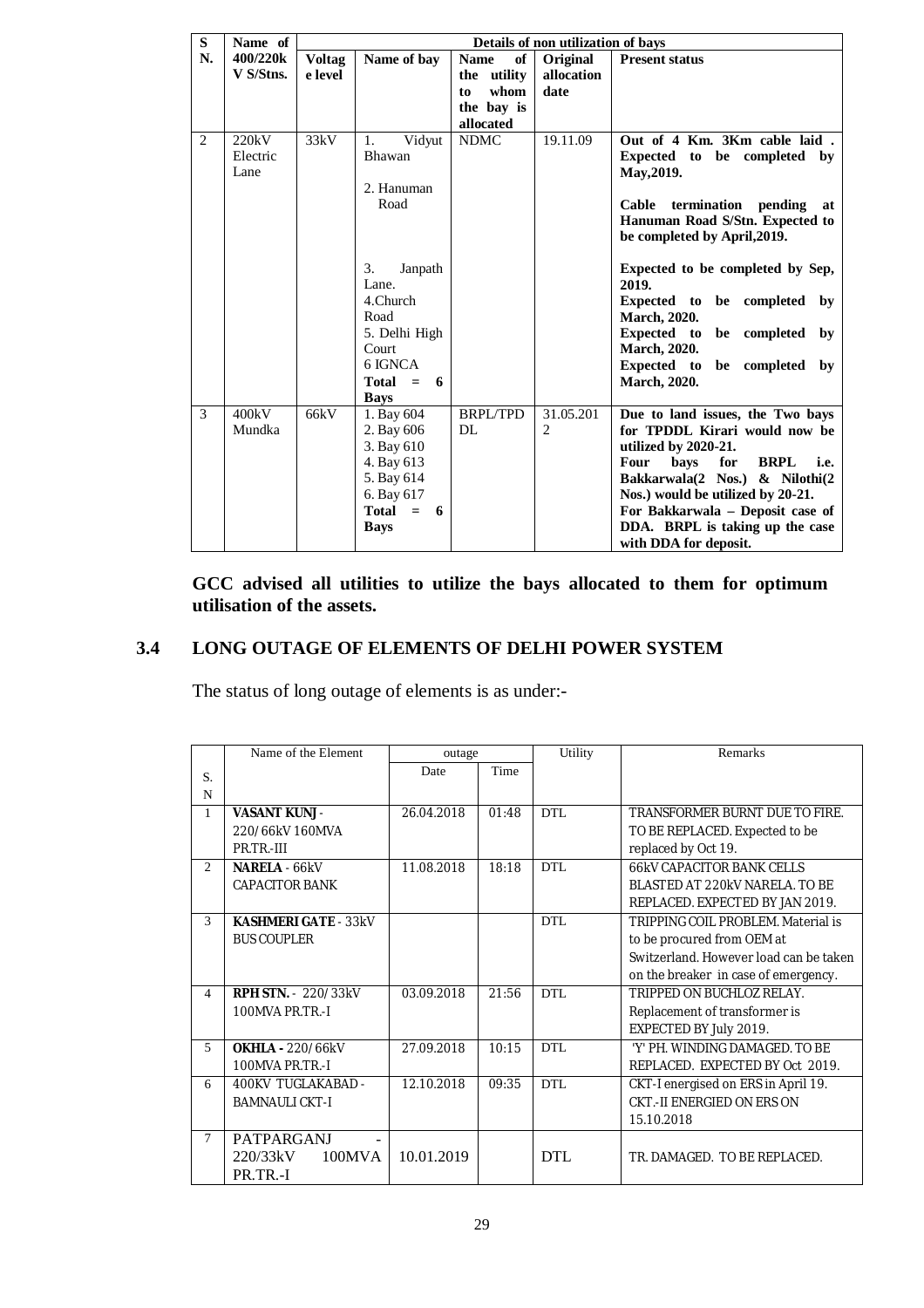| 8  | 220/33kV<br>100MVA<br>TR.-II AT RPH STN.                                     | 21.02.2019 |       | <b>DTL</b>   | DISMANTLING OF TR. IS IN PROGRESS<br>AND BEING REPLACED WITH TR.-II AT<br><b>GAZIPUR</b><br>expected to be<br>and<br>commissioned by 1 <sup>st</sup> Week of May 19. |
|----|------------------------------------------------------------------------------|------------|-------|--------------|----------------------------------------------------------------------------------------------------------------------------------------------------------------------|
| 9  | 33kV BAY -3 (IP -<br>KILOKRI)                                                | 22.02.2011 | 13:10 | <b>BRPL</b>  | CKT back charge.                                                                                                                                                     |
| 10 | 66kV V.KUNJ<br>INSTL.AREA-RIDGE<br><b>VALLEY CKT.-I</b>                      | 26.03.2017 | 10:45 | <b>BRPL</b>  | <b>UNDER SHUT DOWN. This circuit is</b><br>proposed to be relaid after necessary<br>approvals.                                                                       |
| 11 | 33kV ALAKNANDA -<br>OKHLA CKT.-I                                             | 19.04.2018 | 15:05 | <b>BRPL</b>  | BREAKER PROBLEM expected by May-<br>2019                                                                                                                             |
| 12 | 33kV RIDGE VALLEY -<br>KHEBAR LANE CKT.-II                                   | 13.01.2016 | 00:47 | <b>BRPL</b>  | CKT energised.                                                                                                                                                       |
| 13 | 33kV BUS COUPLER AT<br>TUGLAKABAD                                            | 05.12.2018 |       | <b>BRPL</b>  | 'R' PH. CLAMP BLAST. BREAKER BY<br>PASSED.                                                                                                                           |
| 14 | 33kV BUS COUPLER AT<br>SARAI JULIENA                                         | 02.01.2019 |       | <b>BRPL</b>  | LIMB BLAST (BREAKER FAULTY)                                                                                                                                          |
| 15 | 50MVA PR.TR.-III AT JNU                                                      | 18.03.2019 |       | <b>BRPL</b>  | Energised                                                                                                                                                            |
| 16 | 220kV PARK STREET -<br>66kV RIDGE VALLEY CKT.                                | 18.03.2019 |       | <b>BRPL</b>  | 'Y' PH. SINGLE CABLE FAULTY                                                                                                                                          |
| 17 | 220kV R.K. PURAM - 33kV<br>BHICAJICAMA<br><b>PLACE</b><br>CKT.               | 19.03.2019 |       | <b>BRPL</b>  | UNDER SHUTDOWN                                                                                                                                                       |
| 18 | $\overline{1/C-IV}$<br>11kV<br>AT<br>D.C.<br><b>SAKET</b>                    | 20.03.2019 |       | <b>BRPL</b>  | CKT energised.                                                                                                                                                       |
| 19 | <b>SAKET</b><br>D.C.<br>33kV<br>NAGAR<br><b>MALVIYA</b><br>U/G<br><b>CKT</b> | 20.03.2019 |       | <b>BRPL</b>  | CKT energised.                                                                                                                                                       |
| 20 | 33kV OKHLA PH.-II-<br>JAMIA - T-OFF SARAI<br><b>JULIENA CKT.</b>             | 14.08.2018 | 16:45 | <b>BRPL</b>  | T of remove and CKT energised.                                                                                                                                       |
| 21 | 33kV AMBIENANCE                                                              | 24.10.2018 | 12:50 | <b>BRPL</b>  |                                                                                                                                                                      |
|    | MALL-ANDHERIA BAGH<br>T-OFF 'B' BLOCK VASANT<br>KUNJ CKT.                    |            |       |              | T of remove and CKT is now LILO'd at<br>Vasant Kunj B Blockd.                                                                                                        |
| 22 | 20MVA PR.TR.-I AT<br>VASANT KUNJ 'B' BLOCK                                   | 16.11.2018 | 12:10 | <b>BRPL</b>  | Energised.                                                                                                                                                           |
| 23 | 400kV MUNDKA -66kV<br>NANGLOI CKT.                                           | 13.02.2019 |       | <b>BRPL</b>  | Ý'PH. CABLE FAULTY                                                                                                                                                   |
| 24 | 66kV MANGOLPURI-I - T-<br>OFF NANGLOI CKT.                                   | 09.03.2018 |       | <b>TPDDL</b> | CKT energised.                                                                                                                                                       |
| 25 | 33kV SHAHZADA BAGH -<br>T-OFF RAMA ROAD CKT.                                 | 13.04.2018 |       | <b>TPDDL</b> | CKT energised.                                                                                                                                                       |
| 26 | 66kV ROHINI-28 -<br>ROHINI-6 CKT.-II                                         | 03.12.2018 |       | TPDDL        | CKT energised.                                                                                                                                                       |
| 27 | 33kV GULABI BAGH -<br>SHAHZADA BAGH CKT.                                     | 19.03.2019 |       | <b>TPDDL</b> | CKT energised.                                                                                                                                                       |
| 28 | 20MVA PR.TR.-III<br>AT<br>KARAWAL NAGAR                                      | 17.12.2018 |       | <b>BYPL</b>  | Tx. Energised.                                                                                                                                                       |
| 29 | 16MVA PR.TR.-III AT CBD<br>SHAHDRA                                           | 28.02.2019 |       | <b>BYPL</b>  | Tx. Energised.                                                                                                                                                       |
| 30 | PR.TR.-IV<br>25MVA<br>AT<br>KARAWAL NAGAR                                    | 07.03.2019 |       | <b>BYPL</b>  | Tx. Energised.                                                                                                                                                       |
| 31 | WAZIRABAD<br>220kV<br>66kV GONDA CKT.-I                                      | 10.03.2019 |       | <b>BYPL</b>  | CABLE FAULTY                                                                                                                                                         |
| 32 | 220kV GAZIPUR - 66kV<br>PPG INDL AREA CKT.                                   | 19.03.2019 |       | <b>BYPL</b>  | <b>B-Ph CABLE FAULTY</b>                                                                                                                                             |
| 33 | 33kV FAIZ ROAD -<br>ANAND PARVAT CKT.                                        | 17.03.2019 |       | <b>BYPL</b>  | CKT energised.                                                                                                                                                       |
| 34 | 33kV GONDA - U/G G.T.<br>ROAD CKT.                                           | 19.03.2019 |       | <b>BYPL</b>  | CKT energised.                                                                                                                                                       |
| 35 | 33kV GONDA -<br>SEELAMPUR CKT.-I                                             | 20.03.2019 |       | <b>BYPL</b>  | CKT energised.                                                                                                                                                       |

**GCC noted the position and advised all utilities to keep their elements in healthy position so that any eventualities can be managed properly in summer months.**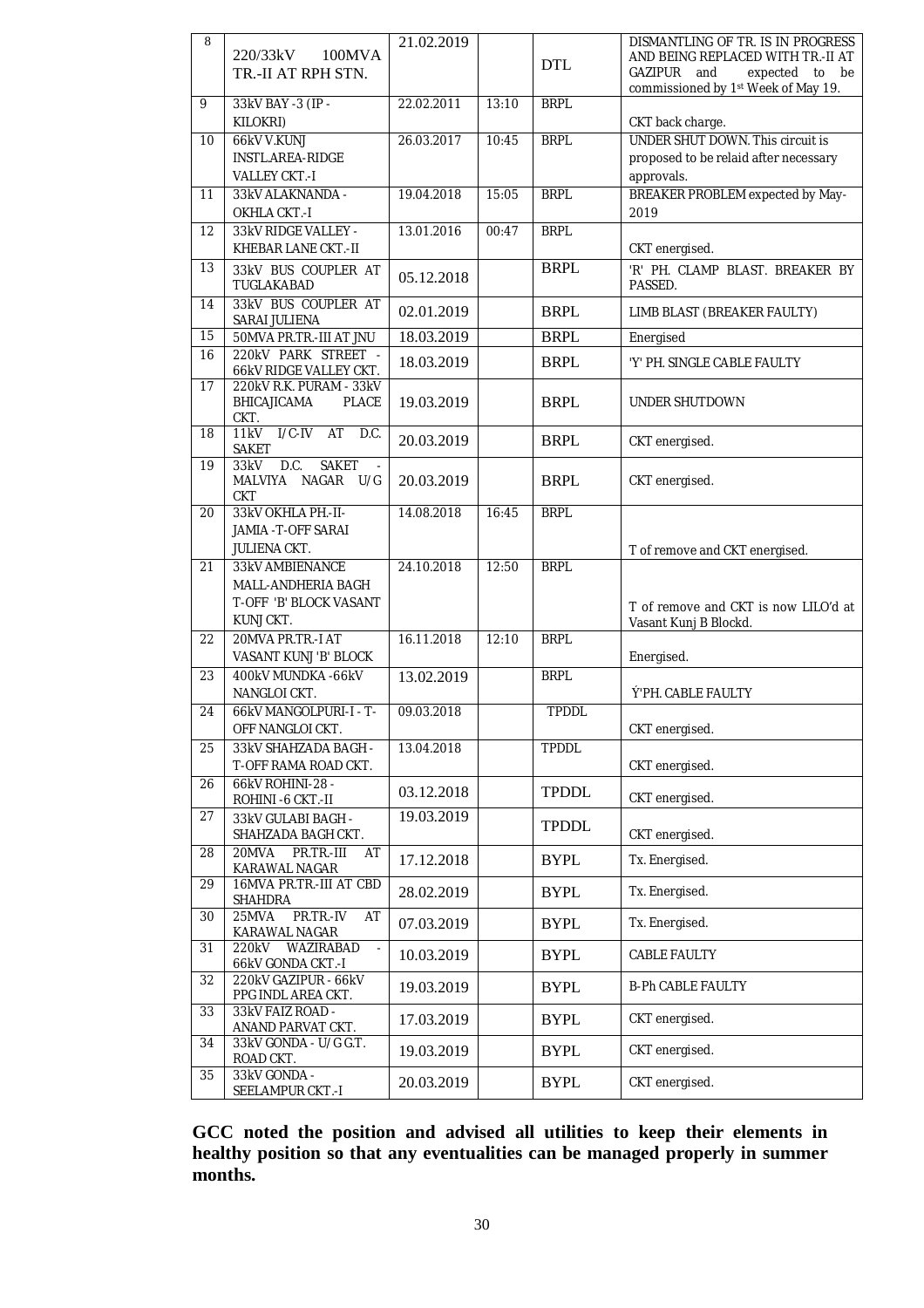#### **4.0 NEW AGENDA**

#### **4.1 Agenda by DTL ( as per previous meeting)**

#### **A) Provision of the unit protection i.e. numerical line current differential protection on 220 kV, 66kV & 33 kV lines**

- A-1 As a unit protection the differential protection principle is considered superior with respect to selectivity, sensitivity, and speed of operation as compared with distance schemes. The faulty feeder/line is isolated in sub cycle time range keeping the rest of the system healthy. Absence of unit protection results in delayed fault clearance and cascaded tripping which not only lead to supply outage to a large area of consumers but also affect the life of upstream high value substation equipment.
- A-2 Delhi Grid Coordination committee in its 6<sup>th</sup> GCC meeting, minutes dated 11.06.2012 approved the protection code and the protection requirement for the various voltage level feeders are as under: -

#### **400-220 KV LINES**

"*Main-1 & 2 will be numerical communicable IEC 61850 compliance distance protection scheme with built in Fault Locator, Disturbance Recorder and Event*  Loggers of scheme as per national policy or Main-2 numerical line current *differential with IEC 61850 compliant*".

#### **66KV/33KV Lines**

"*Main Protection: - IEC61850 compliant Numerical Distance Protection/line current differential protection with built in fault locator, disturbance recorder and event logger for all overhead lines of length more than 1 KM. For all underground cables and over head lines up to 1 km. length main protection shall be essentially Numerical line current differential protection. Back up Protection: - Directional Over Current and Earth Fault protection*".

- A-3 It can be noted from the above that Numerical line current differential protection is required for all underground cables, composite lines and also O/H lines of less than 1 Km and existing Discoms feeders also. Therefore, Discoms/Users has to install the Numerical Line Current Differential relay at both ends for the lines existing as well as new line which are less than or equal to 1 kM and Composite line (overhead+ cable) irrespective of length with connectivity.
- A-4 The above issues were discussed at length in various Protection Subcommittee committees with Discoms. The details of the MOMs of the Protection subcommittee are as under: -
- A-5 In 7<sup>th</sup> Protection subcommittee the committee deliberated in details. The members *were apprised about the necessity of the Numerical line Current Differential relay at both ends having feature of distance protection in case of communication failure for the feeders/ lines which are less than or equal to 1 kM and Composite line (overhead+ cable) irrespective of length with connectivity".*
- A-6 In 8th Protection subcommittee "*The issue was again discussed at length and it was agreed by all the members that line differential relay is necessary for following: - 1. All 220 kV lines (including Overhead, underground and composite). 2. All 66kV and 33 kV underground cable. 3. All 66 kV and 33 kV Composite feeders(overhead cum underground) 4. All 66 kV and 33 kV Overhead Lines less than 1 km.*
- A-7 *TPDDL apprised the members that laying of dedicated fiber is not be necessary for line current differential protection schemes. The committee agreed that laying of fiber optic cable may not be the constraint for implementation of line current*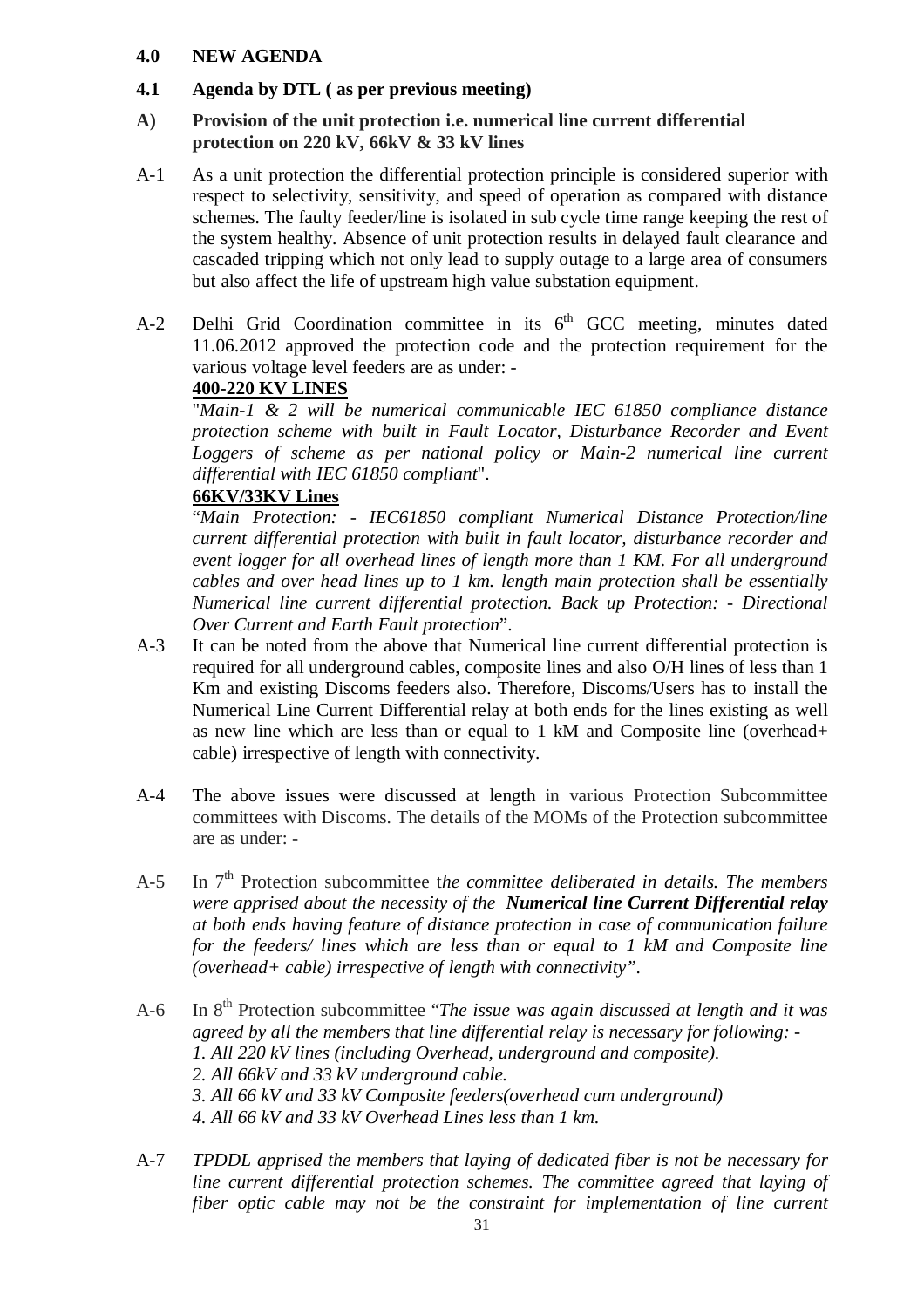*differential protection for existing feeders also, hence decided to implement line current differential protection for all the upcoming lines of DISCOMs including lines emanating from DTL substations and also implement the schemes for existing lines at the earliest in a time bound manner. All DISCOMs/utilities were requested to submit action plan and time frame for the same***".** 

- A-8 A meeting was held on dt.16.05.2018 at 11:00 AM chaired by Director(Oprns.), DTL in the Conference Hall, Shakti Sadan, DTL, Kotla Road, New Delhi to discuss the issue of providing unit protection on DISCOM feeders through line current differential relays and redundancy criteria of DISCOM network as per Grid code. During the meeting TPDDL informed that they have implemented Numerical line current differential protection scheme on significant number of lines both their Intra substation feeders and feeders emanating from DTL Grids. DERC has approved the scheme for 83 feeders and TPDDL has implemented the scheme on 32 feeders emanating from DTL Grids and already have on 80 feeders between their own Substations. It was also informed that for rest of the feeders, TPDDL was preparing a scheme and will approach DERC for approval. Regarding connectivity issue, TPDDL explained that TPDDL is adopting IP MP LS (Internet Protocol Multi layered switching) which does not require dedicated fiber for every feeder.
- A-9 It was decided that DISCOMs and DMRC will implement the Numerical line current differential schemes for the following type of feeders in a TIME BOUND MANNER and an action plan shall be submitted within a month. A. All 66kV and 33 kV underground cable. B. All 66 kV and 33 kV Composite feeders C. All 66 kV and 33 kV Overhead Lines less than 1 km.
- A-10 Despite the matter has been rigorously persuaded in the various protection sub committees and Discoms has also given the undertakings for the installation of the line current differential protection. It has been observed that the Discoms has not implemented line current differential protection for the upcoming lines of Discoms lines emanating from DTL substations and also on existing lines.
- A-11 Committee may deliberate the time line for the installation of the requisite Numerical line differential relay for the 66/33 kV DISCOM's feeders attached at Annexure –A. BRPL and BYPL rep informed that they are not having MPLS scheme of communication, as such are unable to provide the relay on already laid out cables. However, for all new cables they have laid out dedicated OFC and line differential relays.

GCC advised the protection deptt. DTL to identify the feeders where such relays are not provided by the Discoms, and reduce the TMS to protect the EHV equipment from repeated lower level faults.

#### **GCC advised Protection Department DTL to ensure proper relay coordination with the DISCOMS and take up the mater regularly in OCC/PSC meetings.**

#### **B) Change in the nomenclature of feeders due augmentation works**

- B-1 In case if there is any change in the line configuration after the LILO of feeders at Discoms end than Discoms shall provide the details of length and parameters of the overhead conductor/cable in the connection agreement as follows.
	- 1. Line length, Nature of the feeder (U/G, O/H or Composite), Positive and Zero sequence parameters (U/G, O/H or Composite) for feeder form DTL substation to Discoms substation.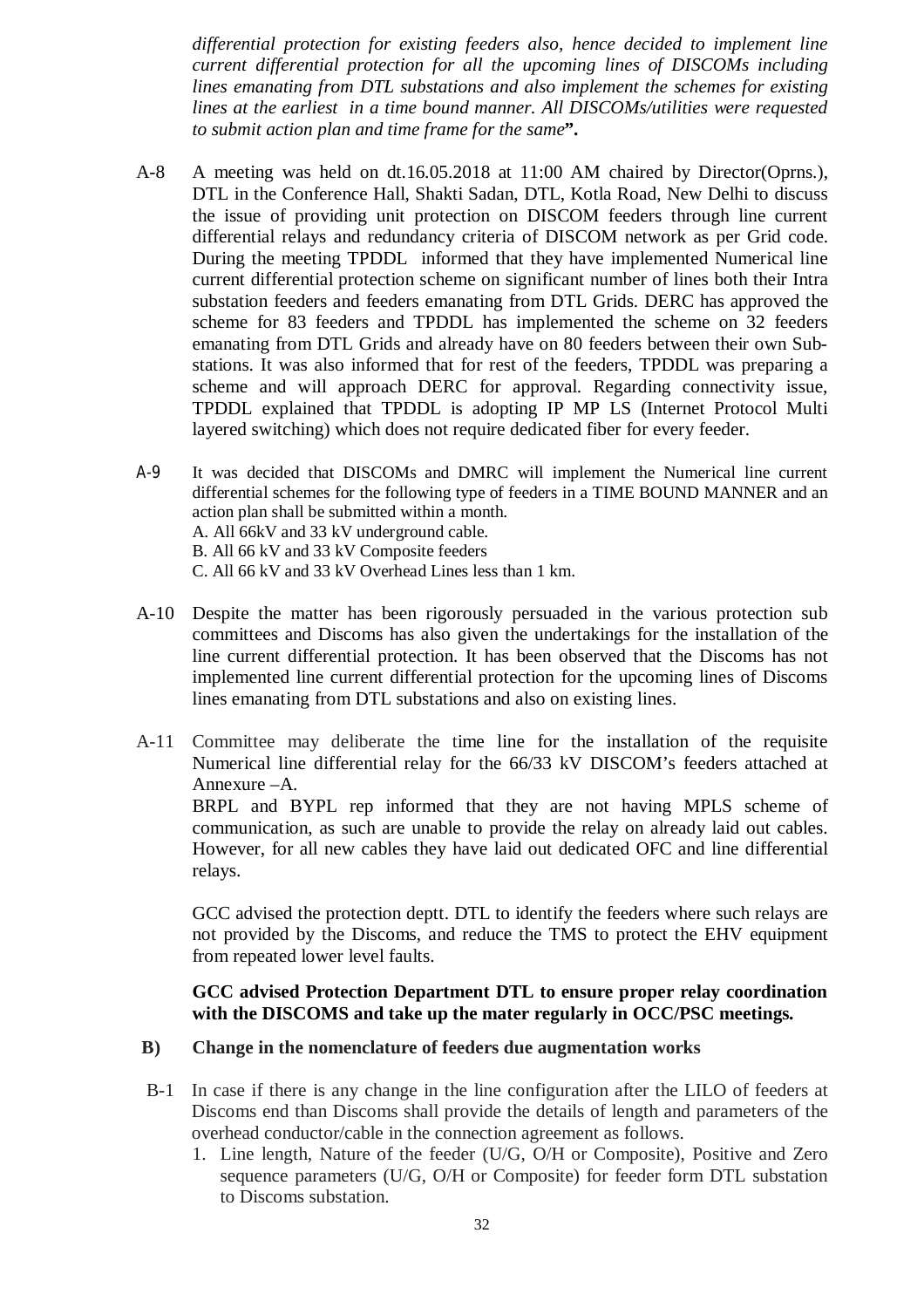2. Line length, Nature of the feeder (U/G, O/H or Composite), Positive and Zero sequence parameters (U/G, O/H or Composite) for feeder form New Discoms substation to existing Discoms substation.

GCC advised C&RA deptt DTL to confirm the provision of above in connection agreement. Further all DISCOMS to arrange for correction of any discrepancy in feeder nomenclature at S/stn / Discom level in coordination with DTL's planning deptt.

**Both TPDDL and BYPL confirmed that they don't have any mismatch of nomenclature in any feeder. Accordingly, GCC advised BRPL to ensure correction of feeder nomenclature at both ends.** 

#### **C) Reliability criteria for DISCOMs network for important feeders.**

- C-1 A meeting was held on 16.5.18 at 11:00AM chaired by Director (Oprn.), DTL in Conference Hall, Shakti Sadan. The issue of providing reliable power supply to essential services was discussed and during discussions it emerged that there are substations/feeders which are fed from single source and as per grid code do not have dual source connectivity to ensure continuity of supply in case, the supply from one source gets affected. It was also observed that in some cases the second source is also from the same substation.
- C-2 SLDC informed that the supply to essential feeders including VVIP feeders has to be maintained to ensure operational success of islanding of Delhi system during NR Grid exigency. Further, the reliable supply to essential services like Hospitals, DJB water and sewage disposal plants, Railways, underground metro, IGI Airport and VVIP areas is of utmost importance and these installations should have alternate feed from different source.
- C-3 Director (Oprn.) DTL emphasized that all the efforts be made to maintain reliable supply to VVIP and essential feeders and in no case the supply be got affected. It should also be ensured that there are always two or more supplies from different sources available to emergency loads and substations feeding to them. It was agreed that reliability of important services can be ensured only if they have alternate feed from different source.

GCC advised SLDC to identify the feeders without having provision of dual supply and inform to Steering committee to take appropriate action on same**.**

**The updated status of feeders without having provisions of dual supply is as per Annexure-B. The same has been informed to steering committee for further needful.** 

**GCC noted the above.** 

#### **4.2 AGENDA BY SLDC**

#### **4.2.1 REPORT ON REAL TIME VERIFICATION OF DC OF CCGT BAWANA ON 23.10.2018 / AVAILABILITY ISSUES**

CCGT Bawana is a state generating station having capacity of 1370MW consisting of 4x216MW GTs and 2x254MW STGs.

As per Clause 32.2 of state Grid code. "The SLDC shall periodically review the actual deviation from the dispatch and net drawal schedules being issued, to check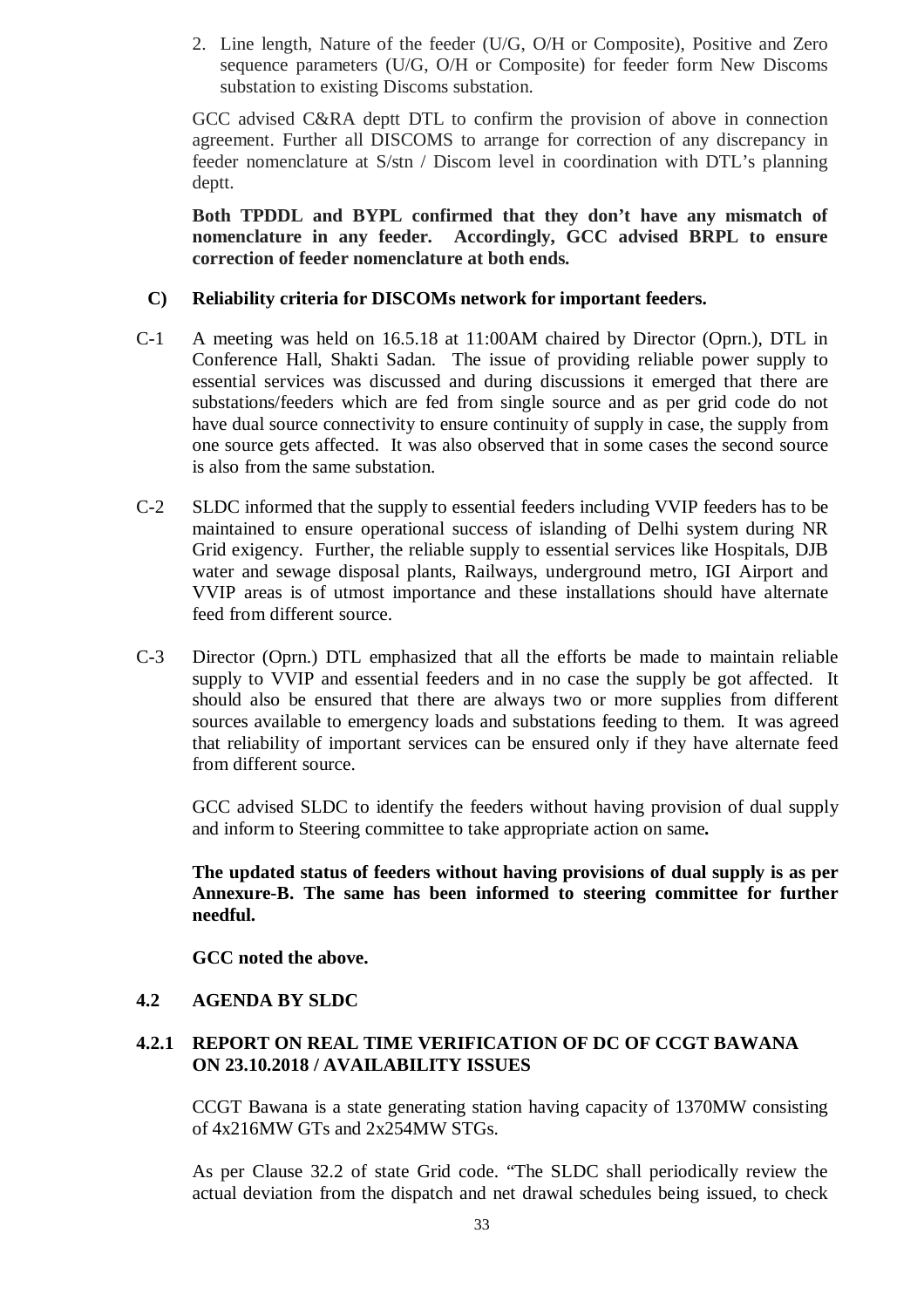whether any of the constituents are indulging in unfair gaming or collusion. In case any such practice is detected, the matter shall be investigated and reported to the Commission."

Real time verification of DC of CCGT Bawana was carried out on 23.10.2018 after a number of incidents of Trippings.

GCC may please note.

Subsequently, during the winter months of December, January and February, also a large number of trippings of units of CCGT were observed, alongwith frequent reduction in the Declared capability. This happened mainly during early morning hours. Accordingly a meeting was called at SLDC with DISCOMS / CCGT for enquiring the reason of such trippings and to ensure availability of CCGT Bawana in summer months. The MOM of same is attached as Annexure-C.

CCGT Bawana informed that their machines are sensitive to weather conditions and during extreme foggy/polluted conditions, are unable to perform to capacity, for which they have taken up with their OEM for early resolution. As per request of Discoms, full availability testing was carried out from 18.03.19 to 20.03.19. During this period even though CCGT could reach upto 1160 MW (its DC at that time) for few hours but soon after due to its various reasons, it revised the DC frequently giving an average DC of approx. 700MW.

Discoms have represented on this issue and have requested to reduce it's DC accordingly for the winter months.

**The issue was discussed in detail wherein CCGT representative confirmed that suitable filters have been replaced on their machines and assured GCC that the frequent trippings during last winter seasons shall not be repeated in the next winter season.** 

**GCC noted the same.** 

#### **4.2.2. STATUS OF IMPLEMENTATION OF RECOMMENDATIONS OF ENQUIRY COMMITTEE ON GRID DISTURBANCES ON 30 AND 31.07.2012.**

This is in reference to the agenda item no. 14 of 150 NRPC OCC meeting. The Status of Implementation of Recommendations of Enquiry Committee on Grid disturbances on 30 and 31.07.2012 is not updated by DTL and Delhi Genco's to NRPC.

In  $147<sup>th</sup>$  NRPC OCC meeting, all utilities were requested to update the information as per the letter enclosed at Annexure 18 with the Agenda of the 146th OCC meeting. The indicative formats are attached as Annexure –III.

SLDC Delhi is regularly raising this agenda in Delhi OCC Meeting and letter also written to the concerned utilities to provide the details*.* However, same is still awaited

GCC advised the concerned utilities to submit the data within one week to SLDC

**The available data is enclosed as an Annexure-D and same has been informed to NRPC.**

**GCC noted.**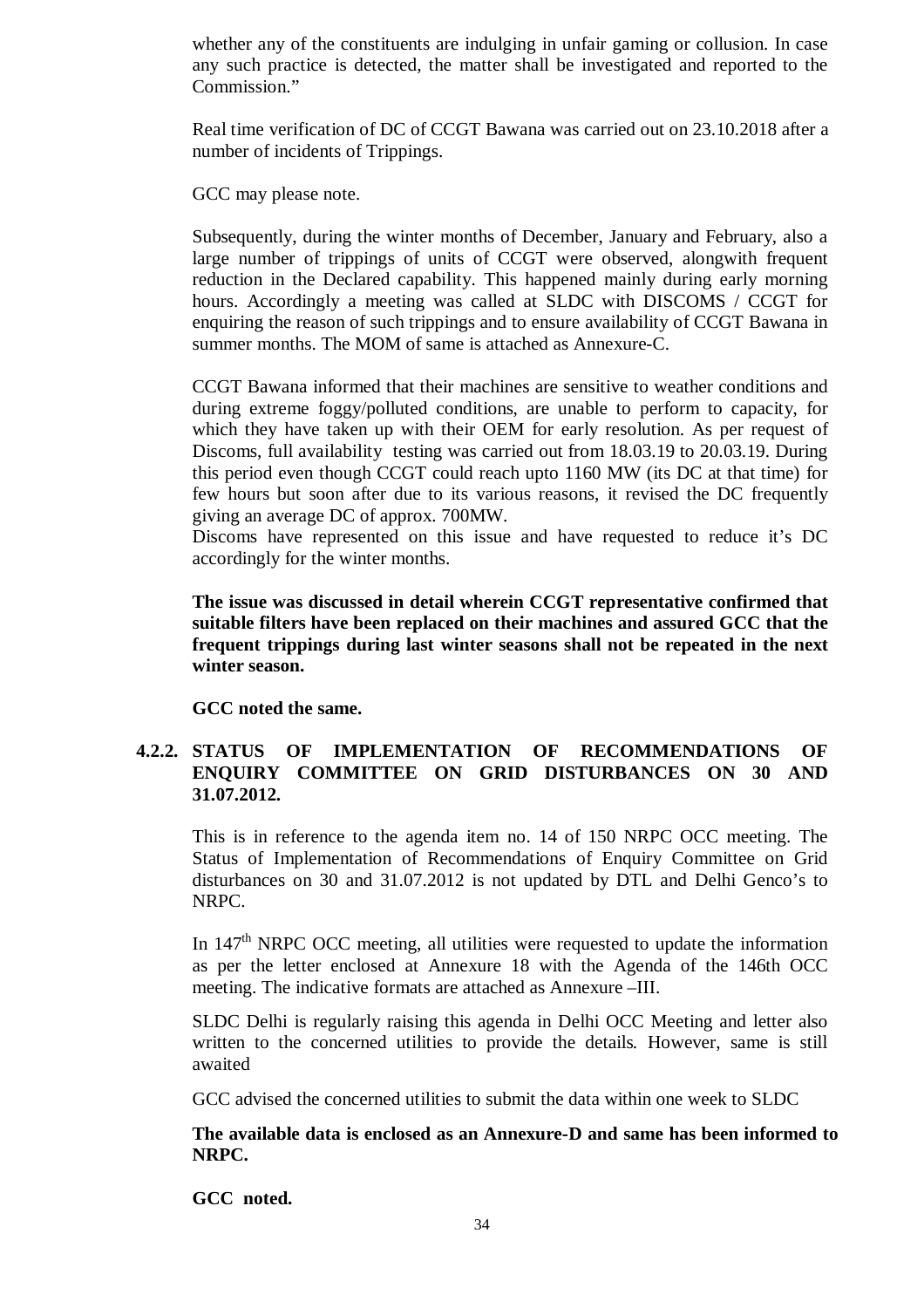#### **4.2.3 DTL SUMMER ACTION PLAN-2019.**

A meeting was held in the O/o-Dir(opr.), DTL on 25.07.2018 to finalize the summer action plan for 2019 in consultation with SLDC and DTL Planning & CMG deptt. The same was also apprised to OCC as under:-

| S.No. | Details of the                                                                                                                                         | <b>Time Line</b>         | <b>Action Plan</b>                                                                                                                                                                                                                                                                                                                                                                                                                                                                                                                                                                                                                                                                                                                                                                                                                                                                                                                                                                                                                                                                                                               | <b>Status</b>                                                                                                                                                                |
|-------|--------------------------------------------------------------------------------------------------------------------------------------------------------|--------------------------|----------------------------------------------------------------------------------------------------------------------------------------------------------------------------------------------------------------------------------------------------------------------------------------------------------------------------------------------------------------------------------------------------------------------------------------------------------------------------------------------------------------------------------------------------------------------------------------------------------------------------------------------------------------------------------------------------------------------------------------------------------------------------------------------------------------------------------------------------------------------------------------------------------------------------------------------------------------------------------------------------------------------------------------------------------------------------------------------------------------------------------|------------------------------------------------------------------------------------------------------------------------------------------------------------------------------|
|       | scheme                                                                                                                                                 |                          |                                                                                                                                                                                                                                                                                                                                                                                                                                                                                                                                                                                                                                                                                                                                                                                                                                                                                                                                                                                                                                                                                                                                  |                                                                                                                                                                              |
|       |                                                                                                                                                        |                          | <b>North Delhi</b>                                                                                                                                                                                                                                                                                                                                                                                                                                                                                                                                                                                                                                                                                                                                                                                                                                                                                                                                                                                                                                                                                                               |                                                                                                                                                                              |
| 1.    | Addition of 1x160<br><b>MVA</b><br>Transformer at<br>220kV<br>Kanjhawala                                                                               | 15.06.2019               | foundation<br>Existing<br>be<br>to<br>modified<br>layout<br>as<br>per<br>drawing of Kanohar Tx to be<br>supplied. As First 160 MVA<br>from transformers package is<br>to be utilize at Kanjhawala.                                                                                                                                                                                                                                                                                                                                                                                                                                                                                                                                                                                                                                                                                                                                                                                                                                                                                                                               | Foundation<br>work<br>in<br>160<br>progress.<br><b>MVA</b><br>T <sub>x</sub> .<br>Expected to be<br>received<br>by<br>May 2019.                                              |
| 2.    | a) Addition of<br>220/66kV 1x100<br><b>MVA Transformer</b><br>at 220kV Shalimar<br>bagh<br>b)Addition of<br>220/33kV 1x 100<br>MVA at Shalimar<br>bagh | 15.05.2019<br>15.06.2019 | Due to the load pattern<br>observed at Mehrauli s/stn<br>during the summer season<br>and outage of 160MVA Power<br>Tx at 220kV Vasant Kunj s/stn,<br>it was decided to shelve the<br>plan of shifting of 100MVA Tx<br>from Mehrauli to Shalimar<br>Bagh.<br>It has now been decided to<br>shift the existing dual ratio<br>100MVA EMCO make Power<br>Tx at Shalimar Bagh which is<br>connected there at 33kV level<br>to newly commissioned 220kV<br>Bay and will be charged at<br>66kV level at Shalimar bagh<br>itself.<br>After repair of 3rd 100MVA<br>220/33kV Tx of Preet Vihar, it<br>would be diverted to Shalimar<br>Bagh in place of above<br>mentioned EMCO make dual<br>ratio Tx., which is presently<br>charged there at 33kV level<br>and planned to be charged at<br>66kV level at Shalimar bagh<br>itself.<br>220/66-33kV, 100<br><b>MVA</b><br>Transformer will be shifted<br>from 220kV Gopalpur S/stn.<br>to Shalimar Bagh, as the same<br>is<br>being<br>replaced<br>with<br>220/66kV 160MVA Tr. New<br>220kV & 33kV Transformer<br>bays shall be constructed<br>under<br>QVC<br>of<br>existing<br>contract. | Tx. shifted<br>to<br>the new bay. 66<br>kV<br>bus<br>modification<br>work<br>in<br>progress.<br>Tx<br>from<br>One<br>Preet Vihar will<br>be transferred to<br>Shalimar Bagh. |
| 3.    | BRPL would<br>be<br>persuaded<br>to<br>transfer the load<br>of Nangloi from<br>Najafgarh<br>to                                                         | $\overline{\phantom{a}}$ | The matter was discussed in<br>SCM, it was informed by BRPL<br>that this U/G cable is stable<br>barring a cable fault in the<br>summer months.                                                                                                                                                                                                                                                                                                                                                                                                                                                                                                                                                                                                                                                                                                                                                                                                                                                                                                                                                                                   | <b>BRPL</b><br>submitted<br>that<br>they are facing<br>hardship<br>to<br>revive the cable.                                                                                   |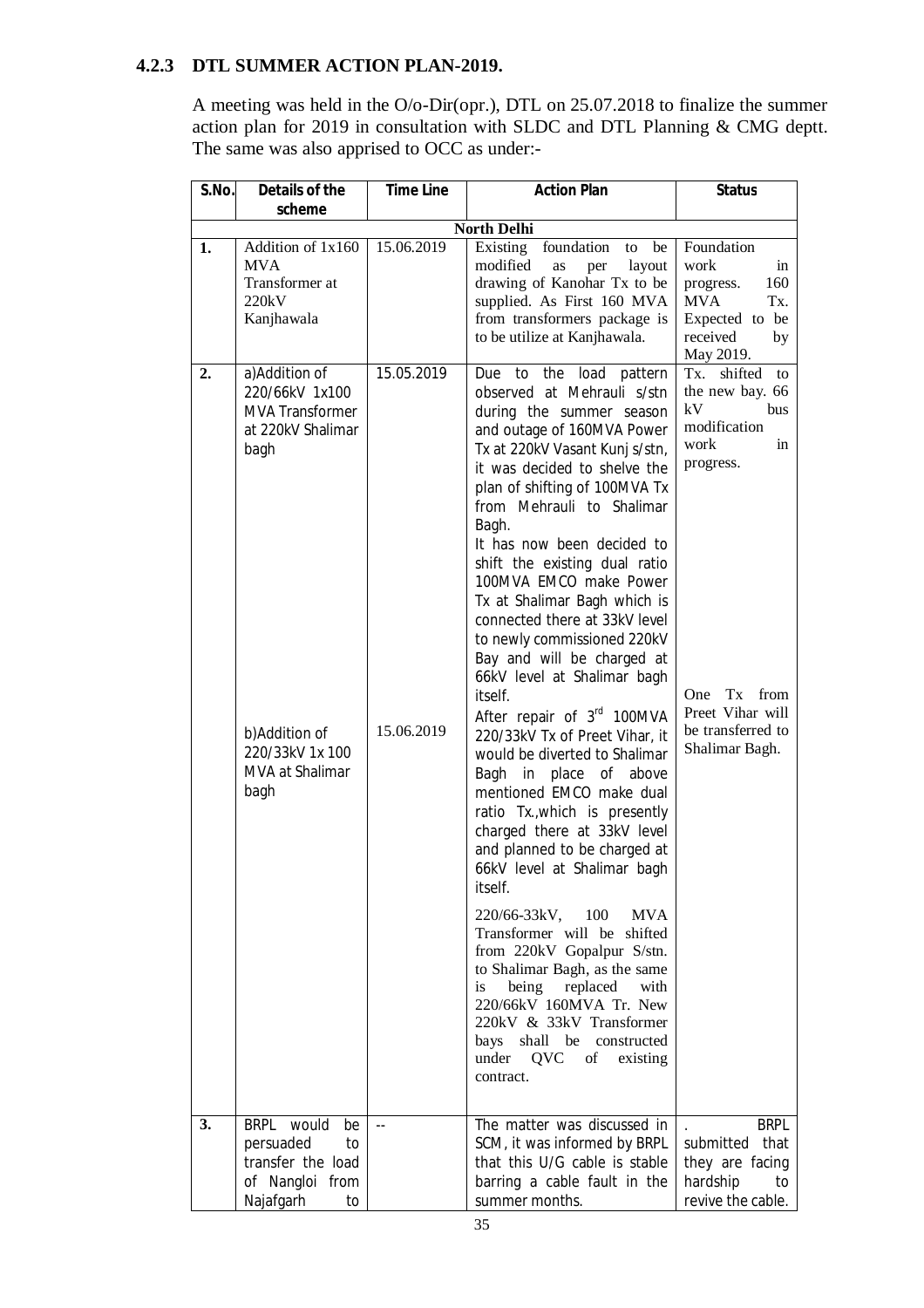| S.No.            | Details of the                          | <b>Time Line</b>     | <b>Action Plan</b>                                           | <b>Status</b>                          |
|------------------|-----------------------------------------|----------------------|--------------------------------------------------------------|----------------------------------------|
|                  | scheme<br>Mundka                        |                      |                                                              |                                        |
|                  |                                         |                      | BRPL was also requested to<br>make possible effort to revive | OCC deliberated<br>that this ckt is    |
|                  |                                         |                      | the 66kV<br>Mundka-Nagloi                                    | under                                  |
|                  |                                         |                      | feeder.                                                      | breakdown                              |
|                  |                                         |                      |                                                              | since long time                        |
|                  |                                         |                      |                                                              | <b>BRPL</b><br>and<br>to               |
|                  |                                         |                      |                                                              | expedite<br>to                         |
|                  |                                         |                      |                                                              | replace/ revive                        |
|                  |                                         |                      |                                                              | the cable<br>to                        |
|                  |                                         |                      |                                                              | reduce<br>the<br>burden<br>0f          |
|                  |                                         |                      |                                                              | already                                |
|                  |                                         |                      |                                                              | overloaded                             |
|                  |                                         |                      |                                                              | Najafgarh<br>S/s                       |
|                  |                                         |                      |                                                              | before coming                          |
|                  |                                         |                      |                                                              | summer-2019.                           |
|                  |                                         |                      |                                                              | BRPL<br>updated                        |
|                  |                                         |                      |                                                              | the<br>that                            |
|                  |                                         |                      |                                                              | Mangolpuri T -<br>Off<br>section       |
|                  |                                         |                      |                                                              | would<br>be                            |
|                  |                                         |                      |                                                              | revived soon.                          |
| $\overline{4}$ . | Addition of 1x160                       | 15.05.2019           | 66kV GIS is being re-tendered                                | Foundation                             |
|                  | <b>MVA Transformer</b>                  |                      | and would not available in                                   | work<br>for<br>the                     |
|                  | 220kV<br>at                             |                      | next summer. As a stop gap                                   | bay equipment                          |
|                  | Goplapur.                               |                      | arrangement, 160 MVA Tx                                      | is in progress.                        |
|                  |                                         |                      | would be installed on back to<br>back arrangement at 66kV    | Expected<br>by<br>May, 19.             |
|                  |                                         |                      | level for redundancy. TPDDL                                  |                                        |
|                  |                                         |                      | would<br>be<br>requested<br>to                               |                                        |
|                  |                                         |                      | provide 1.0KM 66KV 1000Sq                                    |                                        |
|                  |                                         |                      | MM cable on loan basis, as                                   |                                        |
|                  |                                         |                      | discussed in last SM dated                                   |                                        |
|                  |                                         |                      | 04.07.2018<br>West Delhi                                     |                                        |
| 1.               | Re-commissioning                        | 30.10.2019           | decided<br>It<br>been<br>to<br>has                           | Tx. received at                        |
|                  | of faulty 160 MVA                       |                      | commission<br>the<br>160MVA                                  | site after repairs                     |
|                  | make<br><b>BHEL</b>                     |                      | BHEL make transformer after                                  | expected by end                        |
|                  | transformer<br>at                       |                      | its repairing.                                               | of May, 19                             |
|                  | Pappankalan-III.                        |                      |                                                              |                                        |
| $\overline{2}$ . | BRPL would<br>be                        | 31.03.2019           | BRPL agreed in the SCM held<br>on 04.07.218                  | BRPL informed<br>that the work is      |
|                  | persuaded to shift<br>the load of their |                      |                                                              | under progress                         |
|                  | $G-2$<br>grid                           |                      |                                                              | and expected to                        |
|                  | from<br>substation                      |                      |                                                              | completed<br>be                        |
|                  | Pappanklan-I<br>to                      |                      |                                                              | by 15.05.2019                          |
|                  | Pappankalan-III                         |                      |                                                              |                                        |
|                  | by way of 66kV                          |                      |                                                              |                                        |
|                  | cable connection                        |                      |                                                              |                                        |
| 1.               | Creation of 2 nos.                      | 31.12.2018           | <b>South Delhi</b><br>Work awarded and execution             | The bays have                          |
|                  | of 220kV Bays at                        |                      | under progress.                                              | been energised                         |
|                  | Okhla for getting                       |                      |                                                              | and                                    |
|                  | infeed<br>from                          |                      |                                                              | commissioned                           |
|                  | 400/220kV S/stn.                        |                      |                                                              | in April 19.                           |
|                  | Tuglakabad.                             |                      |                                                              |                                        |
| 2.               | BRPL<br>is                              |                      |                                                              |                                        |
|                  | to<br>be<br>persuaded<br>for            | Along<br>with<br>the | Cable laying has been done by<br>BRPL.                       | <b>BRPL</b><br>updated<br>66kV<br>that |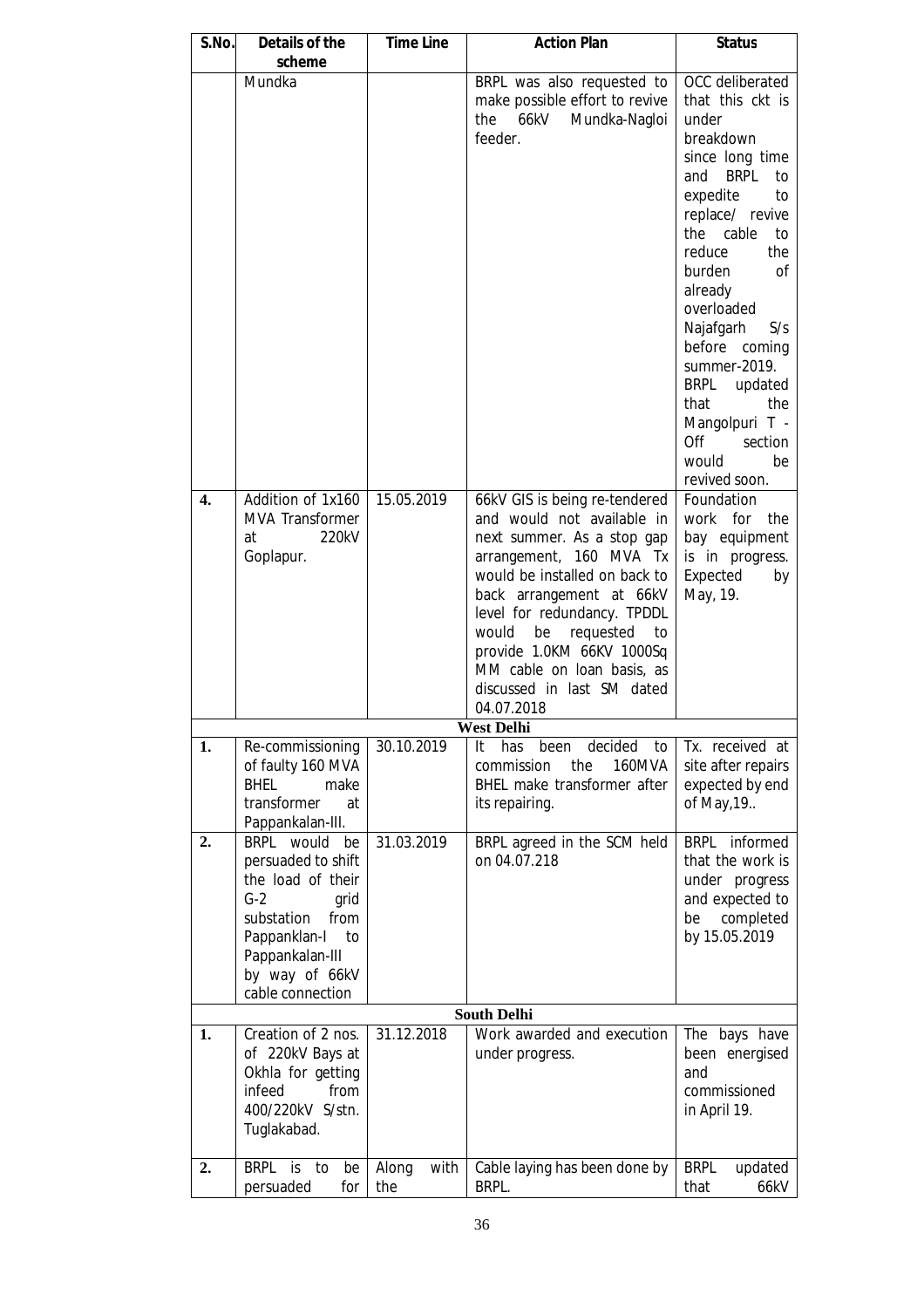| S.No. | Details of the                                                                                                                                                                | <b>Time Line</b>           | <b>Action Plan</b>                                                                                                                                      | <b>Status</b>                                                                                                                                                                                                                                                                                                                                                                                                                                                                                                               |
|-------|-------------------------------------------------------------------------------------------------------------------------------------------------------------------------------|----------------------------|---------------------------------------------------------------------------------------------------------------------------------------------------------|-----------------------------------------------------------------------------------------------------------------------------------------------------------------------------------------------------------------------------------------------------------------------------------------------------------------------------------------------------------------------------------------------------------------------------------------------------------------------------------------------------------------------------|
|       | scheme                                                                                                                                                                        |                            |                                                                                                                                                         |                                                                                                                                                                                                                                                                                                                                                                                                                                                                                                                             |
|       | executing<br>their<br>already conceived<br>scheme<br>lay<br>to<br>66kV feeders to<br>(i) Malviya Nagar<br>Batra Grid<br>(ii)<br>from<br>220/66kV<br>Tuglakabad<br>substation. | commissioni<br>ng of s/stn |                                                                                                                                                         | Malviya Nagar<br>ckt & Batra Ckt<br>already<br>are<br>energized.<br>dtl<br>informed<br>that the above<br>charged ckts are<br>under loaded &<br>load needs to<br>be increased to<br>provide<br>load<br>relief at 220kV<br>Okhla s/s where<br>01 no. 220/66kV<br>100MVA Tx is<br>under<br>breakdown<br>condition.<br>Further, BRPL<br>submitted that<br>lines<br>the<br>οf<br>66kV<br>Mohan<br>Cooperative<br>enclave & Okhla<br>phase-1 ckt are<br>planned for LILO<br>near<br>Tughlaqabad<br>before<br>next<br>summer<br>to |
| 3.    | BRPL is<br>to<br>be<br>persuaded<br>for<br>putting load<br>at<br>220kV R.K.Puram<br>relief<br>to<br>Mahrauli/Vasant                                                           | 31.03.2019                 | SCM<br>held<br>the<br>In<br>on<br>04.07.2018, BRPL informed<br>that they have already laid $04$<br>no of 33kV cables and it<br>would be connected soon. | optimize load at<br>Okhla s/s.<br>shall<br><b>BRPL</b><br>explore<br>to<br>charge by May<br>2019.                                                                                                                                                                                                                                                                                                                                                                                                                           |
|       | Kunj S/stn.                                                                                                                                                                   |                            | For 66kV Level they would<br>connect 66kV Vasant Kunj B-<br>Block feeder to evacuate<br>about 60-70MVA capacity<br>before summer 2019.                  | view<br>In<br>οf<br>outage<br>οf<br>160MVA Tr. at<br>V. Kunj, BRPL<br>should explore<br>the possibility<br>to connect the<br>cable between<br>RK Puram and<br>Vasant Kunj B-<br>Blk by May<br>2019.                                                                                                                                                                                                                                                                                                                         |
|       |                                                                                                                                                                               |                            | The faulty 66kV VasantKunj-<br>Ridge Valley cable ckt. will be<br>LILOed at R.K.Puram.                                                                  | The ckt. will be<br>utilized for next<br>Stn at west of<br>JNU.<br><b>BRPL</b><br>expressed their<br>inability<br>to                                                                                                                                                                                                                                                                                                                                                                                                        |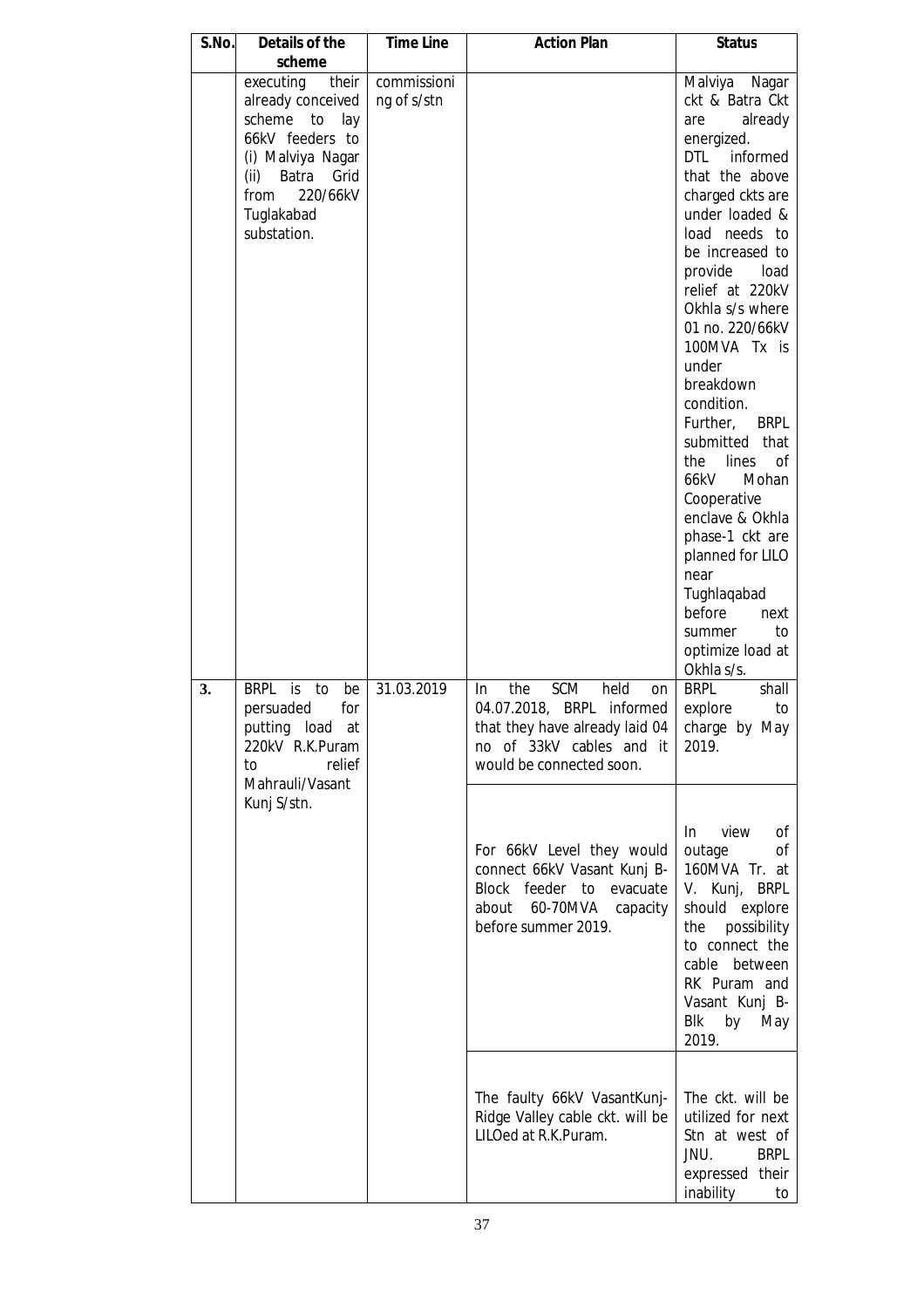| S.No. | Details of the<br>scheme                                                          | <b>Time Line</b> | <b>Action Plan</b>       | <b>Status</b>                                                                                                    |
|-------|-----------------------------------------------------------------------------------|------------------|--------------------------|------------------------------------------------------------------------------------------------------------------|
|       |                                                                                   |                  |                          | revive the cable.                                                                                                |
|       |                                                                                   |                  | East Delhi               |                                                                                                                  |
| 1.    | replacement<br>The<br>damaged<br>of the control<br>1x100 MVA Tx.-1<br>at Raj Ghat |                  | Replacement with new Tx. | Order<br>placed<br>expected to be<br>commissioned<br>by July 19.                                                 |
| 2.    | The replacement<br>damaged<br>οf<br>1x100 MVA Tx.-2<br>at Raj Ghat                |                  | Replacement              | Replacement<br>with 100 MVA<br>Tx<br>$no-1$<br>- of<br>Sub-<br>Ghazipur<br>Station<br>expected<br>by<br>May, 19. |

#### **GCC may deliberate**

#### **4.2.4 Transmission Capacity Allocation calculation:**

At present Transmission Capacity Allocation is calculated based on the allocation from Delhi Gencos, ISGS (including LT, MT) and purchase of power through short term open access. This is as per DERC order.

After introduction of Intra state open Access (Consumers above 1 MW) (since 2014),

It is difficult to include the purchase through STOA, because of non applicability of Transmission Charges on renewable power purchase of open access consumers.

Therefore, it is proposed that purchase through short term open access should be excluded from the Transmission Capacity allocation calculation after the approval of Hon'ble Commission.

**Above matter has also been discussed in Delhi CSC. BRPL and BYPL have given their confirmation. View of the other discoms is also required in this regard. TPDDL informed that** 

**"As per our discussion it is understood that going forward, Delhi SLDC is not going to consider STOA transaction (pertaining to Open Access Consumers and short term banking/bilateral purchase/IEX purchase done by Delhi Discoms) while calculating long term transmission charges entitlement ( %) of Delhi DISCOMS as being done currently.**

**Billing of transmission charges shall be purely based on Long Term Power Purchase contracts of the Discoms ( LTOA quantum from Delhi Genco's, ISGS stations and Long term Bilateral contracts).**

**With the above understanding, we are providing our consent towards the change in current methodology of billing/sharing of ISTS & DTL Transmission charges among Delhi Discoms".**

**In view of above confirmation of DISCOMs, SLDC will issue the capacity allocation of Delhi DISCOMs on the proposed methodology, for recovery of STU charges. However, separate capacity allocation shall be made, for recovery of SLDC charges, considering the long term renewable power purchase by beneficiaries. The above shall be effective from April 19 onwards.** 

**GCC noted.** 

**4.2.5 Updating the Scheduling procedure and State Grid Code:**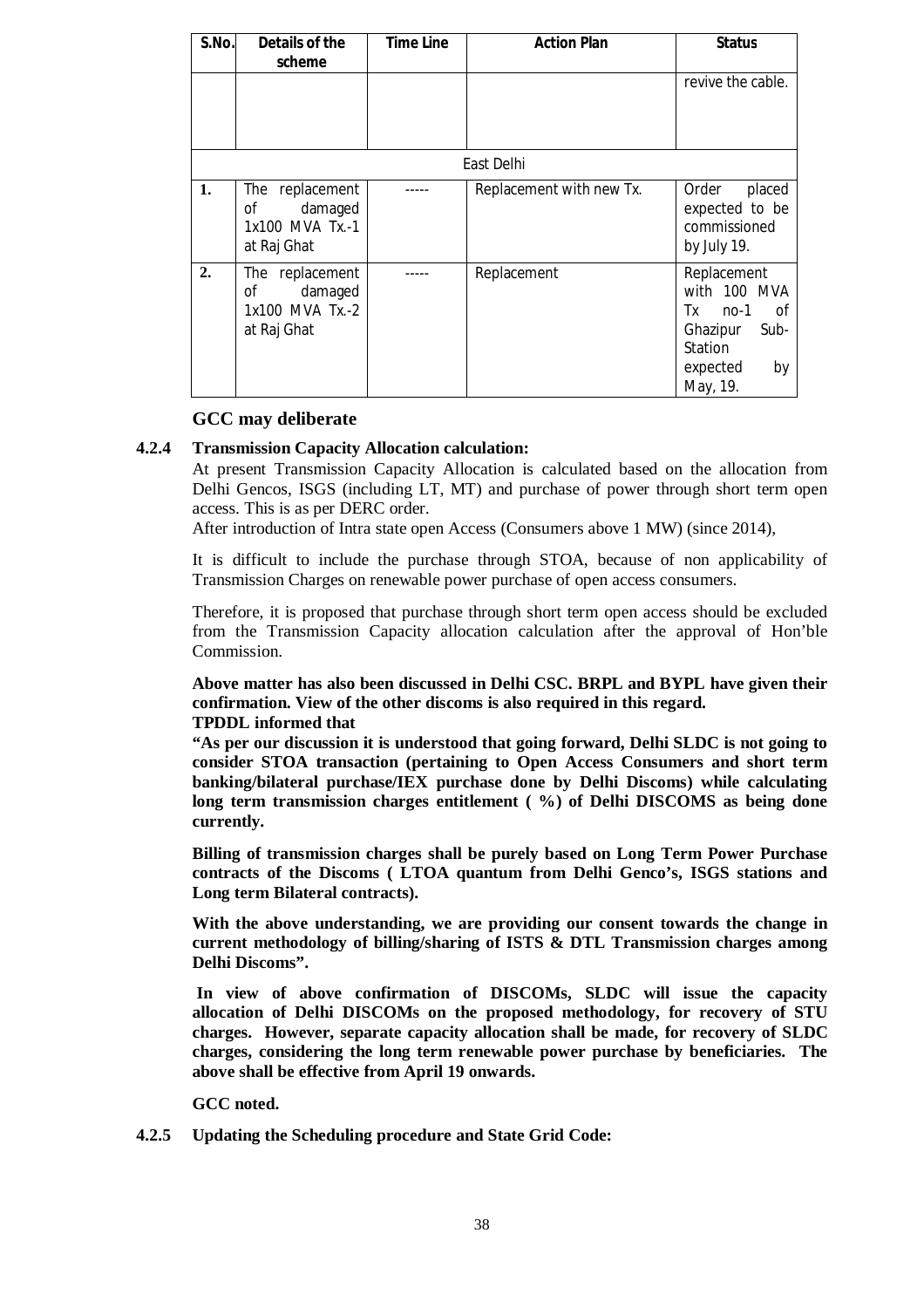With reference to DERC letter no. F.No.3(551)/Traiff-Engg./DERC/2018-19/6195/ 2707 dt. 18/10/2018 wherein DERC directed to modify the Delhi Grid Code. Accordingly the Scheduling Procedure also needs to be modified.

In this regard it is suggested all the stakeholders to inform any modification/suggestions in previous State Grid Code / scheduling procedure available on website to SLDC Delhi. A draft of State Grid Code / scheduling procedure modified as per the latest regulations of CERC will be circulated shortly.

**SLDC has circulated the draft amendments in state grid code and the modified scheduling procedure to all entities, comments on the same are awaited.** 

**GCC noted the same and requested all to contribute to the modifications as above.**

#### **4.2.6 Applicability of DSM on waste to energy plants:**

DERC in its order dt. 21.01.2019, has provided relaxation of the Deviation Settlement Mechanism for intra state scheduling purposes to the generation projects based on Waste to Energy sources from date of commissioning of the Project. The relevant part is reproduced as under-

*"(ii) Any commercial/financial implication in case of deviation from the scheduled power under Deviation Settlement Mechanism from the date of the commissioning of the project and the actual generation shall be treated as scheduled generation;*

*Provided that the above exemptions shall be applicable for the useful life of the existing and future projects commissioned or Power Purchase Agreement signed on or before 31st March, 2022"*

Further, a meeting was held dt. 29.01.2019 at SLDC for discussing the implementation of the above DERC order. Wherein, it was deliberated that as per directions of DERC, WTE plants would be exempted from DSM further the actual generation would be treated as scheduled generation. Accordingly, the schedule of beneficiaries of the respective WTE plants (Discoms/Open Access Consumers) would be revised as per actual.

However, the TOWMCL and EDWPCL WTE plants had already approved transactions for February 2019 for sale of power under open access and these transactions cannot be reversed. Also retrospective implementation of order won't be possible. In this regard, it was decided that the said order would implemented from 01.03.2019. Further, various issues and difficulties pointed out have been forwarded to DERC for their further needful.

#### **The said copy of MoM is enclosed herewith as Annexure-E. GCC noted.**

#### **4.2.7 Revised allocation of EDWPCL**

DERC in its order dt. 14.12.2018, has revised the allocation of 51% share (remaining power after 49% to BYPL) as under,

*"The terms of PPA have been examined and it is observed that with effect from 01.01.2019, the seller (EDWPCL) intends to sell remaining 51% share of power under open access route to third party consumers other than Delhi DISCOMs and so going forward the seller would not sell 51% of its remaining power to Delhi DISCOMs, which justifies the short term of the PPA i.e. upto 31.12.2018 to regularize past procurement by BRPL."*

In view of the above order, the allocation of Power from EDWPCL would be 49% to BYPL and for remaining 51% M/s EDWPCL would be free to sell its power through the route of open access.

#### **GCC noted**.

#### **5.0 AGENDA BY TPDDL (as per previous GCC)**

**5.1 Deviation limit revision**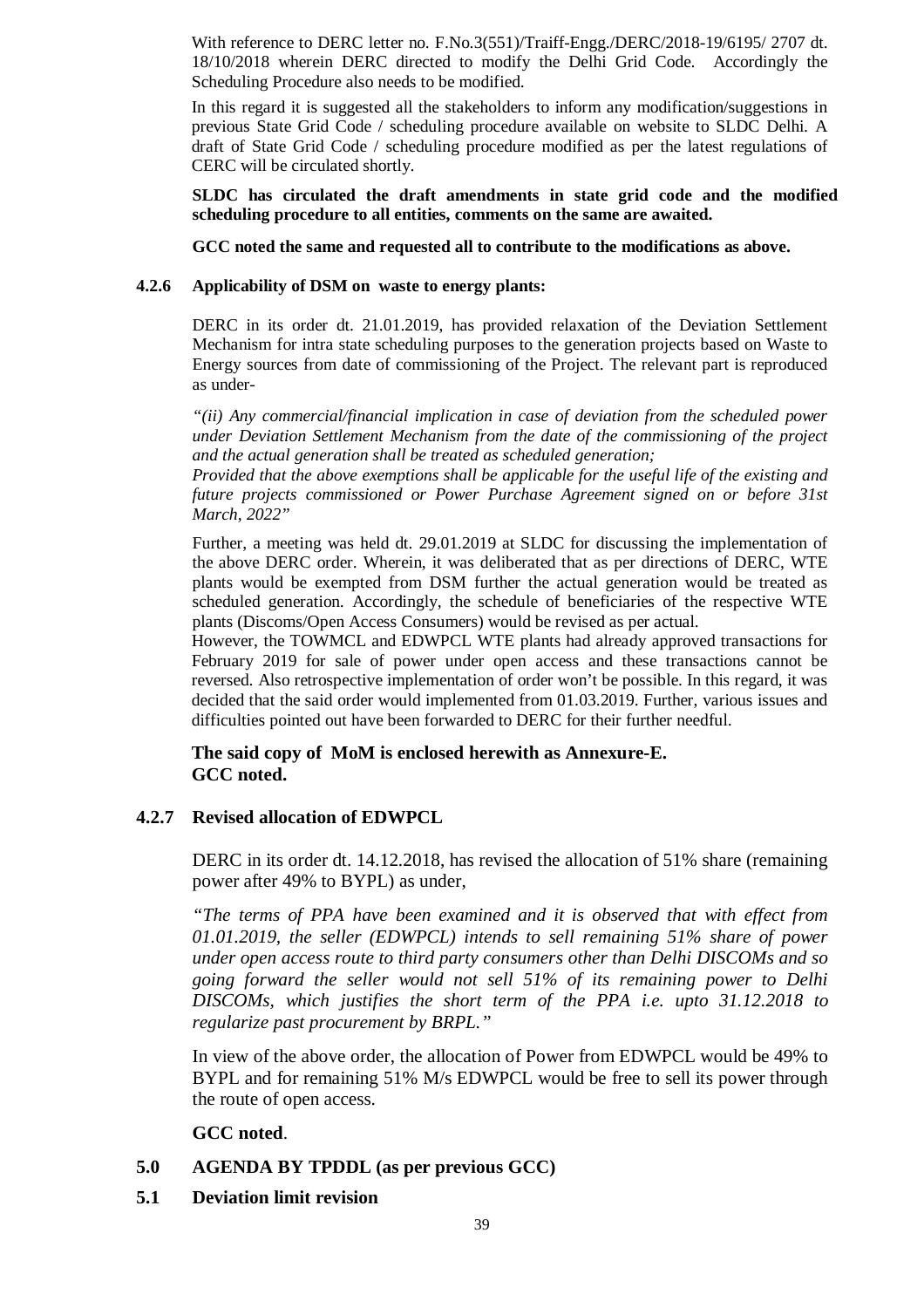In line with 3rd Amendment to CERC DSM regulations, the matter was discussed in 18th Commercial Sub-Committee Meeting held on 27.05.2016, wherein Delhi SLDC has granted the relaxation to intra-state entity whose loads are less than 400 MW, thereby allowing NDMC & MES a limit of 48 MW for over drawl/under drawal with effect from 30th May 2016.

The matter of providing a separate treatment to NDMC  $& MES$  by allowing them a flat limit of 48 MW for deviation from schedule was discussed in the meetings held at Delhi SLDC on 12th Jan 2017 and 27th Jan 2017, in presence of other intra-state

entities of Delhi. Other entities of Delhi were of the opinion that allowing the flexibility to any entity is under purview of Hon'ble DERC and hence approval from DERC must be secured in this regard.

In view of the above, we request Delhi SLDC that as separate treatment has been provided to NDMC & MES in line with 3rd Amendment to DSM regulations by way of allowing a flat deviation limit of 48 MW, the earlier approved deviation margin of 17 and 3 MW granted to NDMC & MES respectively vide DERC order dated 3rd August 2010, should be discontinued.

GCC advised SLDC to hold a separate meeting with all concerned, at SLDC, to formulate certain guidelines on the issue.

In this regard a meeting was held with various stakeholders in which various recommendations and proposals to apply the amended DSM regulations was finalized and forwarded to DERC for consideration. The MoM is enclosed as an Annexure-A.

**GCC noted.**

#### **6. Additional Agenda by BYPL:-**

a. Refund of NRLDC charges for period FY 2009-2014, as per Hon'ble CERC direction.

- Hon'ble CERC vide notification dated 18.09.2009 issued the CERC (Fees and Charges of Regional Load Despatch Centre and other related matters), Regulation 2009 for determination of fee and charges for RLDCs for the control period 2009- 14.
- Accordingly, fees and charges of NRLDCs were billed and collected by NRLDC from Delhi Discoms through Delhi SLDC (Nodal Agency). The billed amount was being paid by Discoms to DTL and the same was being disbursed by DTL to NRLDC (after deducting the TDS).
- $\triangleright$  In compliance to CERC order dated 31.03.2015 and ROP dated 07.07.2015 and CERC final order dated 18.03.2016 for truing up of principal and interest refund amount for the period Apr-09 to Mar-14, NRLDC has refunded the differential amount of Delhi Discoms, to DTL on May-2015 (95%) and July-2016 (balance).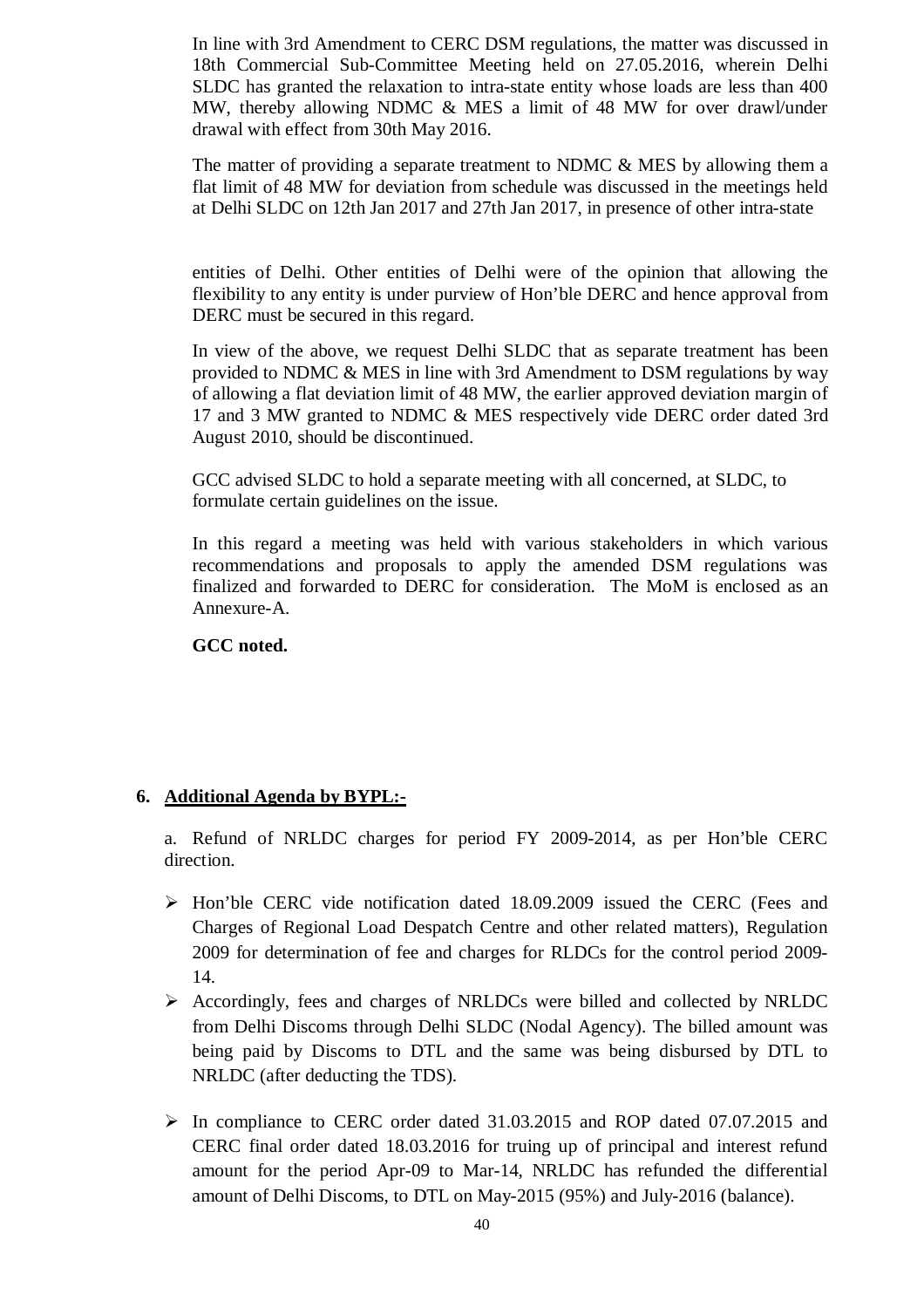- $\triangleright$  Delhi Discoms including BYPL have not received the refund of differential amount till date.
- $\triangleright$  The matter was discussed in 14th GCC meeting dated 26.04.2016, wherein Delhi SLDC informed that the refund has been received from NRLDC which shall be refunded to Delhi Discoms including BYPL very soon. Based on the advice of GCC, a meeting was held on 28.04.2017 in Delhi SLDC regarding this issue. It was informed that 100% refund has not been received from NRLDC and some amount pertaining to Double TDS and LPSC due to less payment has not been released by NRLDC.
- $\triangleright$  The paras pertaining to the decision of this meeting are reproduced below :-

Quote

19. With regard to refund of True Up expenses of 2009-14 and 2014-19 (for the period upto December 2016), the TDS in respect of Discoms would be reimbursed to the USERs as per their dues. It was also brought out that the TDS credit given by Discoms has been used by DTL in discharging the total tax liabilities of DTL as DTL is operating SLDC. SLDC shall refund the amount due to true up of NRLDC Charges along with TDS credit availed by DTL to the Delhi Discoms/ Beneficiaries at the earliest. However, with regard to the surcharge deduction the same would be possible after the amount is reimbursed by RLDC.

21. Director (Operations), DTL advised Finance Section of SLDC to immediately reconcile the TDS for the period October 2010 till date.with regard to Discoms for NRLDC Charges with DTL.

Unquote

 $\triangleright$  As per above, the refundable amount from Delhi SLDC is worked out as under:-

| Details of POSOCO refund to be given to Delhi Discoms by DTL computed upto 31.03.2019 |                                |                                                |             |                             |          |  |
|---------------------------------------------------------------------------------------|--------------------------------|------------------------------------------------|-------------|-----------------------------|----------|--|
| S.N.                                                                                  | Billed as per<br>CERC approval | <b>CERC</b><br>approved<br>Trued up<br>Charges | Difference  | Interest upto<br>31.03.2016 | Total    |  |
|                                                                                       | A                              | B                                              | $C = A - B$ | D                           | E        |  |
| Apr-09 to<br>Sept-10                                                                  | 75884923                       | 74073549                                       | 1811374     | 1083458                     | 2894832  |  |
| Oct-10 to Mar-<br>14                                                                  | 160384523                      | 131605615                                      | 28778908    | 5431003                     | 34209911 |  |
| Total                                                                                 | 236269446                      | 205679164                                      | 30590282    | 6514461                     | 37104743 |  |

|             | Refundable       |          |              |          |          |
|-------------|------------------|----------|--------------|----------|----------|
| Interest    | Amount           |          |              |          | Total    |
| Calculation | (as on 31.03.16) | Days     | ROI $(\%)^*$ | Interest | refund   |
| FY 16-17    | 37104743         | 365      | 12.80        | 4749407  | 41854150 |
| FY 17-18    | 41854150         | 365      | 12.60        | 5273623  | 47127773 |
| FY 18-19    | 47127773         | 365      | 12.20        | 5749588  | 52877361 |
|             | 25.40%           | 13430850 |              |          |          |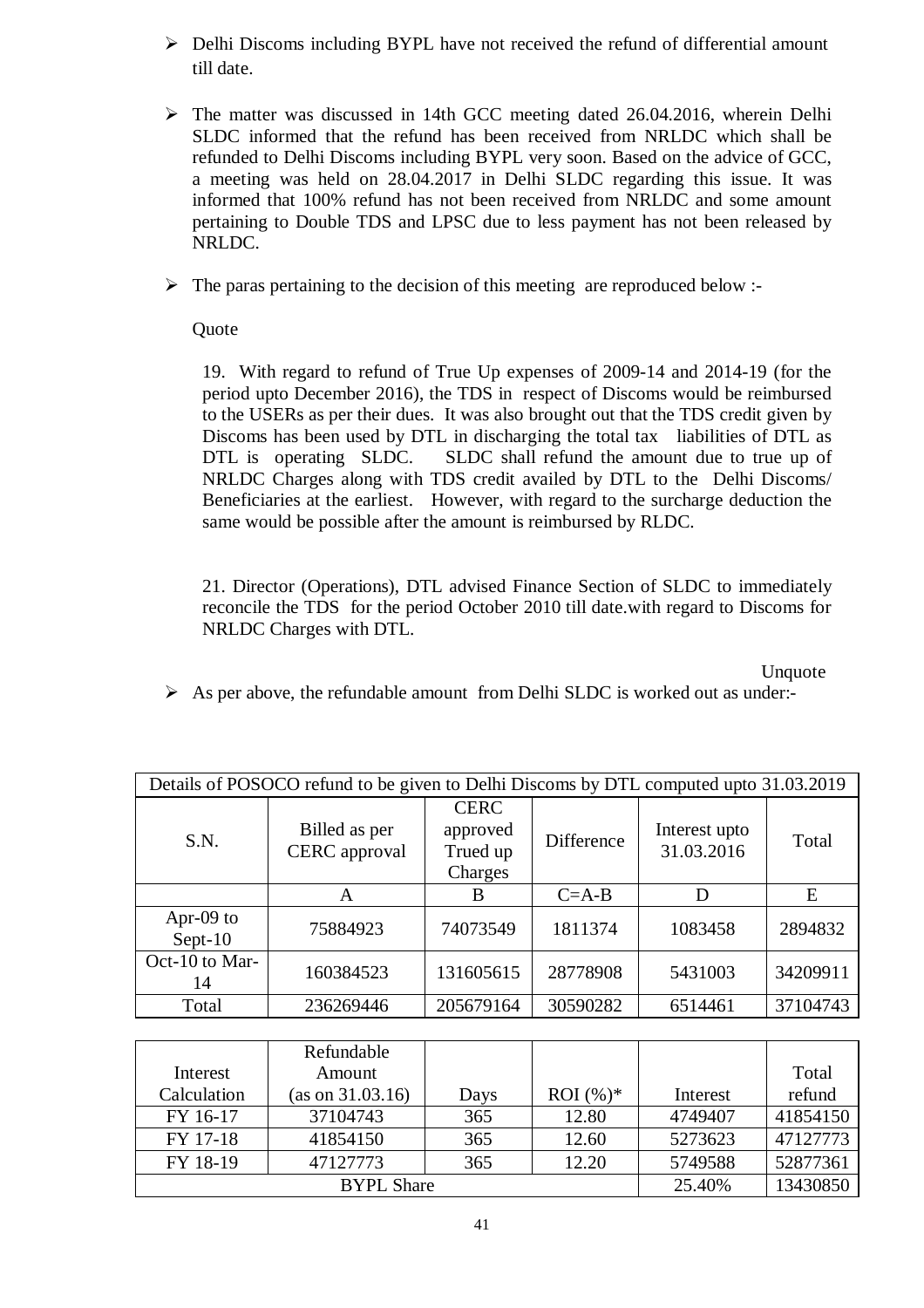Note:- ROI calculated as per the CERC regulation ie: SBI PLR rates as on 1st April of respective year plus 3.50 points

 $\triangleright$  In the 20th GCC meeting held on 28.11.18, Delhi SLDC was directed to refund the amount at earliest, but refund has still not been received till date.

#### **GCC noted that this issue has already been clarified in the above MoM at serial No. 2.3.4**

- **b.** CERC on 22.11.2018, notified an amendment to DSM (4th Amendment) Regulations, 2018 implemented w.e.f. 1st January, 2019.
- Amendment of Regulation 7 (Limits on Deviation volume and consequences of crossing limits) of the Principal Regulation
- 4.19 Clause (10) of Regulation 7 of the Principal Regulations shall be read as under:
- "In the event of sustained deviation from schedule in one direction (positive or negative) by any regional entity (buyer or seller), such regional entity shall have to change sign of their deviation from schedule, at least once, after every 6 time blocks. To illustrate, if a regional entity has positive deviation from schedule from 07.30 hrs to 09.00hrs, sign of its deviation from schedule shall be changed in the 7th time block i.e. 09.00hrs to 09.15hrs from positive to negative or vice versa as the case may be.
- Provided that violation of the requirement under this clause shall attract an additional charge of 20% on the daily base DSM payable / receivable as the case may be."
- 4.20 A new clause shall be added after clause (11) of Regulation 7 of the Principal Regulations, as under: - "(11a) The additional charge for violation of sign change stipulation shall be leviable for each such violation during a day. To illustrate, the change of sign should take place at least once after every six time blocks. Accordingly, the entity, starting from time block t1, should change the sign after time block t6. In case, sign change does not take place immediately after time block t6, but takes place from time block t7 upto time block t12, additional charge shall be levied equivalent to one violation. In case, sign change does not take place immediately after time block t12, but takes place from time block t13 upto time block t18, additional charge shall be levied equivalent to two violations. Provided that in case of run of river projects without pondage, payment of additional charge for failure to adhere to sign change requirement shall apply from such date as may be notified by the Commission. Such generators shall, however, be required to follow the sign change requirement and report to POSOCO the reasons for non-adherence to the requirement"

#### **Interpretation**

 Utilities shall not sustain to deviate from its schedule for more than 6 continuous time blocks in one direction. They must change the sign of its deviation from schedule on every 7th time block. Each such violation, shall levy an additional charge of 20% on the daily DSM payable / receivable. The number of violations may go upto 15 violations in a day and amount to the penalty of 300% of daily base DSM payable / receivable.

#### **BYPL Comments**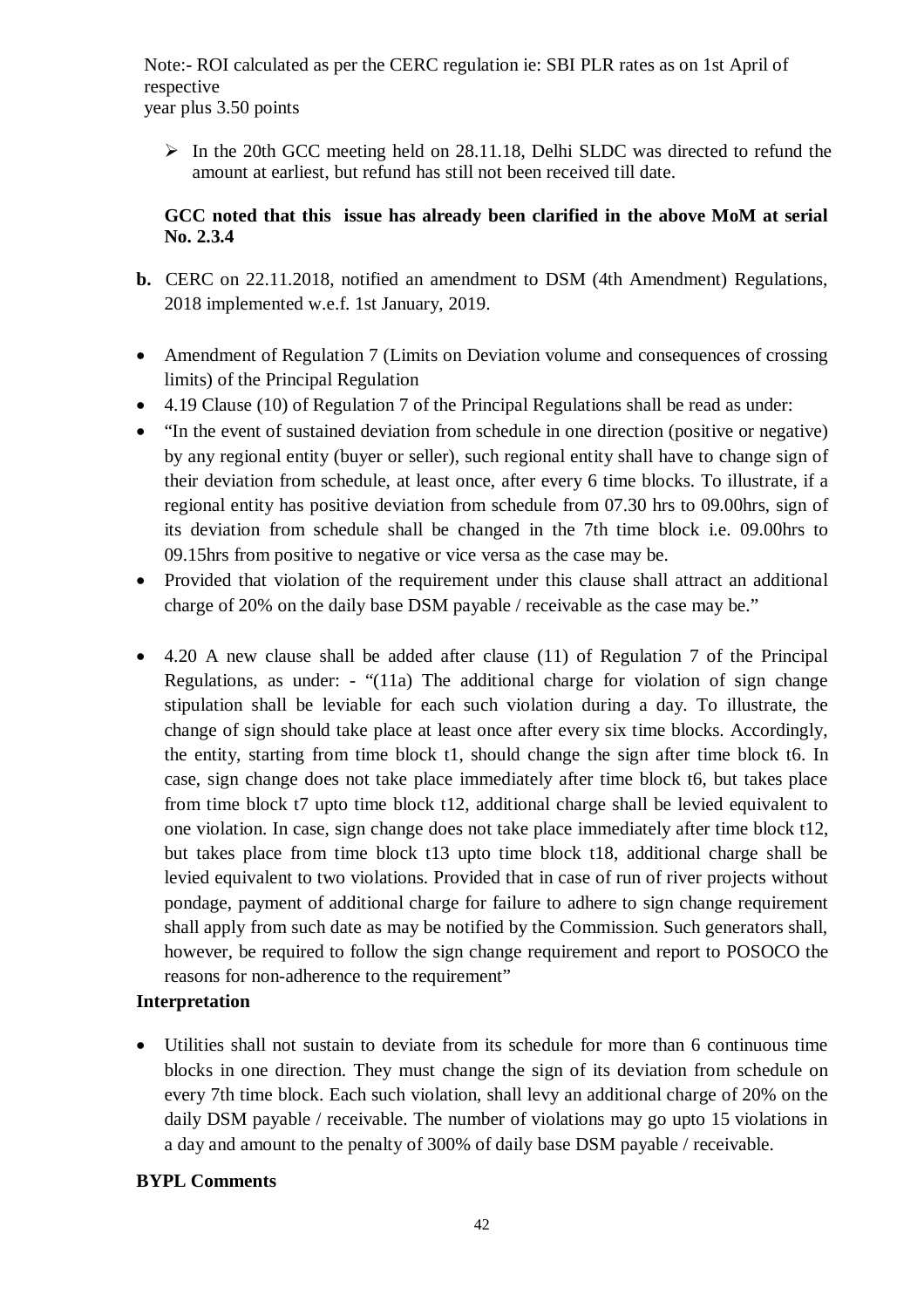- The above CERC Regulation has already come in effect from 01.01.2019 and DERC might adopt the same at Intra-state level.
- The penalty imposed on discoms for non-adherence to sign reversal after every 6th timeblock of UD/OD might result to huge financial losses as the penalties imposed are not a pass through by the State Regulator.
- The additional burden on utilities for non compliance of sign reversal regulations is as under:

| <b>Week 41-</b><br>51 | <b>Deviation Amount</b><br>(Rs. In Lakh) | No of Sustain<br>Deviation<br>Incident | Intra State Sustain<br>Deviation (Rs. In<br>Lakh) | Prorata Amount<br><b>Sustain Deviation</b><br>(Rs. In Lakh) |
|-----------------------|------------------------------------------|----------------------------------------|---------------------------------------------------|-------------------------------------------------------------|
| <b>NR</b>             | $-639$                                   | 562                                    | 2546                                              | $\Omega$                                                    |
| <b>TPDDL</b>          | $-43$                                    | 337                                    | 603                                               | 304                                                         |
| <b>BRPL</b>           | $-1209$                                  | 704                                    | 2828                                              | 1185                                                        |
| <b>BYPL</b>           | 373                                      | 331                                    | 499                                               | 210                                                         |
| <b>NDMC</b>           | 180                                      | 578                                    | 664                                               | 224                                                         |
| <b>MES</b>            | 318                                      | 1017                                   | 918                                               | 353                                                         |
| Nrail                 | 154                                      | 792                                    | 364                                               | 151                                                         |
| <b>GT</b>             | $-19$                                    | 552                                    | 59                                                | 19                                                          |
| <b>PRAGATI</b>        | 6                                        | 275                                    | 26                                                | 8                                                           |
| <b>BAWANA</b>         | 115                                      | 484                                    | 263                                               | 92                                                          |
| Total of<br>Entity    | $-124$                                   | 5070                                   | 6224                                              | 2546                                                        |

 The financial impact on adoption of the above provisions by DERC might result to an additional burden on BYPL. It is therefore requested that SLDC may approach DERC for non-adoption of the provisions of penalty for non-adherence to sign reversal regulations for Delhi discoms at Intra-state level.

#### **GCC noted that this issue has already been clarified in the above MoM at serial No. 2.4(9.2.1)**

#### **7. Additional Agenda by IPGCL**

The GTPS plant was commissioned in 1986 as peaking power station and converted to base load station in 1995 with installation of Waste Heat Recovery Units. The Power Purchase Agreement of Gas Turbine Power Station is expiring in March, 2021. Gas Turbine Power Station has strategic importance and inherent features to ensure reliable operation of State Grid since it is embedded Power with Black start facility for grid safety  $\&$  stability. The station is also one of the important elements of islanding scheme of Delhi state approved by Central Electricity Authority / NRPC. Its operation is required not only on commercial lines but also from the perspective of planning, grid safety and security. During consequential National Grid failure on 30th and 31st July 2012 these machines came on bar on black start, in Islanding mode and helped to restore the emergency services like hospitals etc and helped in evacuation of Metro Passengers Stranded in the tunnels at various locations of the Metro network. There are various other occasions when in case of total grid failure plant was run on islanding mode to supply radial feeding.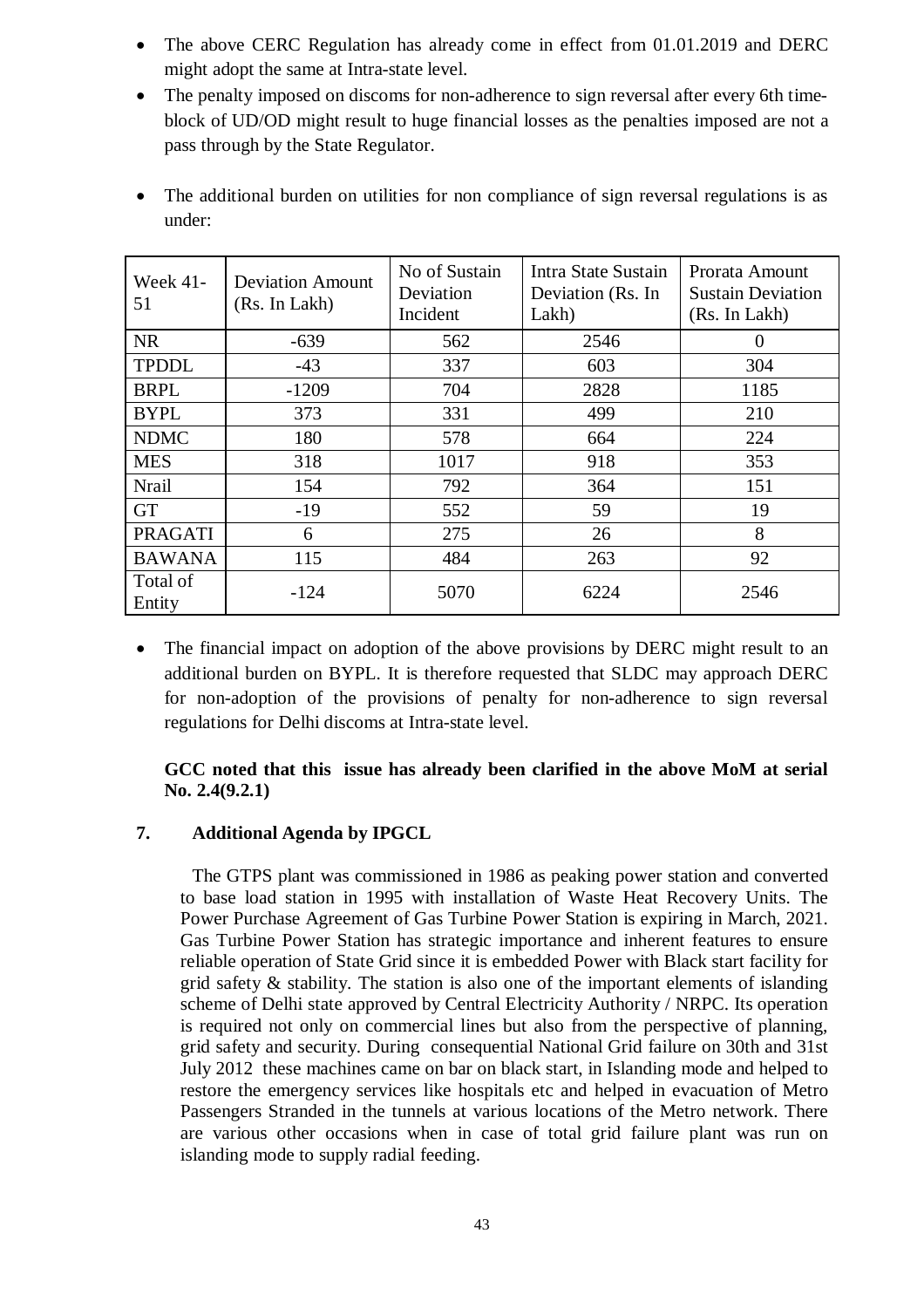At Present around 0.4 -0.5 MMSCMD cheaper domestic gas has been allocated by Ministry of Petroleum and natural gas, Govt. of India with swapping facility to higher efficiency plant i.e. PPS-I & PPS-III, resulting in overall reduced power purchase cost of Delhi DISCOMs. In case it is decided to decommission the plant after March 2021, the allocated cheaper domestic gas to the tune of 160.6 MMSCM per annum will be de-allocated and result in loss of opportunity to utilize the gas and bring down overall cost of power purchase. As per present gas fuel charges, it is estimated that the additional financial burden for total power purchase will be to the tune of Rs. 350 Cr. per annum if the same is generated through RLNG at existing power stations of PPS-I and PPS-III, and around Rs 201.17 Cr after offsetting annual fixed cost of around Rs 148.83 Cr (for FY 2019-20). Thus there is net economical gain in terms of overall power purchase cost reduction of the beneficiaries apart from the fulfillment of technical requirements of Delhi Grid.

It is pertinent to mention that during the winter load conditions, grid is suffering from the problem of the over voltage and under voltage during summer affecting the electrical equipments of transmission and distribution system. The condenser mode of gas turbine can be used to regulate the grid voltage in both under/over voltage conditions. In the absence of the fixed reactors, the reactive compensation through the GTPS being flexible is most suited to the energy profile of Delhi. There are grid locations like Electric Lane where the fixed reactors are not feasible due to location constraints. In view of these constraints, the reactive compensation from the GTPS will suitably provide the relief in the interconnected network. The plant can be made ready for synchronous Condenser Mode Operation through installation of SSS clutch in all six gas turbines.

In this regard, a meeting was called on 07.03.2019 under the Chairmanship of Hon'ble Secretary power GNCTD to discuss and decide the need of operation of GTPS beyond March 2021 (The copy of MOM is enclosed). The meeting was attended by all stake holders of Delhi as well as CEA and DERC. The meeting concluded with common agreement on the following:

- a. Load flow study by SLDC for evaluation of active and reactive power requirement from the station,
- b. Detailed submission by IPGCL supported by offer from service provider on Turnkey basis for R&M for restoration of capacity and reliability of the plant with a view to utilize/retain full domestic gas and to provide SSS cutch in required number of machines for further 10 years.

IPGCL has already initiated action on 'b' above. SLDC requested to take necessary action regarding load flow study for evaluation of active and reactive power requirement from the station.

The agenda is being put up for apprising the GCC about the decision taken in the aforesaid meeting and further action by the stakeholders.

#### **SLDC representative informed that the reactive power study shall be required to be carried out by CEA as was done earlier. Accordingly, Planning Department and IPGCL may kindly coordinate with CEA on this issue.**

**"BRPL vide their letter dated 26.04.2019 have informed that it is pertinent to mention that BRPL has filed a petition 23/2015 in DERC for dissolution of uneconomical PPAs including IPGCL. Hence the matter is sub judice".**

**"BYPL vide their letter dated 24.04.2019 have informed that the tenure of said PPA is going to expire on March 2021. The said PPA has neither been extended**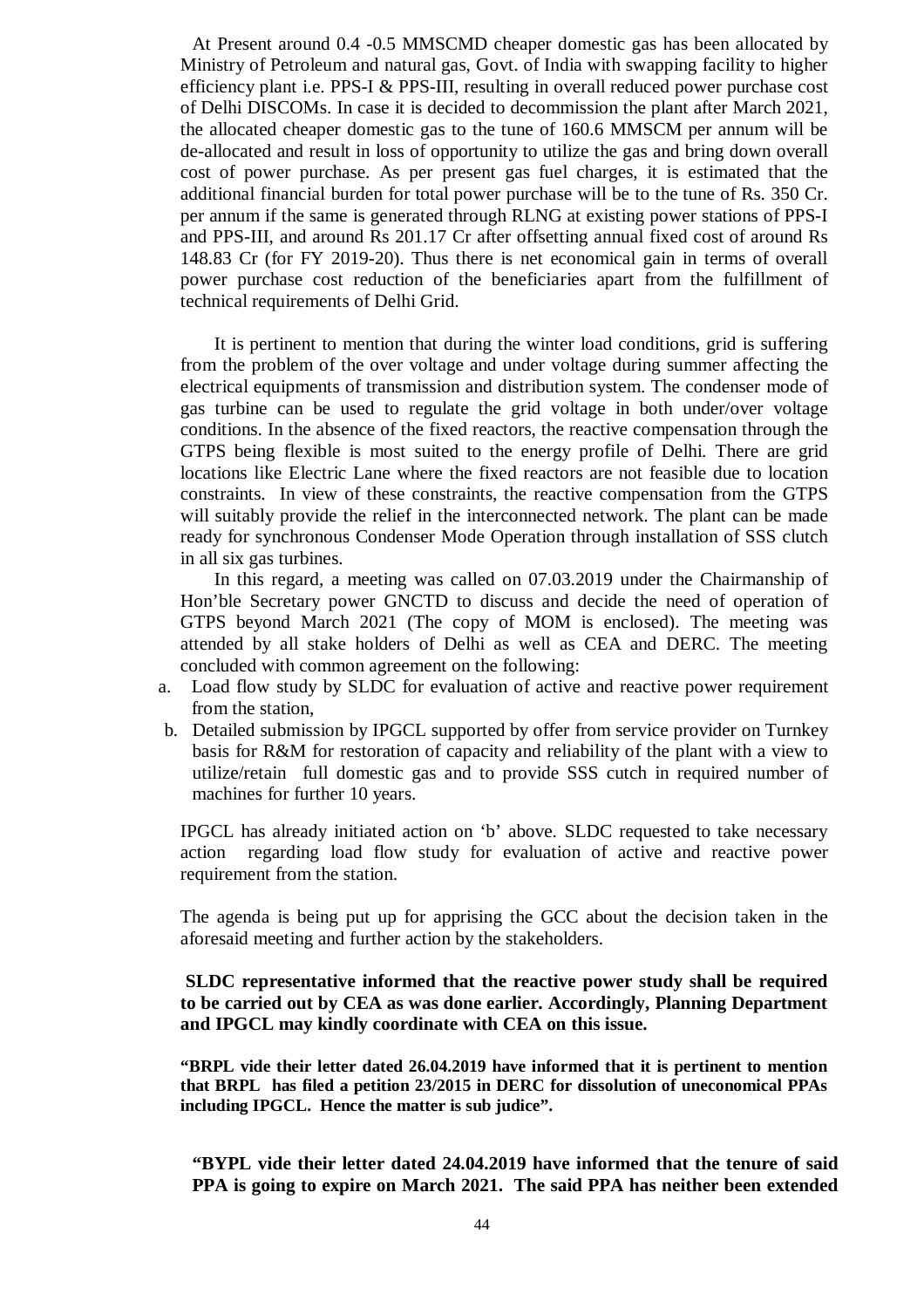**and nor do we intend to extend the same. BYPL is operating under regulated environment, however the DISCOM cannot schedule power on expiry of PPA without the explicit provision/permission of the Hon'ble DERC. In the event if scheduling of power continues after expiry of PPA then the same will be solely at your risks and costs.** 

**"Quote"**

**As per DERC T&C of tariff regulation 2017 state that "The utility shall file a Petition before the Commission for approval of the proposal with a Detailed Project Report giving complete scope, justification, cost-benefit analysis, estimated life extension from a reference date financial package, phasing of expenditure, schedule of completion, reference price level estimated completion cost including foreign exchange component, if any, and any other information considered to be relevant by the utility for meeting the expenditure on renovation and modernization (R&M) for the purpose of extension of like beyond the originally recognized useful life. The Commission may grant approval for additional capital cost on account of renovation and modernization after due consideration of reasonableness of the cost estimates, financing plan, schedule of completion, interest during construction, use of efficient technology, cost-benefit analysis, and such other factors as may be considered relevant by the Commission."**

**"Unquote"**

**In case GT is intending to extend its useful life then it is requested to provide a cost of R&M, cost benefit analysis and take fresh consent from all the beneficiaries. Further, it is also requested to take all necessary approval from Hon'ble DERC before going into any kind of R&M leading to extension of useful life of the plant.** 

#### **8. HOSTING OF NEXT MEETING OF GCC**

**Next meeting of GCC is scheduled to be held during September 2019. As per the roster, MES has to host the next meeting. GCC advised accordingly.**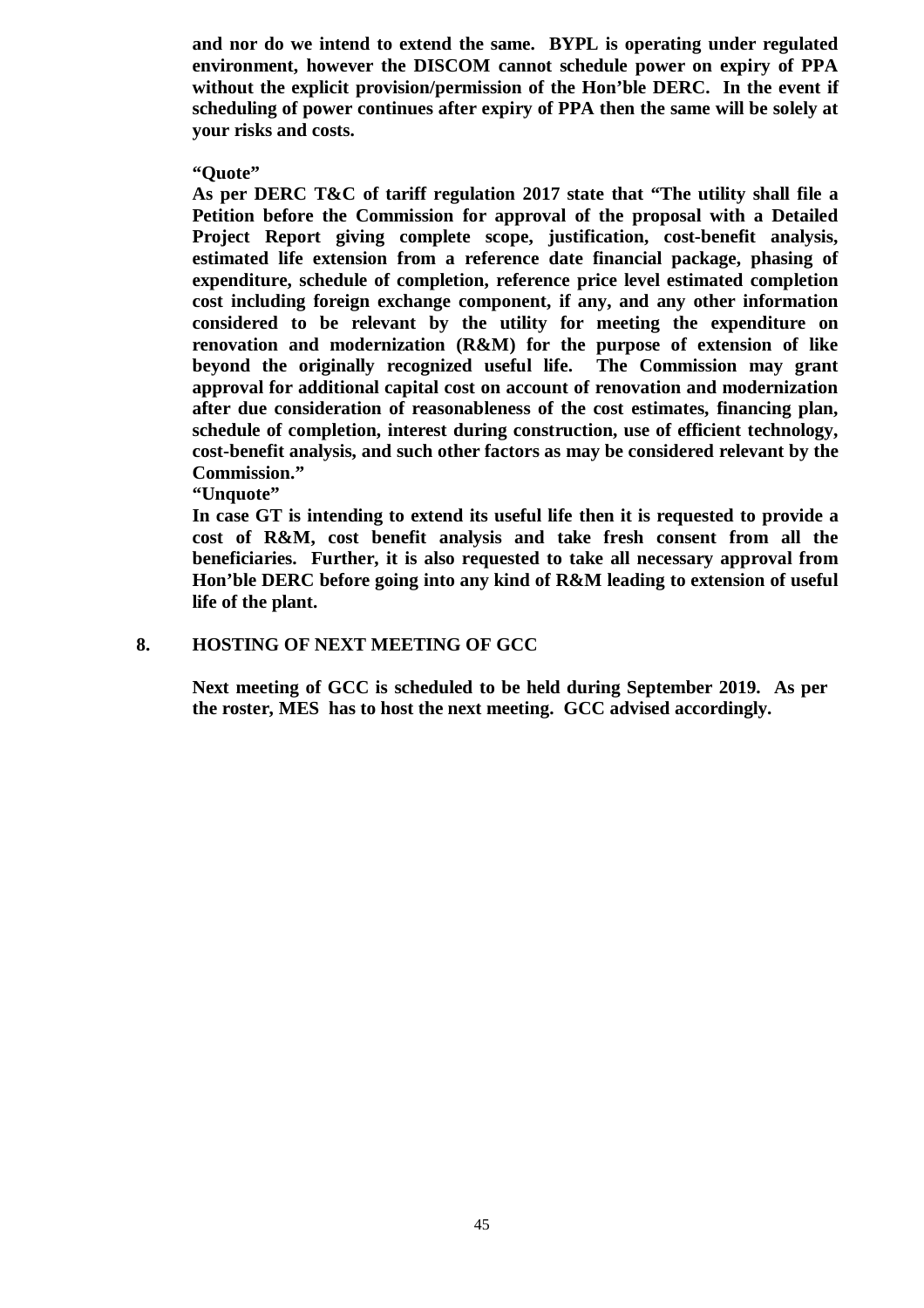#### **DELHI TRANSCO**

## **STATE LOAD DESPATCH CENTRE**

**List of Participants Attended the 21st GCC MEETING HELD ON 22.04.2019 at 10.30hrs at Conference Hall, NRPC Secretariat at 18-A, Qutab Institutional Area, Shaheed Jeet Singh Marg, Katwaria Sarai New Delhi.**

| S.                      | <b>NAME OF</b>      | <b>DESIGNATI</b> | <b>COMPAN</b>     | PHONE NO.   | <b>EMAIL</b>              |
|-------------------------|---------------------|------------------|-------------------|-------------|---------------------------|
| N                       | <b>OFFICER</b>      | ON               | Y                 |             |                           |
| 0                       |                     |                  |                   |             |                           |
| $\mathbf{1}$            | <b>PREM PRAKASH</b> | <b>DIRECTOR</b>  | <b>DTL</b>        | 9999533630  | premnimbekar@yahoo.c      |
|                         |                     | (O)              |                   |             | om                        |
| $\overline{2}$          | <b>JAGDISH</b>      | <b>DIRECTOR</b>  | <b>IPGCL/PP</b>   | 9958701234  | Jkumar190@yahoo.co.in     |
|                         | <b>KUMAR</b>        | (TEC)            | CL                |             |                           |
| $\overline{\mathbf{3}}$ | <b>H VYAS</b>       | ED (T)SLDC       | <b>SLDC</b>       | 9999533631  | Harjivan.vyas@gmail.co    |
|                         |                     |                  |                   |             | $\mathbf{m}$              |
| $\overline{\mathbf{4}}$ | <b>BIRENDRA</b>     | GM(T)Plng.       | <b>DTL</b>        | 9999533663  | bprasadgm.dtl@gmail.co    |
|                         | <b>PRASAD</b>       |                  |                   |             | $\mathbf{m}$              |
| 5                       | <b>KK VERMA</b>     | GM(T)            | <b>DTL</b>        | 9999535124  | Gmom1.dtl@gmail.com       |
|                         |                     | <b>O&amp;M-I</b> |                   |             |                           |
| 6                       | <b>V.VENUGOPAL</b>  | GM(T)            | <b>DTL</b>        | 9871093902  | Venugopal.V1960@yaho      |
|                         |                     | O&M-II           |                   |             | o.co.in                   |
| 7                       | <b>SK SHARMA</b>    | GM(C&RA)         | <b>DTL</b>        | 9999533640  | gmomdtl@gmail.com         |
| 8                       | <b>KIRAN SAINI</b>  | <b>GM(PROJEC</b> | <b>DTL</b>        | 99995336939 | Project2.dtl@gmail.com    |
|                         |                     | $T$ -II          |                   |             |                           |
| $\boldsymbol{9}$        | <b>LOVEEN SINGH</b> | GM(T)            | <b>DTL</b>        | 9999533659  | loveleen.singh@dtl.gov.in |
| 10                      | <b>S.M. VERMA</b>   | ED               | <b>IPGCL&amp;</b> | 9717694896  | vermasm@rediffmail.co     |
|                         |                     |                  | <b>PPCL</b>       |             | m                         |
| 11                      | R.K.                | <b>GM(COMML</b>  | <b>IPGCL&amp;</b> | 9717695006  | rajneeshsom@gmail.com     |
|                         | <b>SHRIVASTAVA</b>  |                  | <b>PPCL</b>       |             |                           |
| 12                      | <b>SATISH KR.</b>   | GM (PPS-I)       | <b>PPCL</b>       | 9717498281  | Satishkr_ipgcl@radiffma   |
|                         | <b>RAGHAV</b>       |                  |                   |             | il.com                    |
| 13                      | <b>M.KISHORE</b>    | <b>DGM</b>       | <b>BRPL</b>       | 8178347059  | Miriyada.babu@            |
|                         | <b>BABU</b>         |                  |                   |             | relianceada.com           |
| 14                      | <b>VARUN JAIN</b>   | <b>SR. MGR</b>   | <b>BRPL</b>       | 9810718757  | Verun.jain@relianceada.   |
|                         |                     |                  |                   |             | com                       |
| 15                      | <b>MUKESH</b>       | <b>ASVP</b>      | <b>BYPL</b>       | 9250261451  | Nukesh.dadhich@relianc    |
|                         | <b>DADHICH</b>      |                  |                   |             | eada.com                  |
| 16                      | <b>K.S MEENA</b>    | <b>XEN(M/F)</b>  | <b>NDMC</b>       | 9811203020  | Meenaks63@gmail.com       |
| 17                      | <b>ABHISHEK</b>     | MGR(T)           | <b>DTL</b>        | 9999533893  | Abhidtl2@gmail.com        |
|                         | <b>SHARMA</b>       |                  |                   |             |                           |
| 18                      | <b>HITESH KUMAR</b> | DGM(T)OS         | <b>DTL</b>        | 9999533662  | Hiteshkumar.dtl@gmail.    |
|                         |                     |                  |                   |             | com                       |
| 19                      | <b>BHARAT</b>       | <b>MGR/Plg</b>   | <b>DTL</b>        | 9999533931  | managersystemstudy@g      |
|                         | <b>TIWARI</b>       |                  |                   |             | mail.com                  |
| 20                      | <b>PAVAN</b>        | <b>AM SLDC</b>   | <b>SLDC</b>       | 9999532716  | Pavan5391@gmail.com       |
|                         | <b>REVANKAR</b>     |                  |                   |             |                           |
| 21                      | <b>SAURABH</b>      | <b>JE</b>        | <b>SLDC</b>       | 8840392011  | Saurabhmishra2410@g       |
|                         | <b>MISHRA</b>       |                  |                   |             | mail.com                  |
| 22                      | <b>NAVEEN</b>       |                  |                   | 9999533     | dtldata@gmail.com         |
|                         | <b>KUMAR</b>        |                  |                   |             |                           |
| 23                      | <b>ANJALEE DAS</b>  | Mgr. $(T)$       | <b>SLDC</b>       | 9999533892  | anjaleedas@gmail.com      |
| 24                      | <b>NEELAM</b>       | AM(EA)           | <b>SLDC</b>       | 9999533897  | Neelambharti25@gmail.c    |
|                         | <b>BHARTI</b>       |                  |                   |             | om                        |
| 25                      | <b>DEEPAK</b>       | AM(EA)           | <b>SLDC</b>       | 9999535008  | deepaksldc@gmail.com      |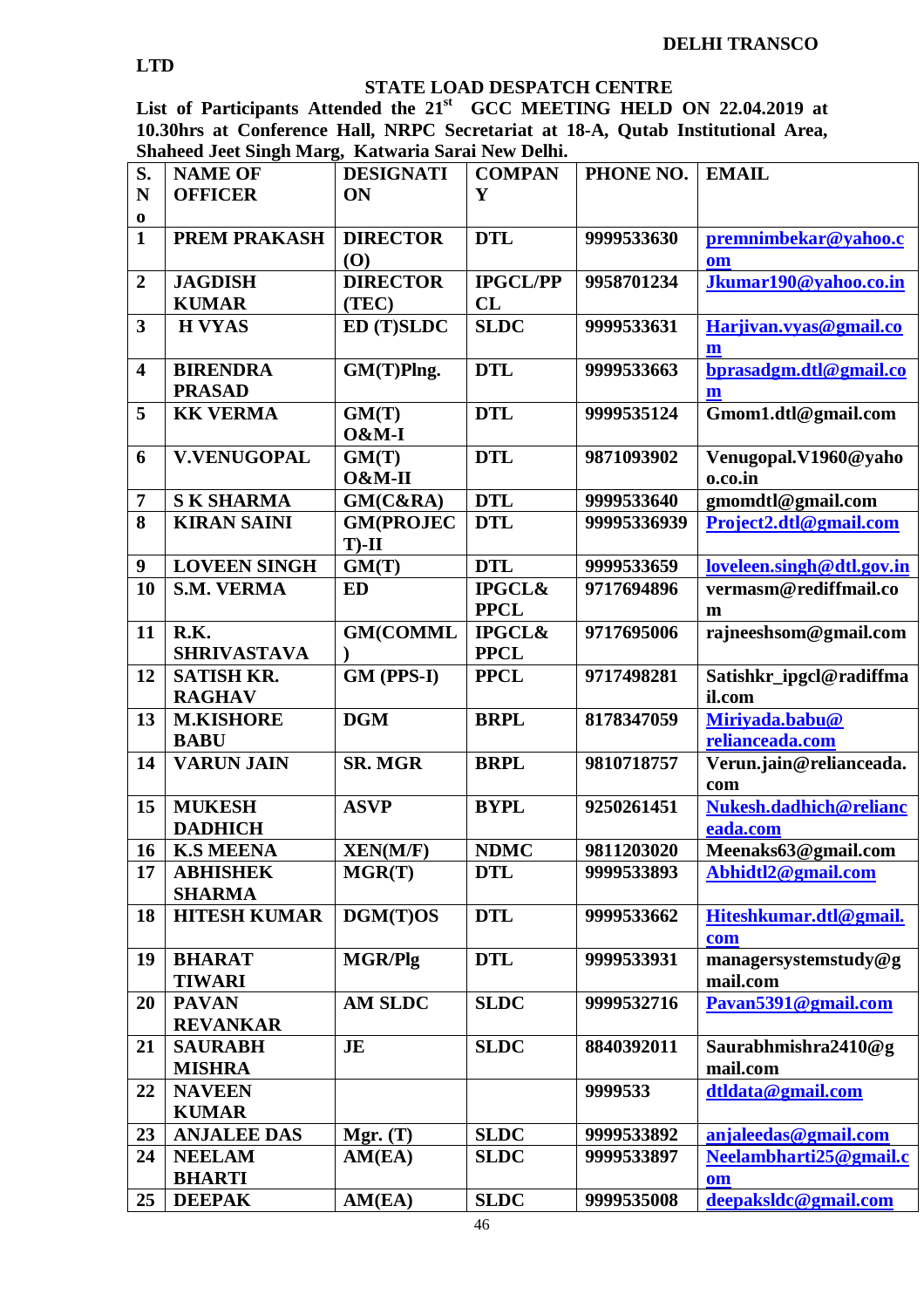|    | <b>SHARMA</b>                      |                  |               |            |                                 |
|----|------------------------------------|------------------|---------------|------------|---------------------------------|
| 26 | <b>SONALI GARG</b>                 | MGR(EA)          | <b>SLDC</b>   | 9999533898 | Sonali.garg1@gmail.com          |
| 27 | <b>R.K. BHARDWAJ</b>               | D.M(T)           | <b>IPGCL</b>  | 9717694872 | Bhardwajr140@gmail.co<br>m      |
| 28 | <b>RAJESH</b><br><b>CHATTARWAL</b> | Mgr.(T)          | <b>IPGCL</b>  | 9717694878 | Rajesh.ipgcl@gmail.com          |
| 29 | D.R. SINGH                         | AGM(T)           | <b>IPGCL</b>  | 9717694870 | Drsingh01@yahoo.co.in           |
| 30 | <b>K. SINGH</b>                    | GM(T)            | <b>IPGCL</b>  | 9717694862 | k.singh.ipgpp@nic.in            |
| 31 | <b>SUNIL KAKKAR</b>                | Add.V.P          | <b>BYPL</b>   | 9312147042 | Sunil.kakkar@reliancea          |
|    |                                    |                  |               |            | da.com                          |
| 32 | <b>SHREYANS</b>                    | Sr. Mgr          | <b>BRPL</b>   | 9312518646 | Shreyans.naval@reliance         |
|    | <b>NAVAL</b>                       |                  |               |            | ada.com                         |
| 33 | <b>NISHANT</b>                     | <b>DGM</b>       | <b>BYPL</b>   | 9560599544 | Nishant.grover@reliance         |
|    | <b>GROVER</b>                      |                  |               |            | ada.com                         |
| 34 | <b>SHEKHAR</b>                     | <b>SR.MGR</b>    | <b>BYPL</b>   | 8010618252 | Shekhar.saklani@relianc         |
|    | <b>SAKLANI</b>                     |                  |               |            | eada.com                        |
| 35 | <b>SATYENDRA</b>                   | AGM(T)           | <b>PPCL</b>   | 9717694813 | spmprakash@gmail.com            |
|    | <b>PRAKASH</b>                     |                  |               |            |                                 |
| 36 | <b>POURUSH GARG</b>                | <b>DGM</b>       | <b>TPDDL</b>  | 9971395203 | Pourush.garg@tatapowe           |
|    |                                    |                  |               |            | r-ddl.com                       |
| 37 | <b>SANJAY</b>                      | <b>HOD RM</b>    | <b>TPDDL</b>  | 9810799659 | Sanjay.sharma@tatapow           |
|    | <b>SHARMA</b>                      | (F&A)            |               |            | erddl.com                       |
| 38 | <b>LALIT KUMAR</b>                 | <b>DGM</b>       | <b>TPDDL</b>  | 9971316492 | Lalit.wasan@tatapowerd          |
|    | <b>WASAN</b>                       |                  |               |            | dl.com                          |
| 39 | P DEVANAND                         | <b>ADDL.GM</b>   | <b>TPDDL</b>  | 9871000506 | p.devanand@tatapower-           |
|    |                                    |                  |               |            | ddl.com                         |
| 40 | <b>UTTAM KUMAR</b>                 | Mgr.             | <b>TPDDL</b>  | 9871631557 | Uttam.kumar@tatapowe<br>rdd.com |
| 41 | K.M. LAL                           | DGM(O&M-         | <b>DTL</b>    | 9999533660 | Km.lal@dtl.gov.in               |
|    |                                    | $\bf{I}$         |               |            |                                 |
| 42 | <b>MADAN PAL</b>                   | <b>ADV(RE)</b>   | <b>NDMC</b>   | 9868115524 | madanpalndmc@rediffm            |
|    |                                    |                  |               |            | ail.com                         |
| 43 | <b>NAVEEN C.</b>                   | AGM(Opr)         | <b>PPCL</b>   | 9717694930 | sharmanaveenc@gmail.c           |
|    | <b>SHARMA</b>                      |                  | <b>Bawana</b> |            | <b>om</b>                       |
| 44 | <b>R.K YADAV</b>                   | <b>AGM(COMM</b>  | IPGCL-        | 9717694845 | Rajendra805@gmail.com           |
|    |                                    |                  | <b>PPCL</b>   |            |                                 |
| 45 | R.B. Meena                         | AGM (O&M)        | PPCL-         | 9717694974 | Meenarb69@gmail.com             |
|    |                                    |                  | <b>DPCL</b>   |            |                                 |
| 46 | <b>PRADEEP</b>                     | DGM (SO)         | <b>DTL</b>    | 9999533670 | Pradeepkatiyar03@yaho           |
|    | <b>KATIYAR</b>                     |                  |               |            | o.co.in                         |
| 47 | <b>NAVEEN GOEL</b>                 | <b>MANAGER</b>   | <b>SLDC</b>   | 9999533950 | naveengoel06@gmail.co           |
|    |                                    |                  |               |            | $\mathbf{m}$                    |
| 48 | <b>R S MEENA</b>                   | <b>DGM SLDC</b>  | <b>DTL</b>    | 9999533665 | rsmeena@dtl.gov.in              |
| 49 | <b>ASHOK KUMAR</b>                 | DGM(T) Plg.      | <b>DTL</b>    | 9999533661 | Dgmplanning.dtl2016@g           |
|    |                                    |                  |               |            | mail.com                        |
| 50 | <b>SUSHEEL</b>                     | Mgr(T)           | <b>DTL</b>    | 9999533926 | Susheel.er@yahoo.co.in          |
|    | <b>GUPTA</b>                       | <b>CE&amp;ST</b> |               |            |                                 |
| 51 | <b>S.PRAKASH</b>                   | <b>SR MGR</b>    | <b>PGCL-</b>  | 9717694821 | spyasundhara@gmial.co           |
|    |                                    |                  | <b>PPCL</b>   |            | m                               |
| 52 | <b>SURENDRA</b>                    | DM(T)COM         | <b>IPGCL-</b> | 9717694841 | ersurendrav@gmail.com           |
|    | <b>KUMAR</b>                       | M                | <b>PPCL</b>   |            |                                 |
| 53 | <b>AMIT KANSAL</b>                 | DM(T)            | <b>IPGCL-</b> | 9717694919 | Amit.ppcl@gmail.com             |
|    |                                    |                  | <b>PPCL</b>   |            |                                 |